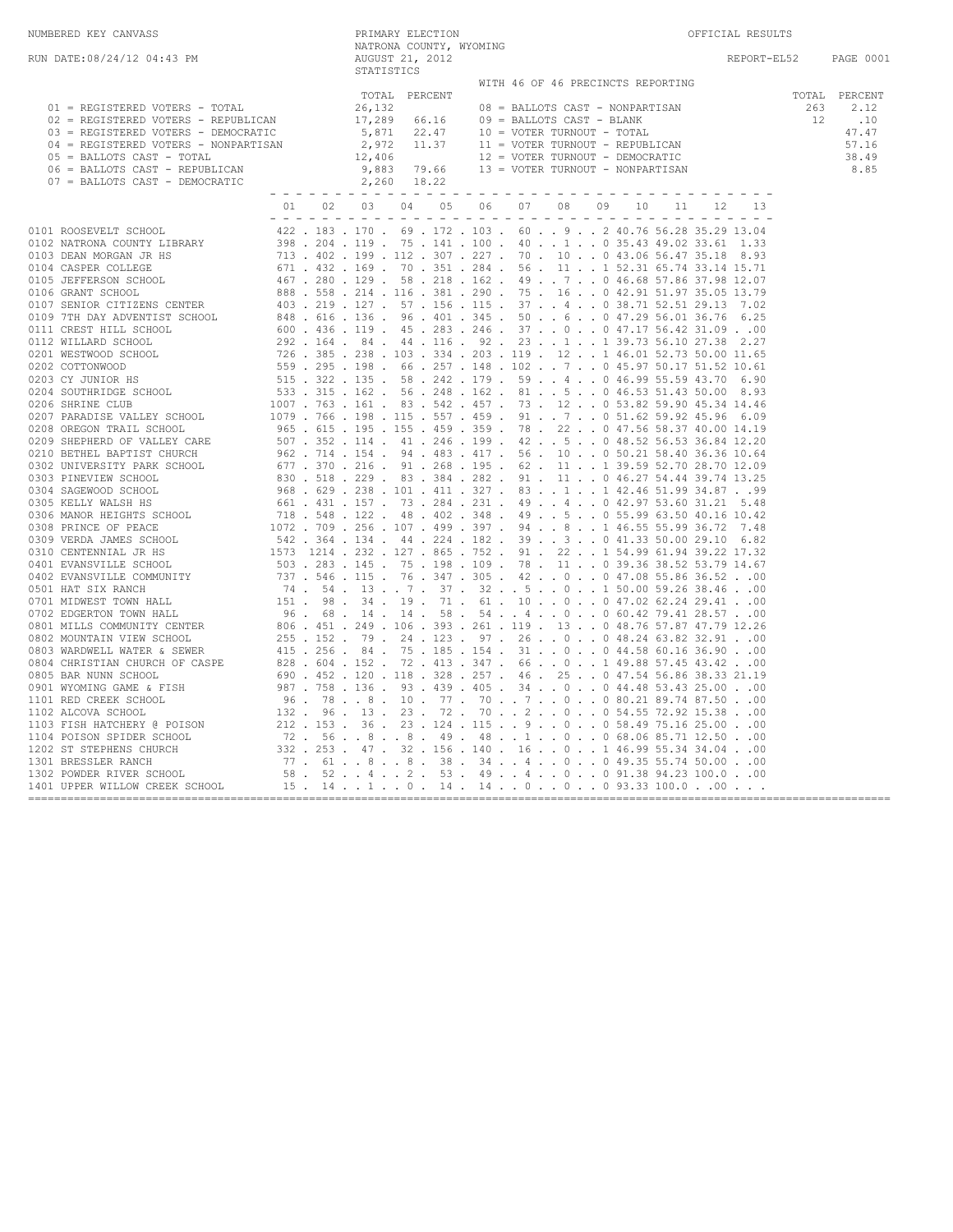NUMBERED KEY CANVASS PRIMARY ELECTION OFFICIAL RESULTS

| RUN DATE:08/24/12 04:43 PM                                                                                              |  | AUGUST 21, 2012<br>REPUBLICAN |  | NATRONA COUNTY, WYOMING |                                                                                    | REPORT-EL52 PAGE 0002                                               |               |
|-------------------------------------------------------------------------------------------------------------------------|--|-------------------------------|--|-------------------------|------------------------------------------------------------------------------------|---------------------------------------------------------------------|---------------|
|                                                                                                                         |  | VOTES PERCENT                 |  |                         | WITH 46 OF 46 PRECINCTS REPORTING                                                  |                                                                     | VOTES PERCENT |
| UNITED STATES SENATOR<br>VOTE FOR NOT MORE THAN 1<br>01 = JOHN BARRASSO<br>02 = THOMAS BLEMING<br>$03$ = EMMETT A. MAVY |  |                               |  |                         | 8,651 87.53 04 = WRITE-IN<br>571 5.78 05 = OVER VOTES<br>336 3.40 06 = UNDER VOTES | $\begin{array}{cccc} 41 & .41 \\ 2 & .02 \\ 282 & 2.85 \end{array}$ |               |
|                                                                                                                         |  | 01 02 03 04 05 06             |  |                         |                                                                                    |                                                                     |               |
|                                                                                                                         |  |                               |  |                         |                                                                                    |                                                                     |               |
|                                                                                                                         |  |                               |  |                         |                                                                                    |                                                                     |               |
|                                                                                                                         |  |                               |  |                         |                                                                                    |                                                                     |               |
|                                                                                                                         |  |                               |  |                         |                                                                                    |                                                                     |               |
|                                                                                                                         |  |                               |  |                         |                                                                                    |                                                                     |               |
|                                                                                                                         |  |                               |  |                         |                                                                                    |                                                                     |               |
|                                                                                                                         |  |                               |  |                         |                                                                                    |                                                                     |               |
|                                                                                                                         |  |                               |  |                         |                                                                                    |                                                                     |               |
|                                                                                                                         |  |                               |  |                         |                                                                                    |                                                                     |               |
|                                                                                                                         |  |                               |  |                         |                                                                                    |                                                                     |               |
|                                                                                                                         |  |                               |  |                         |                                                                                    |                                                                     |               |
|                                                                                                                         |  |                               |  |                         |                                                                                    |                                                                     |               |
|                                                                                                                         |  |                               |  |                         |                                                                                    |                                                                     |               |
|                                                                                                                         |  |                               |  |                         |                                                                                    |                                                                     |               |
|                                                                                                                         |  |                               |  |                         |                                                                                    |                                                                     |               |
|                                                                                                                         |  |                               |  |                         |                                                                                    |                                                                     |               |
|                                                                                                                         |  |                               |  |                         |                                                                                    |                                                                     |               |
|                                                                                                                         |  |                               |  |                         |                                                                                    |                                                                     |               |
|                                                                                                                         |  |                               |  |                         |                                                                                    |                                                                     |               |
|                                                                                                                         |  |                               |  |                         |                                                                                    |                                                                     |               |
|                                                                                                                         |  |                               |  |                         |                                                                                    |                                                                     |               |
|                                                                                                                         |  |                               |  |                         |                                                                                    |                                                                     |               |
|                                                                                                                         |  |                               |  |                         |                                                                                    |                                                                     |               |
|                                                                                                                         |  |                               |  |                         |                                                                                    |                                                                     |               |
|                                                                                                                         |  |                               |  |                         |                                                                                    |                                                                     |               |
|                                                                                                                         |  |                               |  |                         |                                                                                    |                                                                     |               |
|                                                                                                                         |  |                               |  |                         |                                                                                    |                                                                     |               |
|                                                                                                                         |  |                               |  |                         |                                                                                    |                                                                     |               |
|                                                                                                                         |  |                               |  |                         |                                                                                    |                                                                     |               |
|                                                                                                                         |  |                               |  |                         |                                                                                    |                                                                     |               |
|                                                                                                                         |  |                               |  |                         |                                                                                    |                                                                     |               |
|                                                                                                                         |  |                               |  |                         |                                                                                    |                                                                     |               |
|                                                                                                                         |  |                               |  |                         |                                                                                    |                                                                     |               |
|                                                                                                                         |  |                               |  |                         |                                                                                    |                                                                     |               |
|                                                                                                                         |  |                               |  |                         |                                                                                    |                                                                     |               |
|                                                                                                                         |  |                               |  |                         |                                                                                    |                                                                     |               |
|                                                                                                                         |  |                               |  |                         |                                                                                    |                                                                     |               |
|                                                                                                                         |  |                               |  |                         |                                                                                    |                                                                     |               |
|                                                                                                                         |  |                               |  |                         |                                                                                    |                                                                     |               |
|                                                                                                                         |  |                               |  |                         |                                                                                    |                                                                     |               |
|                                                                                                                         |  |                               |  |                         |                                                                                    |                                                                     |               |
|                                                                                                                         |  |                               |  |                         |                                                                                    |                                                                     |               |
|                                                                                                                         |  |                               |  |                         |                                                                                    |                                                                     |               |
|                                                                                                                         |  |                               |  |                         |                                                                                    |                                                                     |               |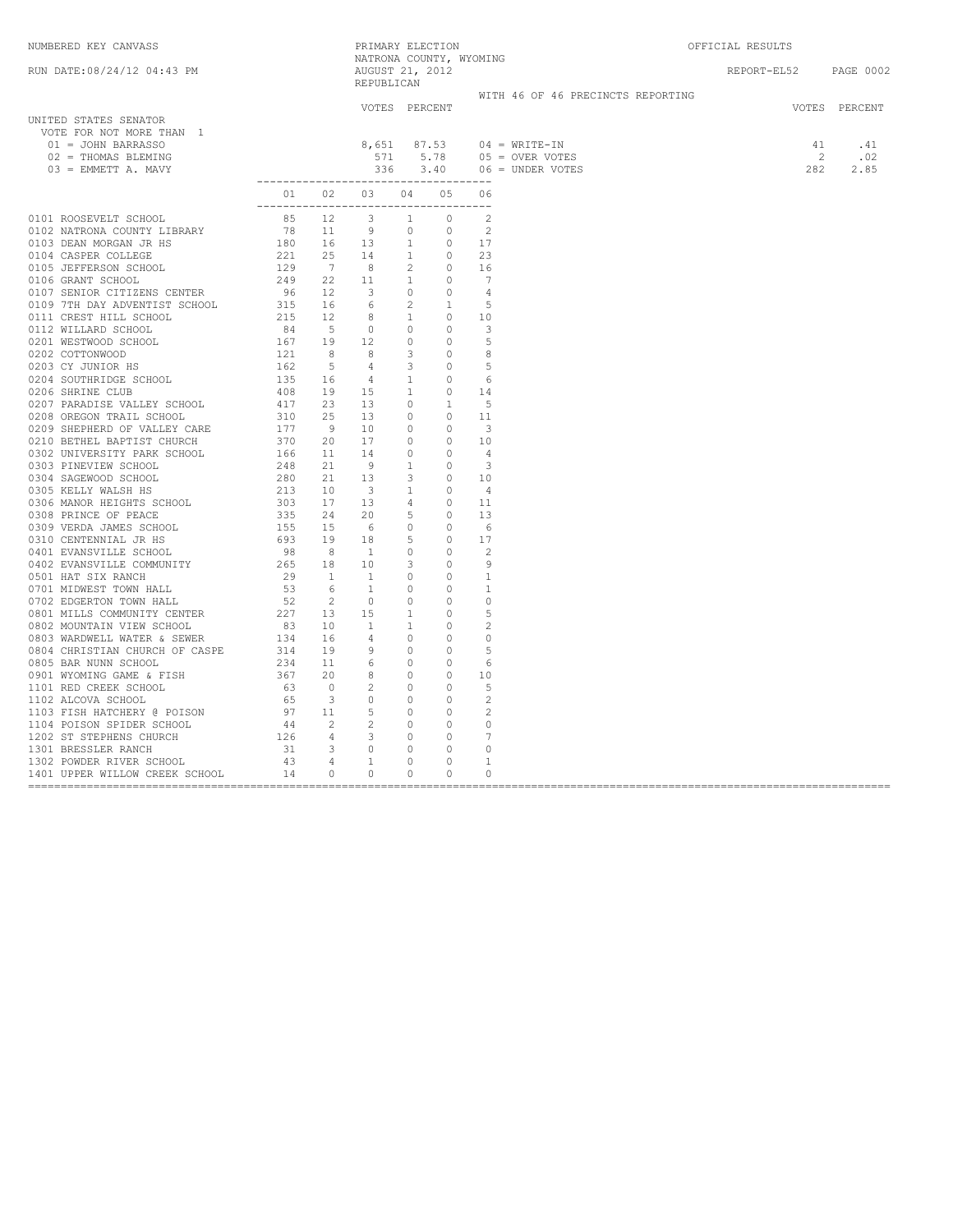|                                                                                                                                                                                                                                                                                                                                                                             |                                           |  |               | PRIMARY ELECTION<br>NATRONA COUNTY, WYOMING                    | OFFICIAL RESULTS                                                                                                                                                                                                                                                                                                                                                                                               |               |  |
|-----------------------------------------------------------------------------------------------------------------------------------------------------------------------------------------------------------------------------------------------------------------------------------------------------------------------------------------------------------------------------|-------------------------------------------|--|---------------|----------------------------------------------------------------|----------------------------------------------------------------------------------------------------------------------------------------------------------------------------------------------------------------------------------------------------------------------------------------------------------------------------------------------------------------------------------------------------------------|---------------|--|
|                                                                                                                                                                                                                                                                                                                                                                             |                                           |  |               |                                                                | REPORT-EL52 PAGE 0003                                                                                                                                                                                                                                                                                                                                                                                          |               |  |
|                                                                                                                                                                                                                                                                                                                                                                             |                                           |  |               | WITH 46 OF 46 PRECINCTS REPORTING                              |                                                                                                                                                                                                                                                                                                                                                                                                                |               |  |
| UNITED STATES REPRESENTATIVE<br>VOTE FOR NOT MORE THAN 1<br>01 = CYNTHIA M. LUMMIS<br>$02 = \text{WRTTE} - \text{IN}$                                                                                                                                                                                                                                                       |                                           |  | VOTES PERCENT | $8,182$ $82.79$ $03 =$ OVER VOTES<br>258 2.61 04 = UNDER VOTES | $\begin{array}{@{}c@{\hspace{1em}}c@{\hspace{1em}}c@{\hspace{1em}}c@{\hspace{1em}}c@{\hspace{1em}}c@{\hspace{1em}}c@{\hspace{1em}}c@{\hspace{1em}}c@{\hspace{1em}}c@{\hspace{1em}}c@{\hspace{1em}}c@{\hspace{1em}}c@{\hspace{1em}}c@{\hspace{1em}}c@{\hspace{1em}}c@{\hspace{1em}}c@{\hspace{1em}}c@{\hspace{1em}}c@{\hspace{1em}}c@{\hspace{1em}}c@{\hspace{1em}}c@{\hspace{1em}}c@{\hspace{1em}}c@{\hspace{$ | VOTES PERCENT |  |
| $\begin{tabular}{cccc} 0101 & \text{ROOSWEI}, \text{ SCROI}, \text{CNOT} & \text{O.11} & \text{O.2} & \text{O.3} & \text{O.4} \\ \hline 0102 & \text{MATEWAD A COUFT LIBARAY} & 91 & 2 & 0 & 10 \\ 0102 & \text{MATEWAD A COUFT LIBARAY} & 91 & 2 & 0 & 12 \\ 0103 & \text{MATEWBAW1} & 172 & 6 & 9 & 22 \\ 0105 & \text{MATEW B} & 172 & 7 & 0 & 44 \\ 0106 & \text{GRAFT$ | __________________________<br>01 02 03 04 |  |               |                                                                |                                                                                                                                                                                                                                                                                                                                                                                                                |               |  |
|                                                                                                                                                                                                                                                                                                                                                                             | -------------------------                 |  |               |                                                                |                                                                                                                                                                                                                                                                                                                                                                                                                |               |  |
|                                                                                                                                                                                                                                                                                                                                                                             |                                           |  |               |                                                                |                                                                                                                                                                                                                                                                                                                                                                                                                |               |  |
|                                                                                                                                                                                                                                                                                                                                                                             |                                           |  |               |                                                                |                                                                                                                                                                                                                                                                                                                                                                                                                |               |  |
|                                                                                                                                                                                                                                                                                                                                                                             |                                           |  |               |                                                                |                                                                                                                                                                                                                                                                                                                                                                                                                |               |  |
|                                                                                                                                                                                                                                                                                                                                                                             |                                           |  |               |                                                                |                                                                                                                                                                                                                                                                                                                                                                                                                |               |  |
|                                                                                                                                                                                                                                                                                                                                                                             |                                           |  |               |                                                                |                                                                                                                                                                                                                                                                                                                                                                                                                |               |  |
|                                                                                                                                                                                                                                                                                                                                                                             |                                           |  |               |                                                                |                                                                                                                                                                                                                                                                                                                                                                                                                |               |  |
|                                                                                                                                                                                                                                                                                                                                                                             |                                           |  |               |                                                                |                                                                                                                                                                                                                                                                                                                                                                                                                |               |  |
|                                                                                                                                                                                                                                                                                                                                                                             |                                           |  |               |                                                                |                                                                                                                                                                                                                                                                                                                                                                                                                |               |  |
|                                                                                                                                                                                                                                                                                                                                                                             |                                           |  |               |                                                                |                                                                                                                                                                                                                                                                                                                                                                                                                |               |  |
|                                                                                                                                                                                                                                                                                                                                                                             |                                           |  |               |                                                                |                                                                                                                                                                                                                                                                                                                                                                                                                |               |  |
|                                                                                                                                                                                                                                                                                                                                                                             |                                           |  |               |                                                                |                                                                                                                                                                                                                                                                                                                                                                                                                |               |  |
|                                                                                                                                                                                                                                                                                                                                                                             |                                           |  |               |                                                                |                                                                                                                                                                                                                                                                                                                                                                                                                |               |  |
|                                                                                                                                                                                                                                                                                                                                                                             |                                           |  |               |                                                                |                                                                                                                                                                                                                                                                                                                                                                                                                |               |  |
|                                                                                                                                                                                                                                                                                                                                                                             |                                           |  |               |                                                                |                                                                                                                                                                                                                                                                                                                                                                                                                |               |  |
|                                                                                                                                                                                                                                                                                                                                                                             |                                           |  |               |                                                                |                                                                                                                                                                                                                                                                                                                                                                                                                |               |  |
|                                                                                                                                                                                                                                                                                                                                                                             |                                           |  |               |                                                                |                                                                                                                                                                                                                                                                                                                                                                                                                |               |  |
|                                                                                                                                                                                                                                                                                                                                                                             |                                           |  |               |                                                                |                                                                                                                                                                                                                                                                                                                                                                                                                |               |  |
|                                                                                                                                                                                                                                                                                                                                                                             |                                           |  |               |                                                                |                                                                                                                                                                                                                                                                                                                                                                                                                |               |  |
|                                                                                                                                                                                                                                                                                                                                                                             |                                           |  |               |                                                                |                                                                                                                                                                                                                                                                                                                                                                                                                |               |  |
|                                                                                                                                                                                                                                                                                                                                                                             |                                           |  |               |                                                                |                                                                                                                                                                                                                                                                                                                                                                                                                |               |  |
|                                                                                                                                                                                                                                                                                                                                                                             |                                           |  |               |                                                                |                                                                                                                                                                                                                                                                                                                                                                                                                |               |  |
|                                                                                                                                                                                                                                                                                                                                                                             |                                           |  |               |                                                                |                                                                                                                                                                                                                                                                                                                                                                                                                |               |  |
|                                                                                                                                                                                                                                                                                                                                                                             |                                           |  |               |                                                                |                                                                                                                                                                                                                                                                                                                                                                                                                |               |  |
|                                                                                                                                                                                                                                                                                                                                                                             |                                           |  |               |                                                                |                                                                                                                                                                                                                                                                                                                                                                                                                |               |  |
|                                                                                                                                                                                                                                                                                                                                                                             |                                           |  |               |                                                                |                                                                                                                                                                                                                                                                                                                                                                                                                |               |  |
|                                                                                                                                                                                                                                                                                                                                                                             |                                           |  |               |                                                                |                                                                                                                                                                                                                                                                                                                                                                                                                |               |  |
|                                                                                                                                                                                                                                                                                                                                                                             |                                           |  |               |                                                                |                                                                                                                                                                                                                                                                                                                                                                                                                |               |  |
|                                                                                                                                                                                                                                                                                                                                                                             |                                           |  |               |                                                                |                                                                                                                                                                                                                                                                                                                                                                                                                |               |  |
|                                                                                                                                                                                                                                                                                                                                                                             |                                           |  |               |                                                                |                                                                                                                                                                                                                                                                                                                                                                                                                |               |  |
|                                                                                                                                                                                                                                                                                                                                                                             |                                           |  |               |                                                                |                                                                                                                                                                                                                                                                                                                                                                                                                |               |  |
|                                                                                                                                                                                                                                                                                                                                                                             |                                           |  |               |                                                                |                                                                                                                                                                                                                                                                                                                                                                                                                |               |  |
|                                                                                                                                                                                                                                                                                                                                                                             |                                           |  |               |                                                                |                                                                                                                                                                                                                                                                                                                                                                                                                |               |  |
|                                                                                                                                                                                                                                                                                                                                                                             |                                           |  |               |                                                                |                                                                                                                                                                                                                                                                                                                                                                                                                |               |  |
|                                                                                                                                                                                                                                                                                                                                                                             |                                           |  |               |                                                                |                                                                                                                                                                                                                                                                                                                                                                                                                |               |  |
|                                                                                                                                                                                                                                                                                                                                                                             |                                           |  |               |                                                                |                                                                                                                                                                                                                                                                                                                                                                                                                |               |  |
|                                                                                                                                                                                                                                                                                                                                                                             |                                           |  |               |                                                                |                                                                                                                                                                                                                                                                                                                                                                                                                |               |  |
|                                                                                                                                                                                                                                                                                                                                                                             |                                           |  |               |                                                                |                                                                                                                                                                                                                                                                                                                                                                                                                |               |  |
|                                                                                                                                                                                                                                                                                                                                                                             |                                           |  |               |                                                                |                                                                                                                                                                                                                                                                                                                                                                                                                |               |  |
|                                                                                                                                                                                                                                                                                                                                                                             |                                           |  |               |                                                                |                                                                                                                                                                                                                                                                                                                                                                                                                |               |  |
|                                                                                                                                                                                                                                                                                                                                                                             |                                           |  |               |                                                                |                                                                                                                                                                                                                                                                                                                                                                                                                |               |  |
|                                                                                                                                                                                                                                                                                                                                                                             |                                           |  |               |                                                                |                                                                                                                                                                                                                                                                                                                                                                                                                |               |  |
|                                                                                                                                                                                                                                                                                                                                                                             |                                           |  |               |                                                                |                                                                                                                                                                                                                                                                                                                                                                                                                |               |  |
|                                                                                                                                                                                                                                                                                                                                                                             |                                           |  |               |                                                                |                                                                                                                                                                                                                                                                                                                                                                                                                |               |  |
|                                                                                                                                                                                                                                                                                                                                                                             |                                           |  |               |                                                                |                                                                                                                                                                                                                                                                                                                                                                                                                |               |  |
|                                                                                                                                                                                                                                                                                                                                                                             |                                           |  |               |                                                                |                                                                                                                                                                                                                                                                                                                                                                                                                |               |  |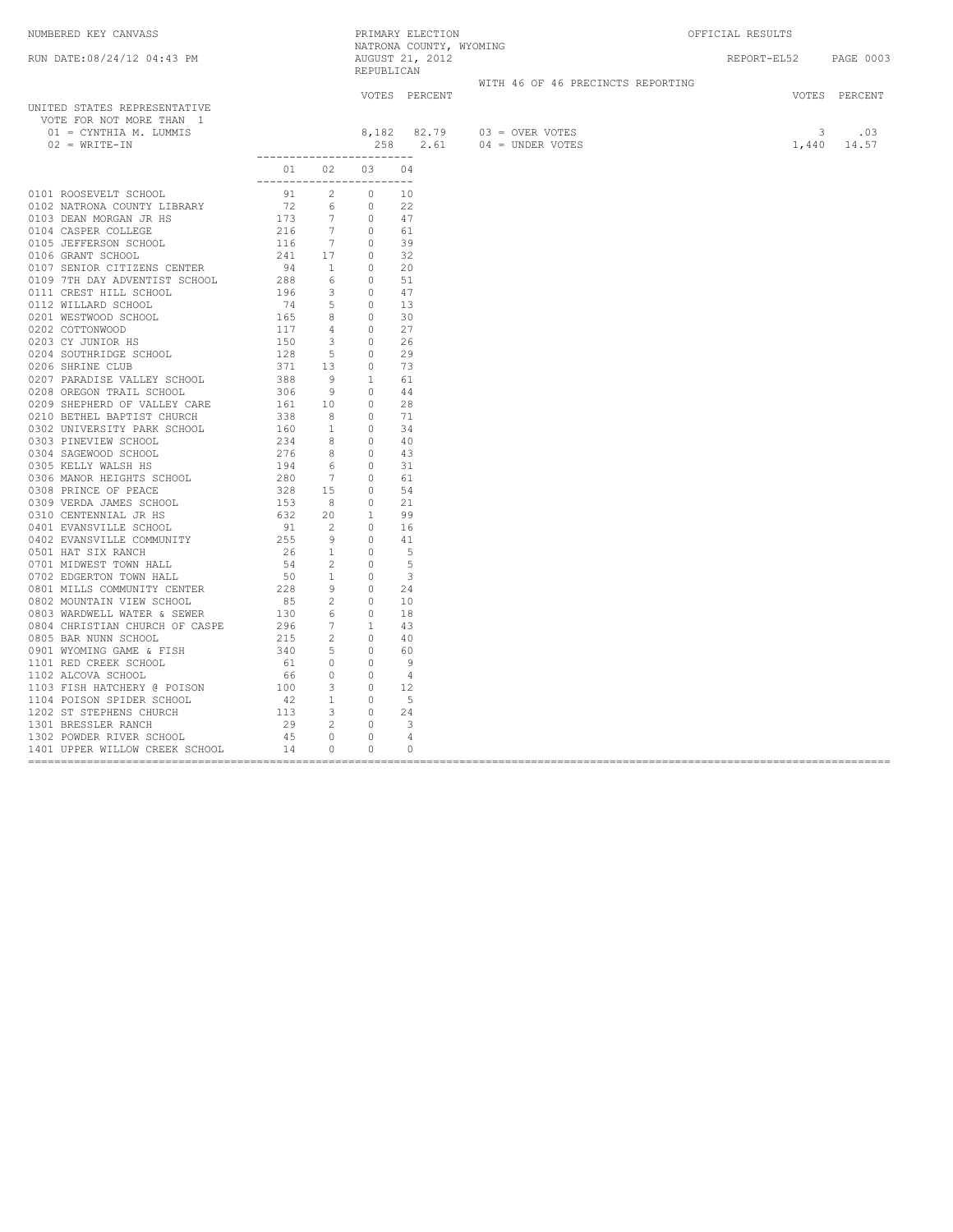| NUMBERED KEY CANVASS                                 |     |     | PRIMARY ELECTION                                         |                |          |    |                                   | OFFICIAL RESULTS |         |               |
|------------------------------------------------------|-----|-----|----------------------------------------------------------|----------------|----------|----|-----------------------------------|------------------|---------|---------------|
| RUN DATE: 08/24/12 04:43 PM                          |     |     | NATRONA COUNTY, WYOMING<br>AUGUST 21, 2012<br>REPUBLICAN |                |          |    |                                   | REPORT-EL52      |         | PAGE 0004     |
|                                                      |     |     |                                                          |                |          |    | WITH 10 OF 10 PRECINCTS REPORTING |                  |         |               |
| STATE SENATE DISTRICT 28<br>VOTE FOR NOT MORE THAN 1 |     |     | VOTES PERCENT                                            |                |          |    |                                   |                  |         | VOTES PERCENT |
| 01 = JIM ANDERSON                                    |     |     | 928                                                      |                | 43.90    |    | $04 = \text{WRTTE} - \text{IN}$   |                  |         | .05           |
| $02$ = KIT JENNINGS                                  |     |     | 786                                                      |                | 37.18    |    | $05 =$ OVER VOTES                 |                  | $\circ$ |               |
| $03 = TOM RADOSEVICH$                                |     |     | 350                                                      |                | 16.56    |    | $06 =$ UNDER VOTES                |                  | 49      | 2.32          |
|                                                      | 01  | 02  | 03                                                       | 04             | 05       | 06 |                                   |                  |         |               |
| 0102 NATRONA COUNTY LIBRARY                          | 36  | 36  | 25                                                       | $\Omega$       | 0        | 3  |                                   |                  |         |               |
| 0103 DEAN MORGAN JR HS                               | 83  | 99  | 40                                                       | $\overline{1}$ | $\circ$  | 4  |                                   |                  |         |               |
| 0104 CASPER COLLEGE                                  | 140 | 70  | 71                                                       | $\Omega$       | $\circ$  |    |                                   |                  |         |               |
| 0105 JEFFERSON SCHOOL                                | 70  | 37  | 52                                                       |                | $\circ$  |    |                                   |                  |         |               |
| 0107 SENIOR CITIZENS CENTER                          | 38  | 57  | 17                                                       | $\cap$         | $\circ$  |    |                                   |                  |         |               |
| 0109 7TH DAY ADVENTIST SCHOOL                        | 179 | 109 | 45                                                       | $\Omega$       | $\circ$  | 10 |                                   |                  |         |               |
| 0112 WILLARD SCHOOL                                  | 34  | 48  |                                                          | $\Omega$       | $\circ$  |    |                                   |                  |         |               |
| 0302 UNIVERSITY PARK SCHOOL                          | 23  | 31  | 10                                                       |                | $\circ$  |    |                                   |                  |         |               |
| 0304 SAGEWOOD SCHOOL                                 | 138 | 149 | 35                                                       | $\Omega$       | $\circ$  | 5  |                                   |                  |         |               |
| 0308 PRINCE OF PEACE                                 | 187 | 150 | 48                                                       |                | $\Omega$ | 12 |                                   |                  |         |               |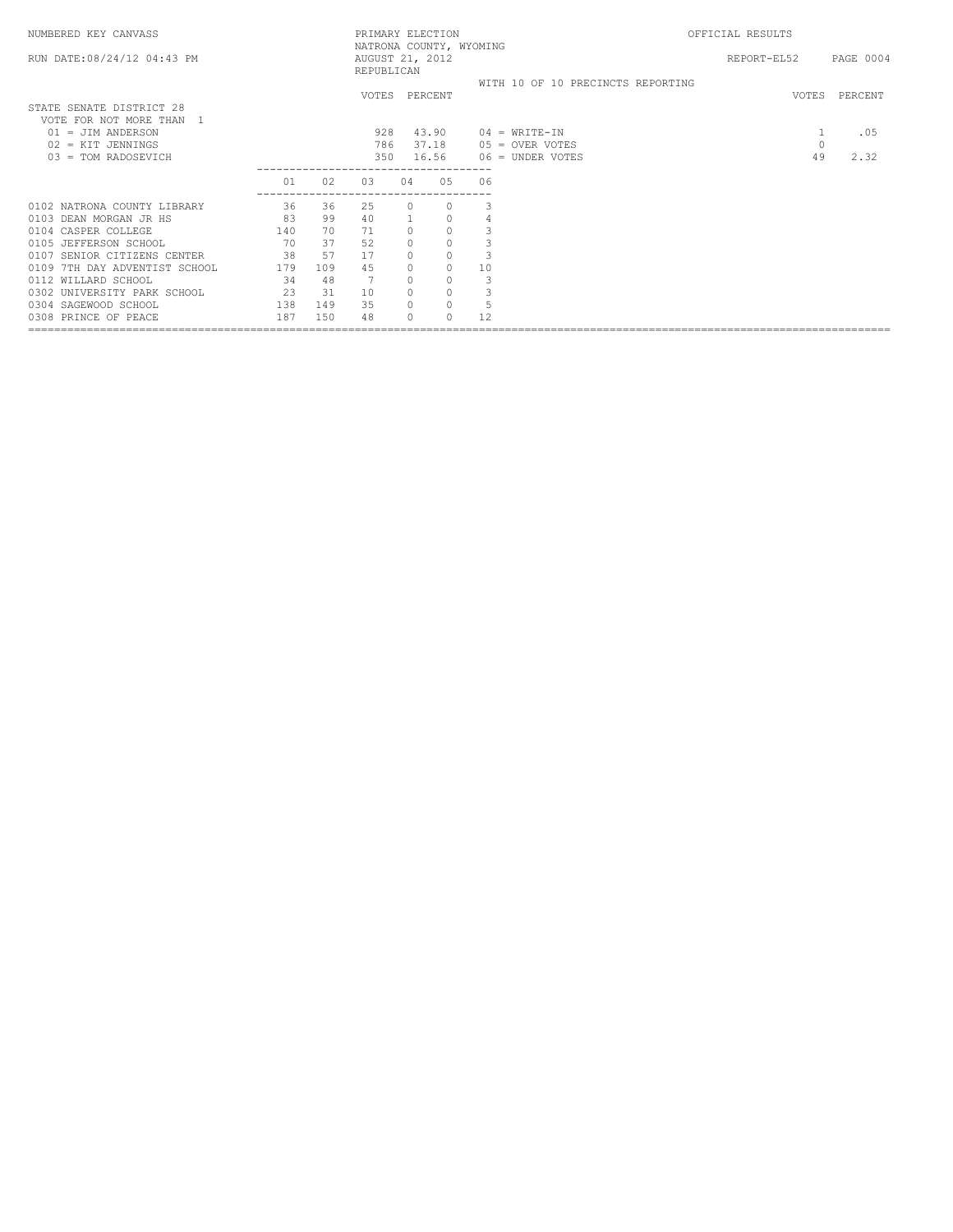| NUMBERED KEY CANVASS                                                                                                              |                                       |                | PRIMARY ELECTION                            |                |                |                                                                     | OFFICIAL RESULTS      |               |
|-----------------------------------------------------------------------------------------------------------------------------------|---------------------------------------|----------------|---------------------------------------------|----------------|----------------|---------------------------------------------------------------------|-----------------------|---------------|
| RUN DATE: 08/24/12 04:43 PM                                                                                                       |                                       |                | AUGUST 21, 2012<br>REPUBLICAN               |                |                | NATRONA COUNTY, WYOMING                                             | REPORT-EL52 PAGE 0005 |               |
| STATE SENATE DISTRICT 30                                                                                                          |                                       |                |                                             | VOTES PERCENT  |                | WITH 17 OF 17 PRECINCTS REPORTING                                   |                       | VOTES PERCENT |
| VOTE FOR NOT MORE THAN 1<br>$01 = BOB BRECHTEL$<br>$02$ = CHARLES K. SCOTT<br>$03 = WRITE-IN$                                     |                                       |                | 1,147 47.63<br>---------------------------- | 7              |                | 1,222 50.75 04 = OVER VOTES<br>$.29 \qquad 05 = \text{UNDER VOTES}$ | $\circ$<br>32         | 1.33          |
|                                                                                                                                   | 01<br>------------------------------- | 02             | 03                                          | 04 05          |                |                                                                     |                       |               |
| 0101 ROOSEVELT SCHOOL 55 47                                                                                                       |                                       |                |                                             | $\Omega$       |                |                                                                     |                       |               |
| 0207 PARADISE VALLEY SCHOOL 217 233                                                                                               |                                       |                | $\overline{\phantom{0}}$                    | $\overline{0}$ | 6              |                                                                     |                       |               |
| 0208 OREGON TRAIL SCHOOL                                                                                                          | 184 171                               |                | $\overline{0}$                              | $\overline{0}$ | $\overline{4}$ |                                                                     |                       |               |
| 0209 SHEPHERD OF VALLEY CARE 86 94                                                                                                |                                       |                |                                             | $\overline{0}$ | $\sqrt{4}$     |                                                                     |                       |               |
| 0501 HAT SIX RANCH                                                                                                                |                                       |                | $\circ$                                     | $\overline{0}$ |                |                                                                     |                       |               |
| 0701 MIDWEST TOWN HALL                                                                                                            | $\frac{17}{26}$ $\frac{14}{35}$       |                | $\circ$                                     | $\circ$        | $\mathbb O$    |                                                                     |                       |               |
| 0702 EDGERTON TOWN HALL                                                                                                           | $19$ 33                               |                |                                             | $\circ$        |                |                                                                     |                       |               |
| 0803 WARDWELL WATER & SEWER                                                                                                       | 78 74                                 |                | $\Omega$                                    | $\Omega$       | $\overline{c}$ |                                                                     |                       |               |
| 0804 CHRISTIAN CHURCH OF CASPE                                                                                                    | 161 184                               |                | <sup>1</sup>                                | $\circ$        |                |                                                                     |                       |               |
| 0805 BAR NUNN SCHOOL                                                                                                              | 119 132                               |                | $\overline{1}$                              | $\Omega$       | 5              |                                                                     |                       |               |
| $\begin{tabular}{ccccc} 1101 & RED CREEK & SCHOOL & & & & 27 & & 41 \\ 1102 & ALCOVA & SCHOOL & & & & 35 & & 33 \\ \end{tabular}$ |                                       |                |                                             | $\circ$        |                |                                                                     |                       |               |
|                                                                                                                                   |                                       |                | $\circ$                                     | $\circ$        | $\mathbf{2}$   |                                                                     |                       |               |
| 1103 FISH HATCHERY @ POISON                                                                                                       | 39 76                                 |                | $\circ$                                     | $\Omega$       | $\Omega$       |                                                                     |                       |               |
| 1104 POISON SPIDER SCHOOL                                                                                                         | 34 14                                 |                | $\mathbf{0}$                                | $\Omega$       | $\circ$        |                                                                     |                       |               |
| 1301 BRESSLER RANCH                                                                                                               | $\frac{1}{11}$ 20                     |                | 2                                           | $\overline{0}$ | $\mathbf{1}$   |                                                                     |                       |               |
| 1302 POWDER RIVER SCHOOL                                                                                                          | 28 19                                 |                | $\circ$                                     | $\Omega$       | $\mathbf{2}$   |                                                                     |                       |               |
| 1401 UPPER WILLOW CREEK SCHOOL                                                                                                    | $-11$                                 | $\overline{2}$ |                                             | $\Omega$       |                |                                                                     |                       |               |
|                                                                                                                                   |                                       |                |                                             |                |                |                                                                     |                       |               |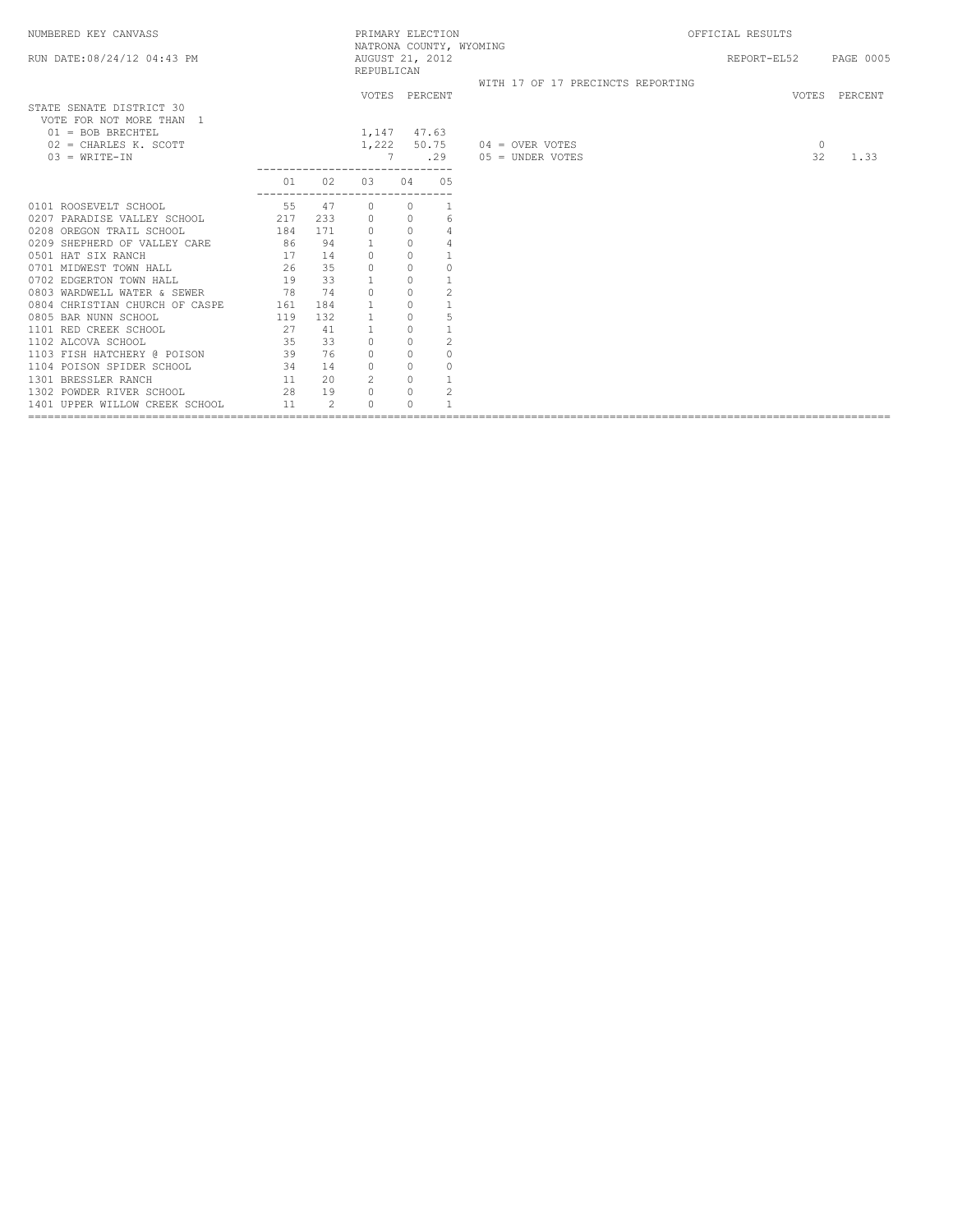| NUMBERED KEY CANVASS                                                                                                           |                       |                               |                               |                       | PRIMARY ELECTION                                 |                                 |                                                            | OFFICIAL RESULTS |                           |                    |
|--------------------------------------------------------------------------------------------------------------------------------|-----------------------|-------------------------------|-------------------------------|-----------------------|--------------------------------------------------|---------------------------------|------------------------------------------------------------|------------------|---------------------------|--------------------|
| RUN DATE: 08/24/12 04:43 PM                                                                                                    |                       |                               | AUGUST 21, 2012<br>REPUBLICAN |                       | NATRONA COUNTY, WYOMING                          |                                 |                                                            | REPORT-EL52      |                           | PAGE 0006          |
| STATE HOUSE DISTRICT 35                                                                                                        |                       |                               | VOTES                         |                       | PERCENT                                          |                                 | WITH 5 OF 5 PRECINCTS REPORTING                            |                  | VOTES                     | PERCENT            |
| VOTE FOR NOT MORE THAN<br>- 1<br>$01 = JESS$ OLLILA<br>02 = KENDELL KROEKER<br>03 = PATRICK BISHOP                             |                       |                               | 120<br>747<br>744             |                       | 7.07<br>44.02<br>43.84                           |                                 | $04 = WRTTE-TN$<br>$05 =$ OVER VOTES<br>$06 =$ UNDER VOTES |                  | $\overline{c}$<br>3<br>81 | .12<br>.18<br>4.77 |
|                                                                                                                                | 01                    | 02                            | 0.3                           | 04                    | 0.5                                              | 06                              |                                                            |                  |                           |                    |
| 0106 GRANT SCHOOL<br>0306 MANOR HEIGHTS SCHOOL<br>0310 CENTENNIAL JR HS<br>0401 EVANSVILLE SCHOOL<br>0402 EVANSVILLE COMMUNITY | 2.1<br>30<br>51<br>18 | 134<br>153<br>301<br>2<br>157 | 119<br>152<br>361<br>$\circ$  | $\Omega$<br>$\bigcap$ | $\Omega$<br>$\Omega$<br>$\circ$<br>$\mathcal{D}$ | 15<br>13<br>38<br>$\circ$<br>15 |                                                            |                  |                           |                    |
|                                                                                                                                |                       |                               |                               |                       |                                                  |                                 |                                                            |                  |                           |                    |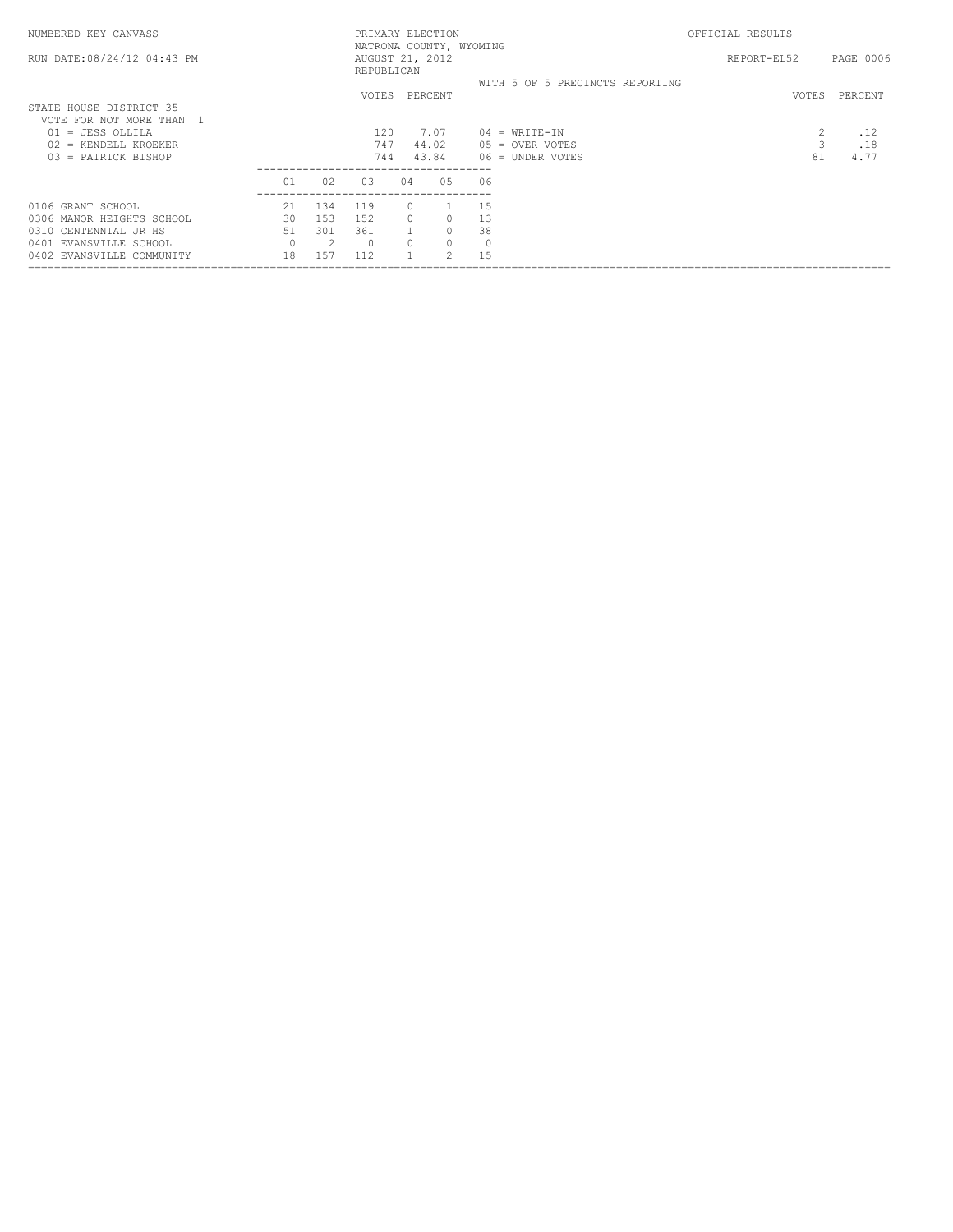| NUMBERED KEY CANVASS                              |     |        |                             | PRIMARY ELECTION                           |                                 | OFFICIAL RESULTS |           |
|---------------------------------------------------|-----|--------|-----------------------------|--------------------------------------------|---------------------------------|------------------|-----------|
| RUN DATE: 08/24/12 04:43 PM                       |     |        | REPUBLICAN                  | NATRONA COUNTY, WYOMING<br>AUGUST 21, 2012 |                                 | REPORT-EL52      | PAGE 0007 |
|                                                   |     |        | VOTES                       | PERCENT                                    | WITH 5 OF 5 PRECINCTS REPORTING | VOTES            | PERCENT   |
| STATE HOUSE DISTRICT 36<br>VOTE FOR NOT MORE THAN |     |        |                             |                                            |                                 |                  |           |
| $01 = GERALD GAY$                                 |     |        | 734                         | 78.92                                      | $03 =$ OVER VOTES               | 2                | .22       |
| $02 = WRTTE-TN$                                   |     |        | 20<br>--------------------- | 2.15                                       | $04 =$ UNDER VOTES              | 174              | 18.71     |
|                                                   | 01  | 02     | 0.3                         | 04                                         |                                 |                  |           |
| 0302 UNIVERSITY PARK SCHOOL                       | 107 | 3      |                             | 18                                         |                                 |                  |           |
| 0303 PINEVIEW SCHOOL                              | 226 | 6.     | $2^{\circ}$                 | 48                                         |                                 |                  |           |
| 0305 KELLY WALSH HS                               | 178 | 5      | $\bigcap$                   | 48                                         |                                 |                  |           |
| VERDA JAMES SCHOOL<br>0309                        | 138 | 6      | $\Omega$                    | 38                                         |                                 |                  |           |
| 0401 EVANSVILLE SCHOOL                            | 85  | $\cap$ |                             | 22                                         |                                 |                  |           |
|                                                   |     |        |                             |                                            |                                 |                  |           |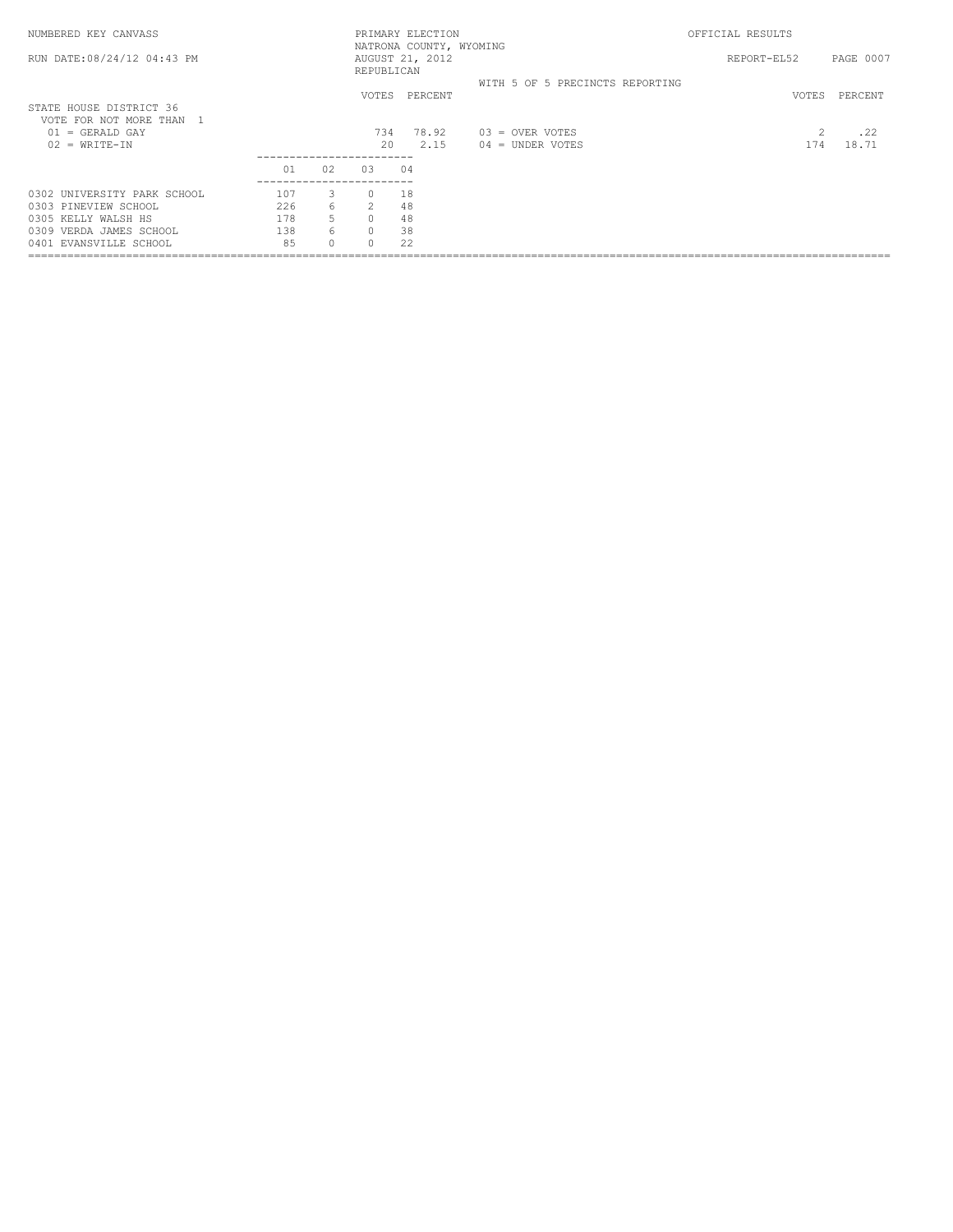| NUMBERED KEY CANVASS                                |                     |                |                               |          | PRIMARY ELECTION | NATRONA COUNTY, WYOMING         | OFFICIAL RESULTS |     |               |
|-----------------------------------------------------|---------------------|----------------|-------------------------------|----------|------------------|---------------------------------|------------------|-----|---------------|
| RUN DATE: 08/24/12 04:43 PM                         |                     |                | AUGUST 21, 2012<br>REPUBLICAN |          |                  |                                 | REPORT-EL52      |     | PAGE 0008     |
|                                                     |                     |                |                               |          |                  | WITH 9 OF 9 PRECINCTS REPORTING |                  |     |               |
| STATE HOUSE DISTRICT 37<br>VOTE FOR NOT MORE THAN 1 |                     |                |                               |          | VOTES PERCENT    |                                 |                  |     | VOTES PERCENT |
| $01 =$ STEVE BRAY                                   |                     |                | 547                           |          | 29.63            |                                 |                  |     |               |
| $02 =$ STEVE HARSHMAN                               |                     |                | 1,189                         |          | 64.41            | $04 =$ OVER VOTES               |                  | 1   | .05           |
| $03 = WRITE-IN$                                     |                     |                | 3                             |          | .16              | $05 =$ UNDER VOTES              |                  | 106 | 5.74          |
|                                                     | 01<br>_____________ | 02             | 03                            | 04       | 05               |                                 |                  |     |               |
| 0109 7TH DAY ADVENTIST SCHOOL                       | 2                   | $\overline{0}$ | $\circ$                       | $\Omega$ | $\circ$          |                                 |                  |     |               |
| 0111 CREST HILL SCHOOL                              | 73                  | 150            | $\mathbf{0}$                  | $\Omega$ | 23               |                                 |                  |     |               |
| 0204 SOUTHRIDGE SCHOOL                              | 59                  | 95             | $\mathbf{0}$                  | $\Omega$ | 8                |                                 |                  |     |               |
| 0206 SHRINE CLUB                                    | 143                 | 292            | 2                             | $\Omega$ | 20               |                                 |                  |     |               |
| 0207 PARADISE VALLEY SCHOOL                         | $\overline{0}$      | 3              |                               |          | $\circ$          |                                 |                  |     |               |
| 0209 SHEPHERD OF VALLEY CARE                        | 5                   | 8              |                               |          | $\mathbf{1}$     |                                 |                  |     |               |
| 0210 BETHEL BAPTIST CHURCH                          | 102                 | 295            |                               | $\Omega$ | 19               |                                 |                  |     |               |
| 0901 WYOMING GAME & FISH                            | 114                 | 270            | $\Omega$                      |          | 20               |                                 |                  |     |               |
| 1202 ST STEPHENS CHURCH                             | 49                  | 76             | $\Omega$                      |          | 15               |                                 |                  |     |               |
|                                                     |                     |                |                               |          |                  |                                 |                  |     |               |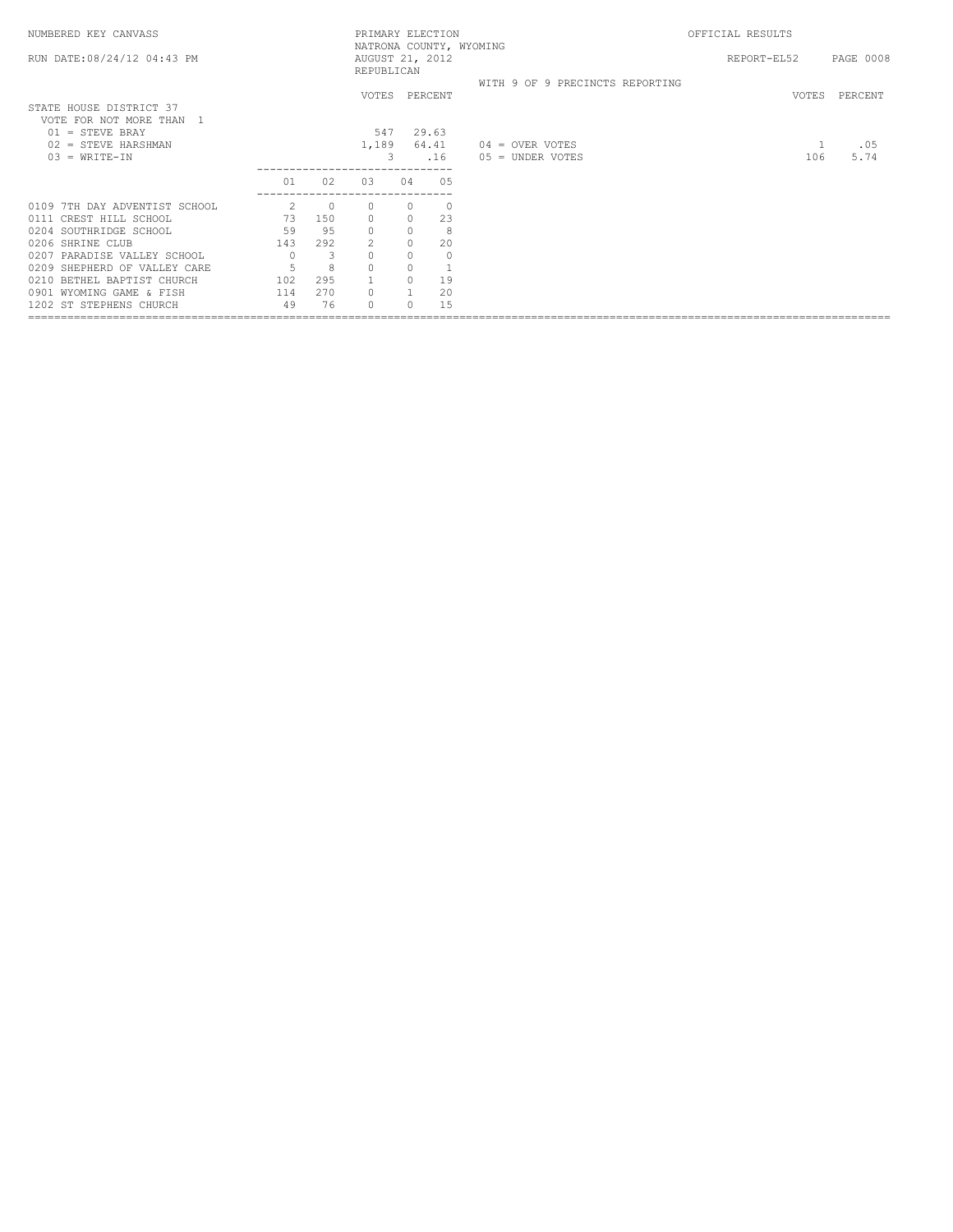| NUMBERED KEY CANVASS           |                |     |                               |          | PRIMARY ELECTION | NATRONA COUNTY, WYOMING           | OFFICIAL RESULTS |               |
|--------------------------------|----------------|-----|-------------------------------|----------|------------------|-----------------------------------|------------------|---------------|
| RUN DATE: 08/24/12 04:43 PM    |                |     | AUGUST 21, 2012<br>REPUBLICAN |          |                  |                                   | REPORT-EL52      | PAGE 0009     |
|                                |                |     |                               |          |                  | WITH 12 OF 12 PRECINCTS REPORTING |                  |               |
|                                |                |     |                               |          | VOTES PERCENT    |                                   |                  | VOTES PERCENT |
| STATE HOUSE DISTRICT 38        |                |     |                               |          |                  |                                   |                  |               |
| VOTE FOR NOT MORE THAN 1       |                |     |                               |          |                  |                                   |                  |               |
| $01 =$ DAVID WOLFE             |                |     | 421                           |          | 28.20            |                                   |                  |               |
| $02 = TOM WALTERS$             |                |     | 958                           |          | 64.17            | $04 =$ OVER VOTES                 | $\circ$          |               |
| $03 = WRTTE-IN$                |                |     | 3                             |          | .20              | 05 = UNDER VOTES                  | 111              | 7.43          |
|                                |                |     |                               |          |                  |                                   |                  |               |
|                                | 01             | 02  | 03                            | 04       | 05               |                                   |                  |               |
|                                |                |     |                               |          |                  |                                   |                  |               |
| 0207 PARADISE VALLEY SCHOOL    | 144            | 278 | 3                             | $\Omega$ | 31               |                                   |                  |               |
| 0208 OREGON TRAIL SCHOOL       | 121 217        |     | $\circ$                       | $\circ$  | 21               |                                   |                  |               |
| 0209 SHEPHERD OF VALLEY CARE   | 55             | 101 | $\circ$                       | $\Omega$ | 29               |                                   |                  |               |
| 0501 HAT SIX RANCH             | 5 <sup>5</sup> | 22  | $\circ$                       | $\Omega$ | 5                |                                   |                  |               |
| 0701 MIDWEST TOWN HALL         | 20             | 33  | $\circ$                       | $\Omega$ | $\,$ 8 $\,$      |                                   |                  |               |
| 1101 RED CREEK SCHOOL          | 10             | 58  | $\circ$                       | $\circ$  | $\overline{c}$   |                                   |                  |               |
| 1102 ALCOVA SCHOOL             | 12             | 55  | $\mathbb O$                   |          | 3                |                                   |                  |               |
| 1103 FISH HATCHERY @ POISON    | 29             | 80  | $\mathbf{0}$                  | $\circ$  | 6                |                                   |                  |               |
| 1104 POISON SPIDER SCHOOL      | 10             | 35  | $\mathbb O$                   | $\Omega$ | 3                |                                   |                  |               |
| 1301 BRESSLER RANCH            | $5^{\circ}$    | 29  | $\circ$                       | $\Omega$ | $\Omega$         |                                   |                  |               |
| 1302 POWDER RIVER SCHOOL       | 10             | 36  | $\circ$                       | $\Omega$ | 3                |                                   |                  |               |
| 1401 UPPER WILLOW CREEK SCHOOL | $\bigcap$      | 14  | $\bigcap$                     |          | $\cap$           |                                   |                  |               |
|                                |                |     |                               |          |                  |                                   |                  |               |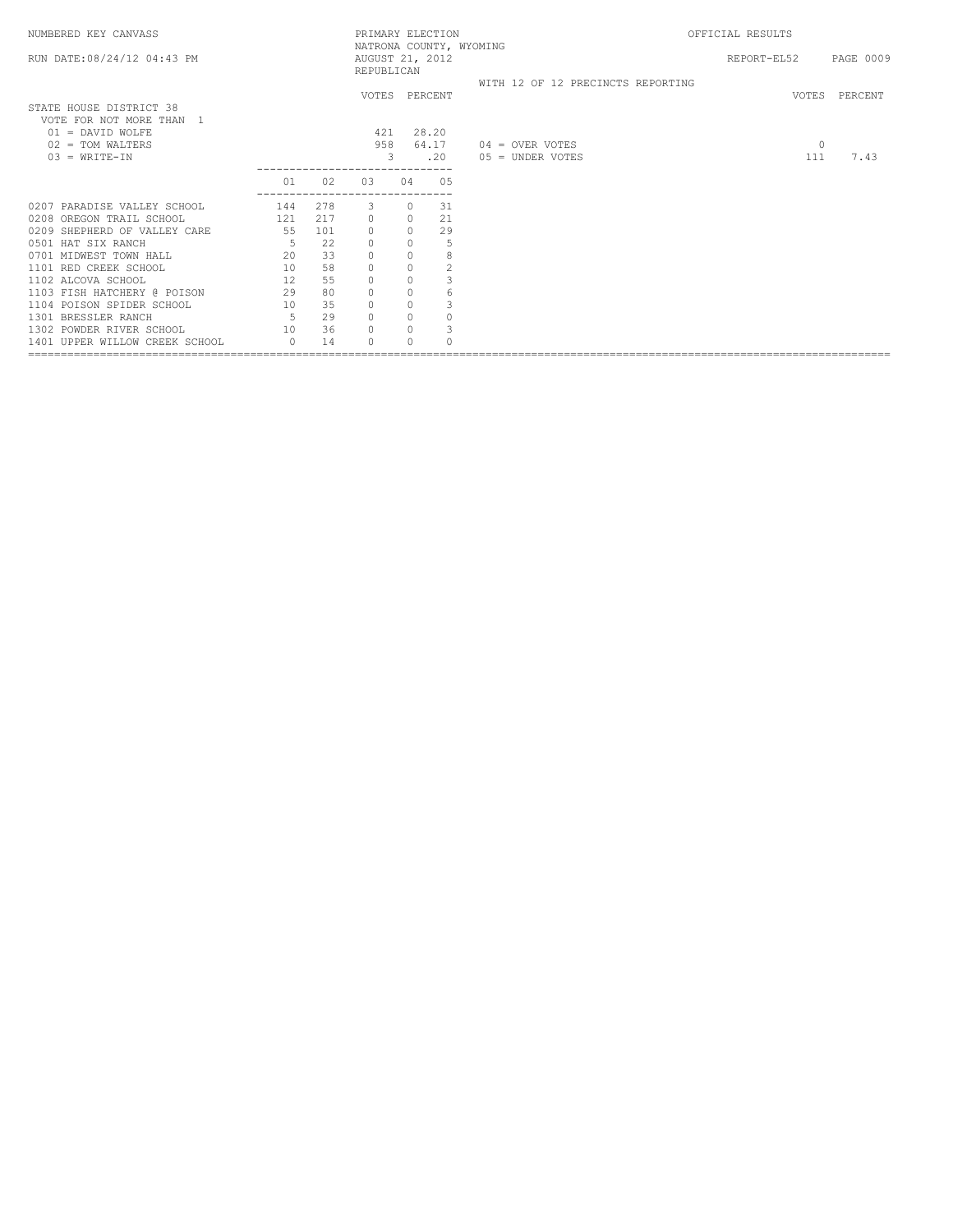| NUMBERED KEY CANVASS                                              |     |                       |                        | PRIMARY ELECTION                           |                                         | OFFICIAL RESULTS |              |
|-------------------------------------------------------------------|-----|-----------------------|------------------------|--------------------------------------------|-----------------------------------------|------------------|--------------|
| RUN DATE: 08/24/12 04:43 PM                                       |     |                       | REPUBLICAN             | NATRONA COUNTY, WYOMING<br>AUGUST 21, 2012 |                                         | REPORT-EL52      | PAGE 0010    |
| STATE HOUSE DISTRICT 56                                           |     |                       | VOTES                  | PERCENT                                    | WITH 6 OF 6 PRECINCTS REPORTING         | VOTES            | PERCENT      |
| VOTE FOR NOT MORE THAN 1<br>$01 = TIM$ STUBSON<br>$02 = WRTTE-TN$ |     |                       | 908<br>9<br>---------- | 81.58<br>.81                               | $03 =$ OVER VOTES<br>$04 =$ UNDER VOTES | 195              | .09<br>17.52 |
|                                                                   | 01  | 02                    | 03                     | 04                                         |                                         |                  |              |
| 0102 NATRONA COUNTY LIBRARY                                       | 81  |                       |                        | 18                                         |                                         |                  |              |
| 0103 DEAN MORGAN JR HS                                            | 180 | $\mathbf{2}^{\prime}$ |                        | 44                                         |                                         |                  |              |
| 0104 CASPER COLLEGE                                               | 241 | 3                     | $\Omega$               | 40                                         |                                         |                  |              |
| 0109 7TH DAY ADVENTIST SCHOOL                                     | 282 | 3                     | $\Omega$               | 58                                         |                                         |                  |              |
| 0112 WILLARD SCHOOL                                               | 74  | 0                     | $\circ$                | 18                                         |                                         |                  |              |
| 0302 UNIVERSITY PARK SCHOOL                                       | 50  | $\cap$                |                        |                                            |                                         |                  |              |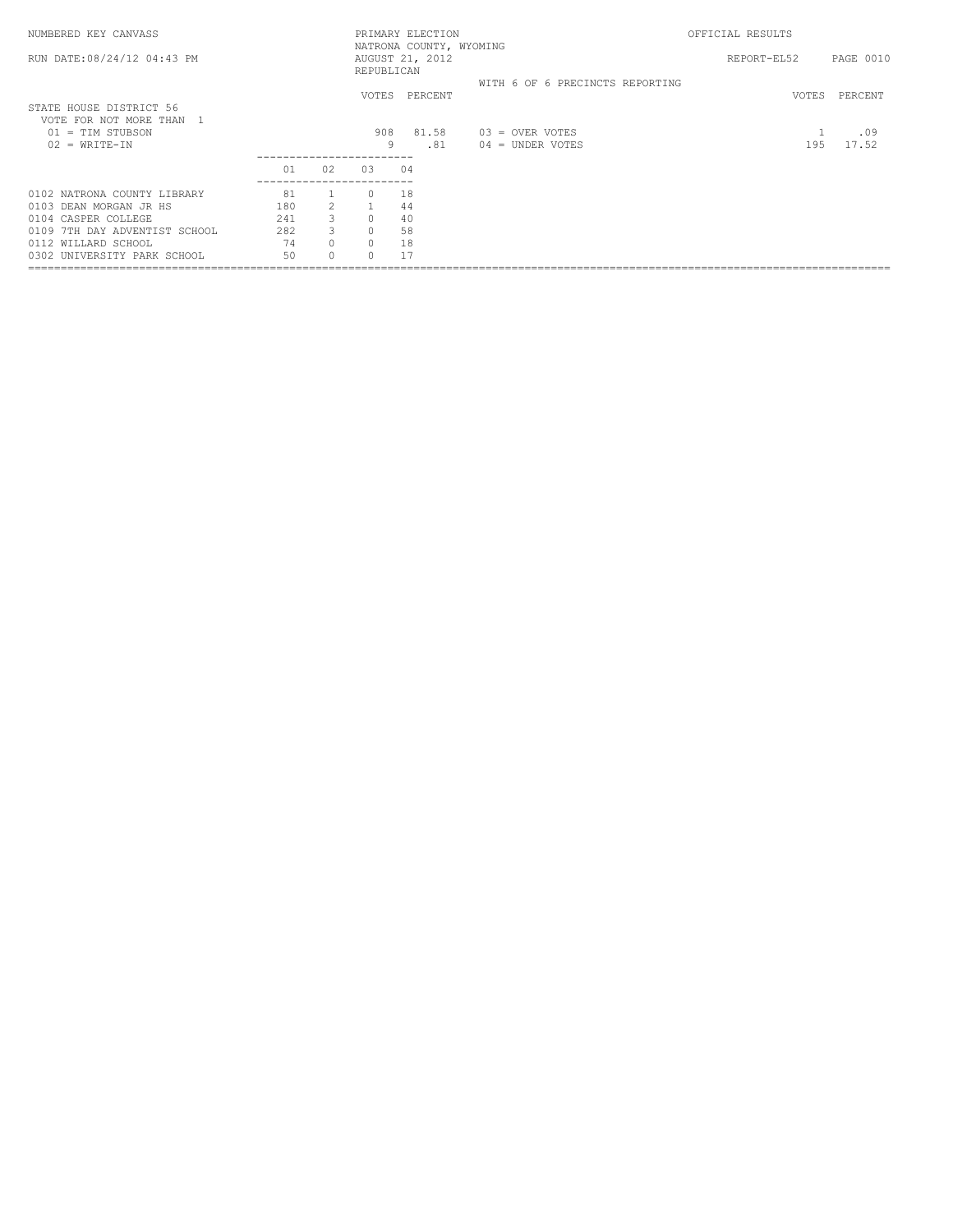| NUMBERED KEY CANVASS                              |     |               |            | PRIMARY ELECTION                           |                                 | OFFICIAL RESULTS |           |
|---------------------------------------------------|-----|---------------|------------|--------------------------------------------|---------------------------------|------------------|-----------|
| RUN DATE:08/24/12 04:43 PM                        |     |               | REPUBLICAN | NATRONA COUNTY, WYOMING<br>AUGUST 21, 2012 |                                 | REPORT-EL52      | PAGE 0011 |
|                                                   |     |               | VOTES      | PERCENT                                    | WITH 4 OF 4 PRECINCTS REPORTING | VOTES            | PERCENT   |
| STATE HOUSE DISTRICT 57<br>VOTE FOR NOT MORE THAN |     |               |            |                                            |                                 |                  |           |
| 01 = THOMAS A. LOCKHART                           |     |               | 852        | 85.11                                      | $03 =$ OVER VOTES               | $\circ$          |           |
| $02 = WRTTE-TN$                                   |     |               | 8          | .80                                        | $04 =$ UNDER VOTES              | 141              | 14.09     |
|                                                   | 01  | 02            | 0.3        | 04                                         |                                 |                  |           |
| 0105 JEFFERSON SCHOOL                             | 130 | 5             | $\Omega$   | 27                                         |                                 |                  |           |
| 0107 SENIOR CITIZENS CENTER                       | 95  | $\Omega$      | $\Omega$   | 20                                         |                                 |                  |           |
| 0304 SAGEWOOD SCHOOL                              | 287 |               | $\Omega$   | 39                                         |                                 |                  |           |
| 0308 PRINCE OF PEACE                              | 340 | $\mathcal{L}$ | $\Omega$   | 55                                         |                                 |                  |           |
|                                                   |     |               |            |                                            |                                 |                  |           |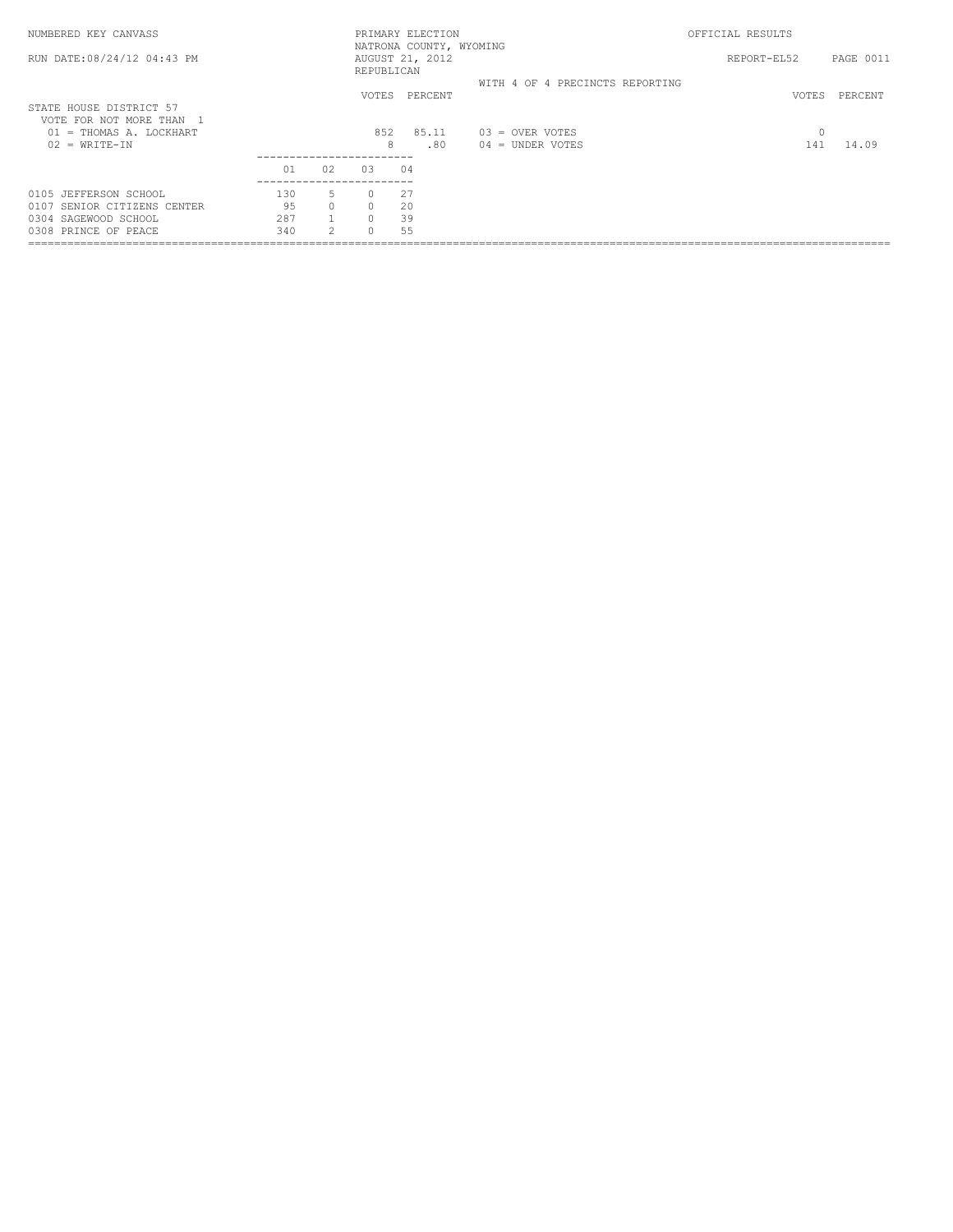| NUMBERED KEY CANVASS           |      |                |                              | PRIMARY ELECTION                           |                                 | OFFICIAL RESULTS |           |
|--------------------------------|------|----------------|------------------------------|--------------------------------------------|---------------------------------|------------------|-----------|
| RUN DATE: 08/24/12 04:43 PM    |      |                | REPUBLICAN                   | NATRONA COUNTY, WYOMING<br>AUGUST 21, 2012 |                                 | REPORT-EL52      | PAGE 0012 |
|                                |      |                | <b>VOTES</b>                 | PERCENT                                    | WITH 5 OF 5 PRECINCTS REPORTING | VOTES            | PERCENT   |
| STATE HOUSE DISTRICT 58        |      |                |                              |                                            |                                 |                  |           |
| VOTE FOR NOT MORE THAN         |      |                |                              |                                            |                                 |                  |           |
| $01 = TOM REEDER$              |      |                | 735                          | 80.33                                      | $03 =$ OVER VOTES               | 0                |           |
| $02 = WRTTE-TN$                |      |                | 11                           | 1.20                                       | $04 =$ UNDER VOTES              | 169              | 18.47     |
|                                | 01   | 02             | ---------------------<br>0.3 | 04                                         |                                 |                  |           |
| 0101 ROOSEVELT SCHOOL          | 84   |                |                              | 18                                         |                                 |                  |           |
| 0702 EDGERTON TOWN HALL        | 48   | $\Omega$       |                              | 6                                          |                                 |                  |           |
| 0803 WARDWELL WATER & SEWER    | 1.31 | $\mathcal{P}$  | $\cap$                       | 21                                         |                                 |                  |           |
| 0804 CHRISTIAN CHURCH OF CASPE | 273  | $\overline{7}$ |                              | 67                                         |                                 |                  |           |
| 0805 BAR NUNN SCHOOL           | 199  |                |                              | 57                                         |                                 |                  |           |
|                                |      |                |                              |                                            |                                 |                  |           |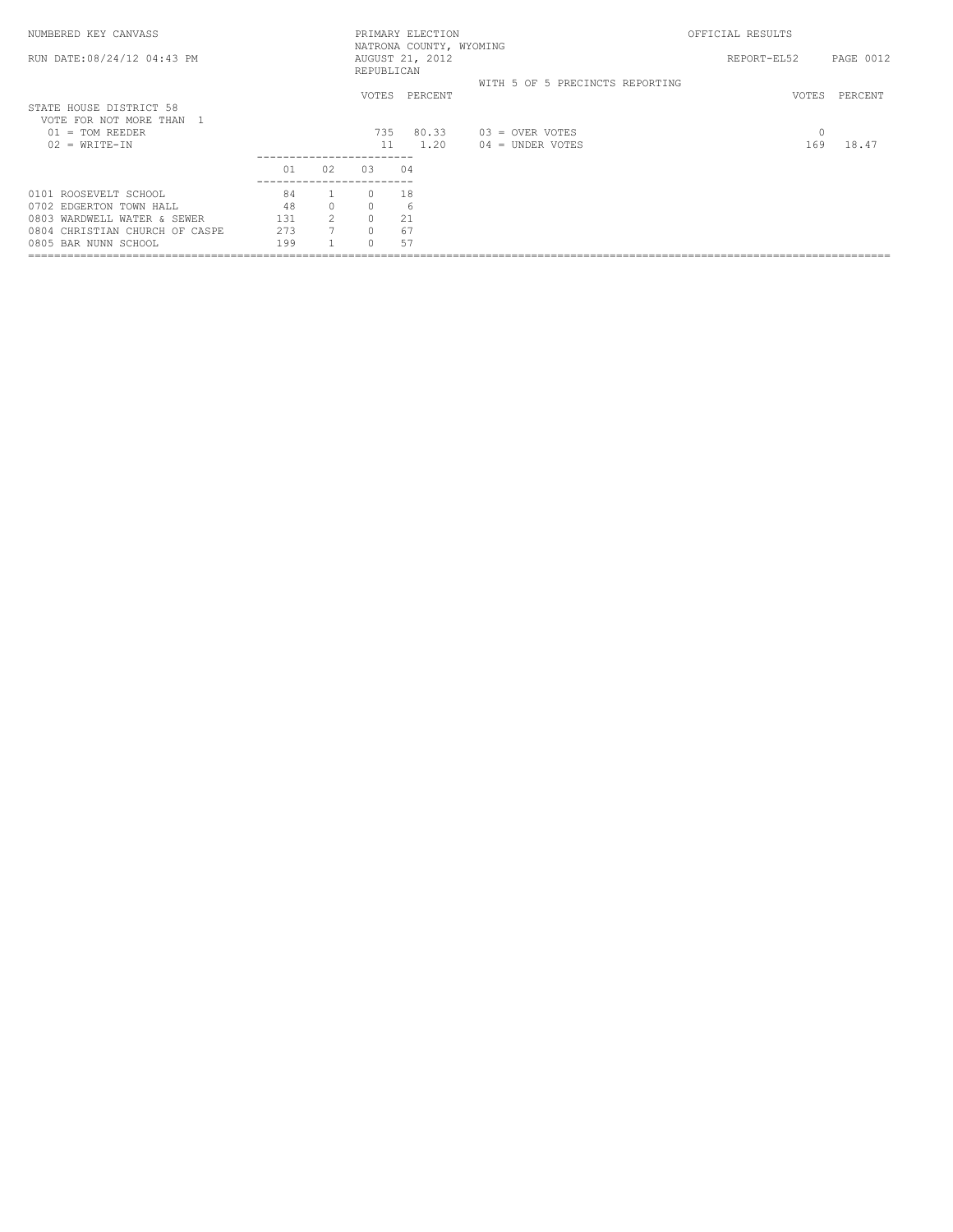| NUMBERED KEY CANVASS                                                         |          |                 |            | PRIMARY ELECTION                           |                                         | OFFICIAL RESULTS |           |
|------------------------------------------------------------------------------|----------|-----------------|------------|--------------------------------------------|-----------------------------------------|------------------|-----------|
| RUN DATE: 08/24/12 04:43 PM                                                  |          |                 | REPUBLICAN | NATRONA COUNTY, WYOMING<br>AUGUST 21, 2012 |                                         | REPORT-EL52      | PAGE 0013 |
| STATE HOUSE DISTRICT 59                                                      |          |                 |            | VOTES PERCENT                              | WITH 6 OF 6 PRECINCTS REPORTING         | VOTES            | PERCENT   |
| VOTE FOR NOT MORE THAN 1<br>$01 = CARL R.$ "BUNKY" LOUCKS<br>$02 = WRTTE-TN$ |          |                 | 739<br>1.5 | 83.22<br>1.69                              | $03 =$ OVER VOTES<br>$04 =$ UNDER VOTES | $\circ$<br>134   | 15.09     |
|                                                                              | 01       | 02              | 03         | 04                                         |                                         |                  |           |
| 0201 WESTWOOD SCHOOL                                                         | 174      |                 | $\Omega$   | 28                                         |                                         |                  |           |
| 0202 COTTONWOOD                                                              | 117      | $\overline{4}$  | $\Omega$   | 27                                         |                                         |                  |           |
| 0203 CY JUNIOR HS                                                            | 146      | 2               | $\Omega$   | 31                                         |                                         |                  |           |
| 0801 MILLS COMMUNITY CENTER                                                  | 223      | $7\overline{ }$ | $\Omega$   | 31                                         |                                         |                  |           |
| 0802 MOUNTAIN VIEW SCHOOL                                                    | 79       |                 | $\Omega$   | 17                                         |                                         |                  |           |
| 0901 WYOMING GAME & FISH                                                     | $\Omega$ | 0               | $\cap$     | $\Omega$                                   |                                         |                  |           |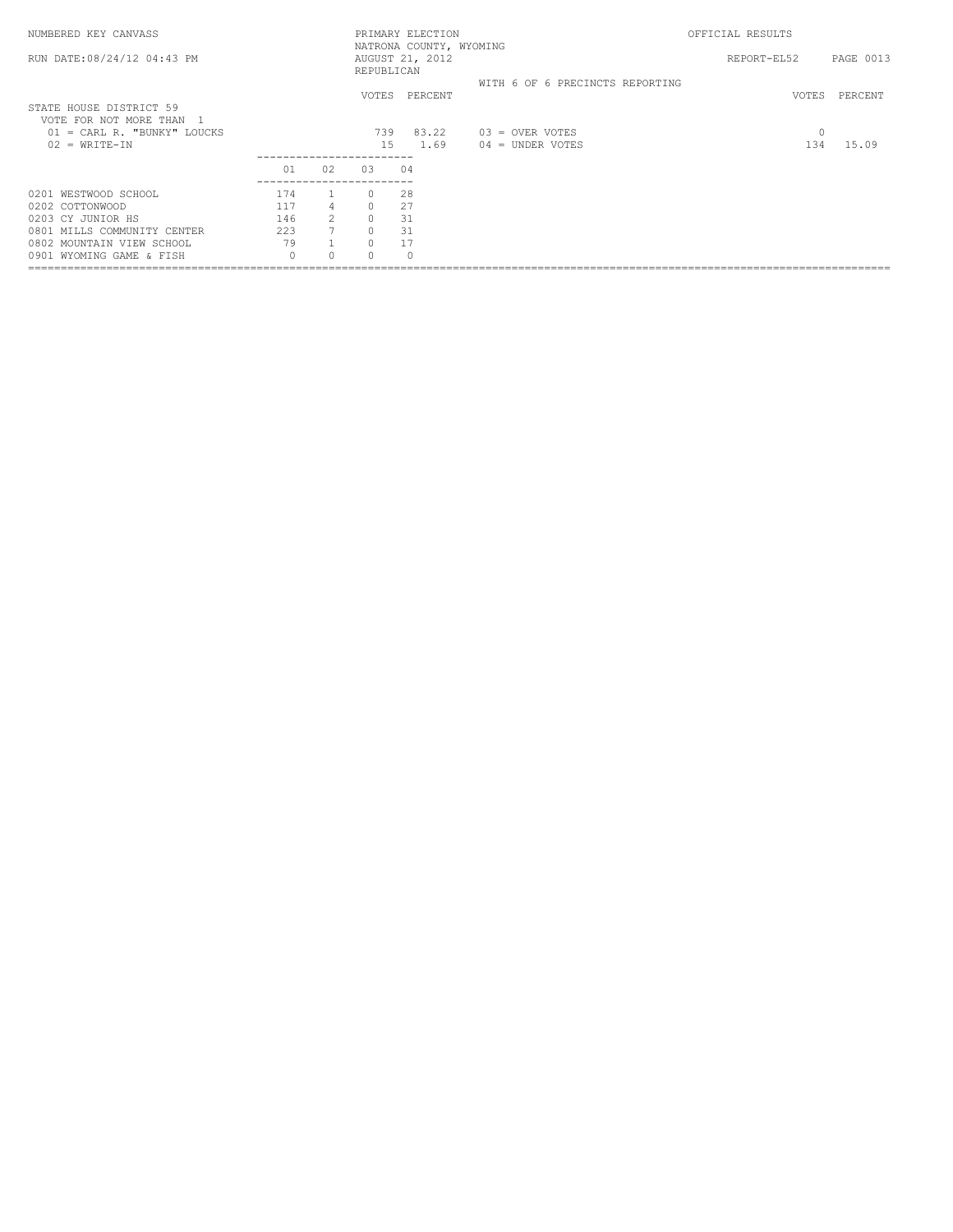| NUMBERED KEY CANVASS                                                                                                                                                                                                                                                                                                                                                                                                             |                                                                              |  |               |  |                                     |  |  | OFFICIAL RESULTS                                                                                                                              |               |
|----------------------------------------------------------------------------------------------------------------------------------------------------------------------------------------------------------------------------------------------------------------------------------------------------------------------------------------------------------------------------------------------------------------------------------|------------------------------------------------------------------------------|--|---------------|--|-------------------------------------|--|--|-----------------------------------------------------------------------------------------------------------------------------------------------|---------------|
| RUN DATE:08/24/12 04:43 PM                                                                                                                                                                                                                                                                                                                                                                                                       | PRIMARY ELECTION<br>NATRONA COUNTY, WYOMING<br>AUGUST 21, 2012<br>REPUBLICAN |  |               |  |                                     |  |  | REPORT-EL52 PAGE 0014                                                                                                                         |               |
|                                                                                                                                                                                                                                                                                                                                                                                                                                  |                                                                              |  |               |  | WITH 46 OF 46 PRECINCTS REPORTING   |  |  |                                                                                                                                               |               |
| NATRONA COUNTY COMMISSIONER<br>VOTE FOR NOT MORE THAN 2<br>RONA COUNII<br>JOTE FOR NOT MORE THAN<br>01 = FORREST CHADWICK<br>^ - JULIE COLLINS<br>^ - JULIE COLLINS<br>04 = BRIAN T. DEVAULT<br>05 = MATT KEATING<br>06 = LANCE LYON                                                                                                                                                                                             |                                                                              |  | VOTES PERCENT |  |                                     |  |  | $\begin{array}{cccc} 3,121 & 15.79 \\ 2,480 & 12.55 \\ 523 & 2.65 \\ 60 & .30 \\ 54 & .27 \\ \text{\phantom{2}} & .2,247 & 11.37 \end{array}$ | VOTES PERCENT |
|                                                                                                                                                                                                                                                                                                                                                                                                                                  |                                                                              |  |               |  | 01 02 03 04 05 06 07 08 09 10 11 12 |  |  |                                                                                                                                               |               |
| $\begin{array}{cccccccccccccccc} 0&\text{c} & \text{m} & \text{m} & \text{m} & \text{m} & \text{m} & \text{m} & \text{m} & \text{m} & \text{m} & \text{m} & \text{m} & \text{m} & \text{m} & \text{m} & \text{m} & \text{m} & \text{m} & \text{m} & \text{m} & \text{m} & \text{m} & \text{m} & \text{m} & \text{m} & \text{m} & \text{m} & \text{m} & \text{m} & \text{m} & \text{m} & \text{m} & \text{m} & \text{m} & \text{$ |                                                                              |  |               |  |                                     |  |  |                                                                                                                                               |               |
|                                                                                                                                                                                                                                                                                                                                                                                                                                  |                                                                              |  |               |  |                                     |  |  |                                                                                                                                               |               |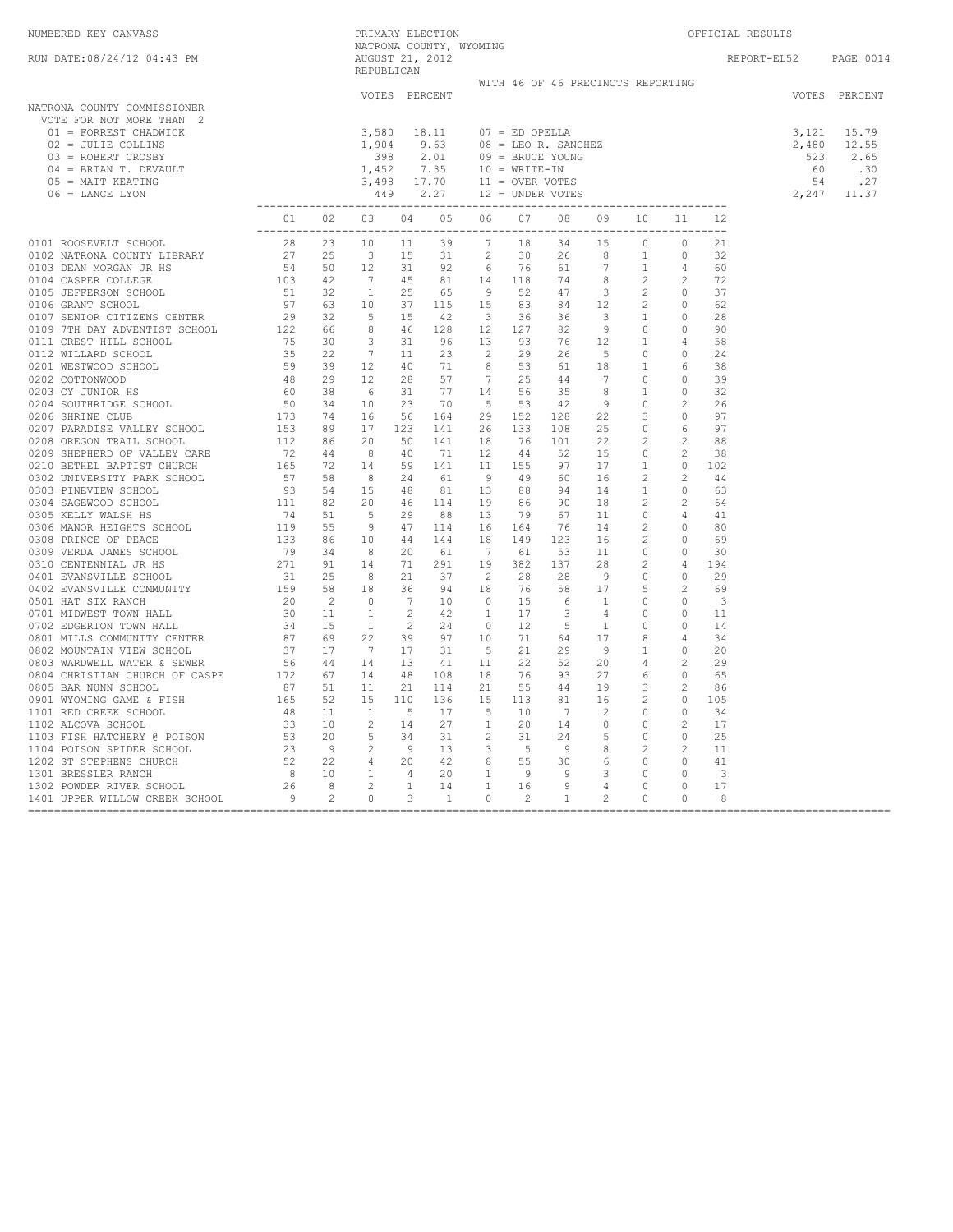| NUMBERED KEY CANVASS                                                                                                                                                                                                                                                                                                                                    |                                                            | PRIMARY ELECTION              |  | NATRONA COUNTY, WYOMING |                                                                                            | OFFICIAL RESULTS |                                                        |                          |
|---------------------------------------------------------------------------------------------------------------------------------------------------------------------------------------------------------------------------------------------------------------------------------------------------------------------------------------------------------|------------------------------------------------------------|-------------------------------|--|-------------------------|--------------------------------------------------------------------------------------------|------------------|--------------------------------------------------------|--------------------------|
| RUN DATE:08/24/12 04:43 PM                                                                                                                                                                                                                                                                                                                              |                                                            | AUGUST 21, 2012<br>DEMOCRATIC |  |                         |                                                                                            |                  | REPORT-EL52 PAGE 0015                                  |                          |
|                                                                                                                                                                                                                                                                                                                                                         |                                                            |                               |  |                         | WITH 46 OF 46 PRECINCTS REPORTING                                                          |                  |                                                        |                          |
| UNITED STATES SENATOR<br>VOTE FOR NOT MORE THAN 1<br>$01 = AL HAMBURG$<br>02 = TIM CHESNUT<br>03 = WILLIAM BRYK                                                                                                                                                                                                                                         |                                                            | VOTES PERCENT                 |  |                         | 495  21.90  04 = WRITE-IN<br>1,076  47.61  05 = OVER VOTES<br>380  16.81  06 = UNDER VOTES |                  | $\begin{array}{cc} 4 & .18 \\ 266 & 11.77 \end{array}$ | VOTES PERCENT<br>39 1.73 |
| $\begin{tabular}{cccccccc} 0111 & \text{ROOSEVELT} & 0110 & 02 & 03 & 04 & 05 & 06 \\ 0102 & \text{KAR/ROA COWITY LIBRARY} & 22 & 20 & 14 & 10 & 20 \\ 0103 & \text{KAR/ROA COWITY LIBRARY} & 22 & 20 & 12 & 10 & 20 \\ 0104 & \text{CaBPE R COLLESE} & 32 & 14 & 1 & 1 & 2 \\ 0104 & \text{CaBPE R COLLESE} & 32 & 14 & 1 & 1 & 2 \\ 0105 & \text{GaB$ | -------------------------------------<br>01 02 03 04 05 06 |                               |  |                         |                                                                                            |                  |                                                        |                          |
|                                                                                                                                                                                                                                                                                                                                                         |                                                            |                               |  |                         |                                                                                            |                  |                                                        |                          |
|                                                                                                                                                                                                                                                                                                                                                         |                                                            |                               |  |                         |                                                                                            |                  |                                                        |                          |
|                                                                                                                                                                                                                                                                                                                                                         |                                                            |                               |  |                         |                                                                                            |                  |                                                        |                          |
|                                                                                                                                                                                                                                                                                                                                                         |                                                            |                               |  |                         |                                                                                            |                  |                                                        |                          |
|                                                                                                                                                                                                                                                                                                                                                         |                                                            |                               |  |                         |                                                                                            |                  |                                                        |                          |
|                                                                                                                                                                                                                                                                                                                                                         |                                                            |                               |  |                         |                                                                                            |                  |                                                        |                          |
|                                                                                                                                                                                                                                                                                                                                                         |                                                            |                               |  |                         |                                                                                            |                  |                                                        |                          |
|                                                                                                                                                                                                                                                                                                                                                         |                                                            |                               |  |                         |                                                                                            |                  |                                                        |                          |
|                                                                                                                                                                                                                                                                                                                                                         |                                                            |                               |  |                         |                                                                                            |                  |                                                        |                          |
|                                                                                                                                                                                                                                                                                                                                                         |                                                            |                               |  |                         |                                                                                            |                  |                                                        |                          |
|                                                                                                                                                                                                                                                                                                                                                         |                                                            |                               |  |                         |                                                                                            |                  |                                                        |                          |
|                                                                                                                                                                                                                                                                                                                                                         |                                                            |                               |  |                         |                                                                                            |                  |                                                        |                          |
|                                                                                                                                                                                                                                                                                                                                                         |                                                            |                               |  |                         |                                                                                            |                  |                                                        |                          |
|                                                                                                                                                                                                                                                                                                                                                         |                                                            |                               |  |                         |                                                                                            |                  |                                                        |                          |
|                                                                                                                                                                                                                                                                                                                                                         |                                                            |                               |  |                         |                                                                                            |                  |                                                        |                          |
|                                                                                                                                                                                                                                                                                                                                                         |                                                            |                               |  |                         |                                                                                            |                  |                                                        |                          |
|                                                                                                                                                                                                                                                                                                                                                         |                                                            |                               |  |                         |                                                                                            |                  |                                                        |                          |
|                                                                                                                                                                                                                                                                                                                                                         |                                                            |                               |  |                         |                                                                                            |                  |                                                        |                          |
|                                                                                                                                                                                                                                                                                                                                                         |                                                            |                               |  |                         |                                                                                            |                  |                                                        |                          |
|                                                                                                                                                                                                                                                                                                                                                         |                                                            |                               |  |                         |                                                                                            |                  |                                                        |                          |
|                                                                                                                                                                                                                                                                                                                                                         |                                                            |                               |  |                         |                                                                                            |                  |                                                        |                          |
|                                                                                                                                                                                                                                                                                                                                                         |                                                            |                               |  |                         |                                                                                            |                  |                                                        |                          |
|                                                                                                                                                                                                                                                                                                                                                         |                                                            |                               |  |                         |                                                                                            |                  |                                                        |                          |
|                                                                                                                                                                                                                                                                                                                                                         |                                                            |                               |  |                         |                                                                                            |                  |                                                        |                          |
|                                                                                                                                                                                                                                                                                                                                                         |                                                            |                               |  |                         |                                                                                            |                  |                                                        |                          |
|                                                                                                                                                                                                                                                                                                                                                         |                                                            |                               |  |                         |                                                                                            |                  |                                                        |                          |
|                                                                                                                                                                                                                                                                                                                                                         |                                                            |                               |  |                         |                                                                                            |                  |                                                        |                          |
|                                                                                                                                                                                                                                                                                                                                                         |                                                            |                               |  |                         |                                                                                            |                  |                                                        |                          |
|                                                                                                                                                                                                                                                                                                                                                         |                                                            |                               |  |                         |                                                                                            |                  |                                                        |                          |
|                                                                                                                                                                                                                                                                                                                                                         |                                                            |                               |  |                         |                                                                                            |                  |                                                        |                          |
|                                                                                                                                                                                                                                                                                                                                                         |                                                            |                               |  |                         |                                                                                            |                  |                                                        |                          |
|                                                                                                                                                                                                                                                                                                                                                         |                                                            |                               |  |                         |                                                                                            |                  |                                                        |                          |
|                                                                                                                                                                                                                                                                                                                                                         |                                                            |                               |  |                         |                                                                                            |                  |                                                        |                          |
|                                                                                                                                                                                                                                                                                                                                                         |                                                            |                               |  |                         |                                                                                            |                  |                                                        |                          |
|                                                                                                                                                                                                                                                                                                                                                         |                                                            |                               |  |                         |                                                                                            |                  |                                                        |                          |
|                                                                                                                                                                                                                                                                                                                                                         |                                                            |                               |  |                         |                                                                                            |                  |                                                        |                          |
|                                                                                                                                                                                                                                                                                                                                                         |                                                            |                               |  |                         |                                                                                            |                  |                                                        |                          |
|                                                                                                                                                                                                                                                                                                                                                         |                                                            |                               |  |                         |                                                                                            |                  |                                                        |                          |
|                                                                                                                                                                                                                                                                                                                                                         |                                                            |                               |  |                         |                                                                                            |                  |                                                        |                          |
|                                                                                                                                                                                                                                                                                                                                                         |                                                            |                               |  |                         |                                                                                            |                  |                                                        |                          |
|                                                                                                                                                                                                                                                                                                                                                         |                                                            |                               |  |                         |                                                                                            |                  |                                                        |                          |
|                                                                                                                                                                                                                                                                                                                                                         |                                                            |                               |  |                         |                                                                                            |                  |                                                        |                          |
|                                                                                                                                                                                                                                                                                                                                                         |                                                            |                               |  |                         |                                                                                            |                  |                                                        |                          |
|                                                                                                                                                                                                                                                                                                                                                         |                                                            |                               |  |                         |                                                                                            |                  |                                                        |                          |
|                                                                                                                                                                                                                                                                                                                                                         |                                                            |                               |  |                         |                                                                                            |                  |                                                        |                          |
|                                                                                                                                                                                                                                                                                                                                                         |                                                            |                               |  |                         |                                                                                            |                  |                                                        |                          |
|                                                                                                                                                                                                                                                                                                                                                         |                                                            |                               |  |                         |                                                                                            |                  |                                                        |                          |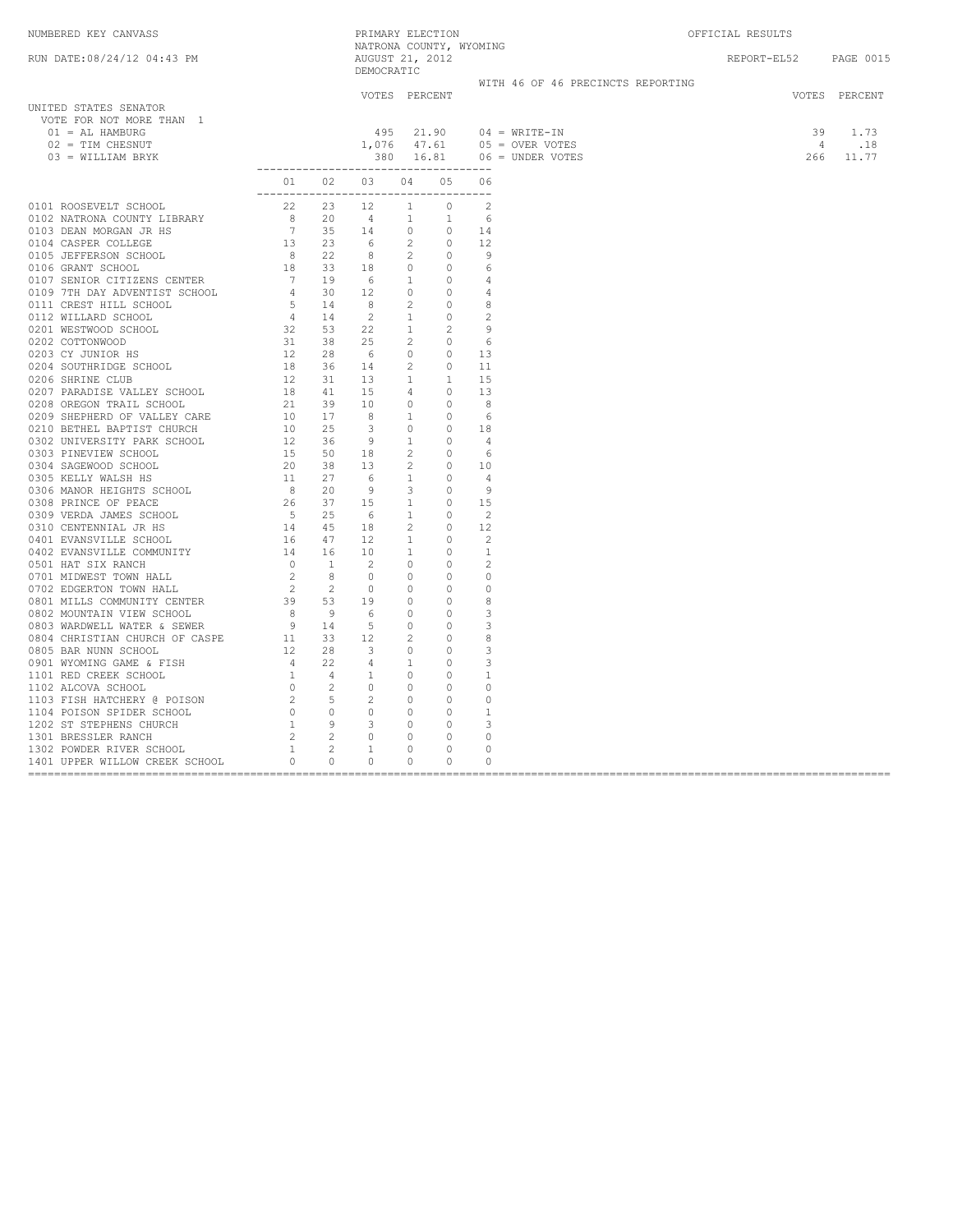| NATRONA COUNTY, WYOMING<br>RUN DATE: 08/24/12 04:43 PM<br>AUGUST 21, 2012<br>DEMOCRATIC<br>REPORT-EL52 PAGE 0016<br>WITH 46 OF 46 PRECINCTS REPORTING<br>VOTES PERCENT<br>VOTES PERCENT<br>UNITED STATES REPRESENTATIVE |  |
|-------------------------------------------------------------------------------------------------------------------------------------------------------------------------------------------------------------------------|--|
|                                                                                                                                                                                                                         |  |
|                                                                                                                                                                                                                         |  |
| VOTE FOR NOT MORE THAN 1<br>$1,974$ $87.35$ $03 = \text{OVER VOTES}$<br>1 .04<br>01 = CHRIS HENRICHSEN<br>$253$ 11.19<br>32  1.42  04 = UNDER VOTES<br>$02 = \text{WRITE}-\text{IN}$                                    |  |
| _________________________<br>01 02 03 04<br>-------------------------                                                                                                                                                   |  |
|                                                                                                                                                                                                                         |  |
|                                                                                                                                                                                                                         |  |
|                                                                                                                                                                                                                         |  |
|                                                                                                                                                                                                                         |  |
|                                                                                                                                                                                                                         |  |
|                                                                                                                                                                                                                         |  |
|                                                                                                                                                                                                                         |  |
|                                                                                                                                                                                                                         |  |
|                                                                                                                                                                                                                         |  |
|                                                                                                                                                                                                                         |  |
|                                                                                                                                                                                                                         |  |
|                                                                                                                                                                                                                         |  |
|                                                                                                                                                                                                                         |  |
|                                                                                                                                                                                                                         |  |
|                                                                                                                                                                                                                         |  |
|                                                                                                                                                                                                                         |  |
|                                                                                                                                                                                                                         |  |
|                                                                                                                                                                                                                         |  |
|                                                                                                                                                                                                                         |  |
|                                                                                                                                                                                                                         |  |
|                                                                                                                                                                                                                         |  |
|                                                                                                                                                                                                                         |  |
|                                                                                                                                                                                                                         |  |
|                                                                                                                                                                                                                         |  |
|                                                                                                                                                                                                                         |  |
|                                                                                                                                                                                                                         |  |
|                                                                                                                                                                                                                         |  |
|                                                                                                                                                                                                                         |  |
|                                                                                                                                                                                                                         |  |
|                                                                                                                                                                                                                         |  |
|                                                                                                                                                                                                                         |  |
|                                                                                                                                                                                                                         |  |
|                                                                                                                                                                                                                         |  |
|                                                                                                                                                                                                                         |  |
|                                                                                                                                                                                                                         |  |
|                                                                                                                                                                                                                         |  |
|                                                                                                                                                                                                                         |  |
|                                                                                                                                                                                                                         |  |
|                                                                                                                                                                                                                         |  |
|                                                                                                                                                                                                                         |  |
|                                                                                                                                                                                                                         |  |
|                                                                                                                                                                                                                         |  |
|                                                                                                                                                                                                                         |  |
|                                                                                                                                                                                                                         |  |
|                                                                                                                                                                                                                         |  |
|                                                                                                                                                                                                                         |  |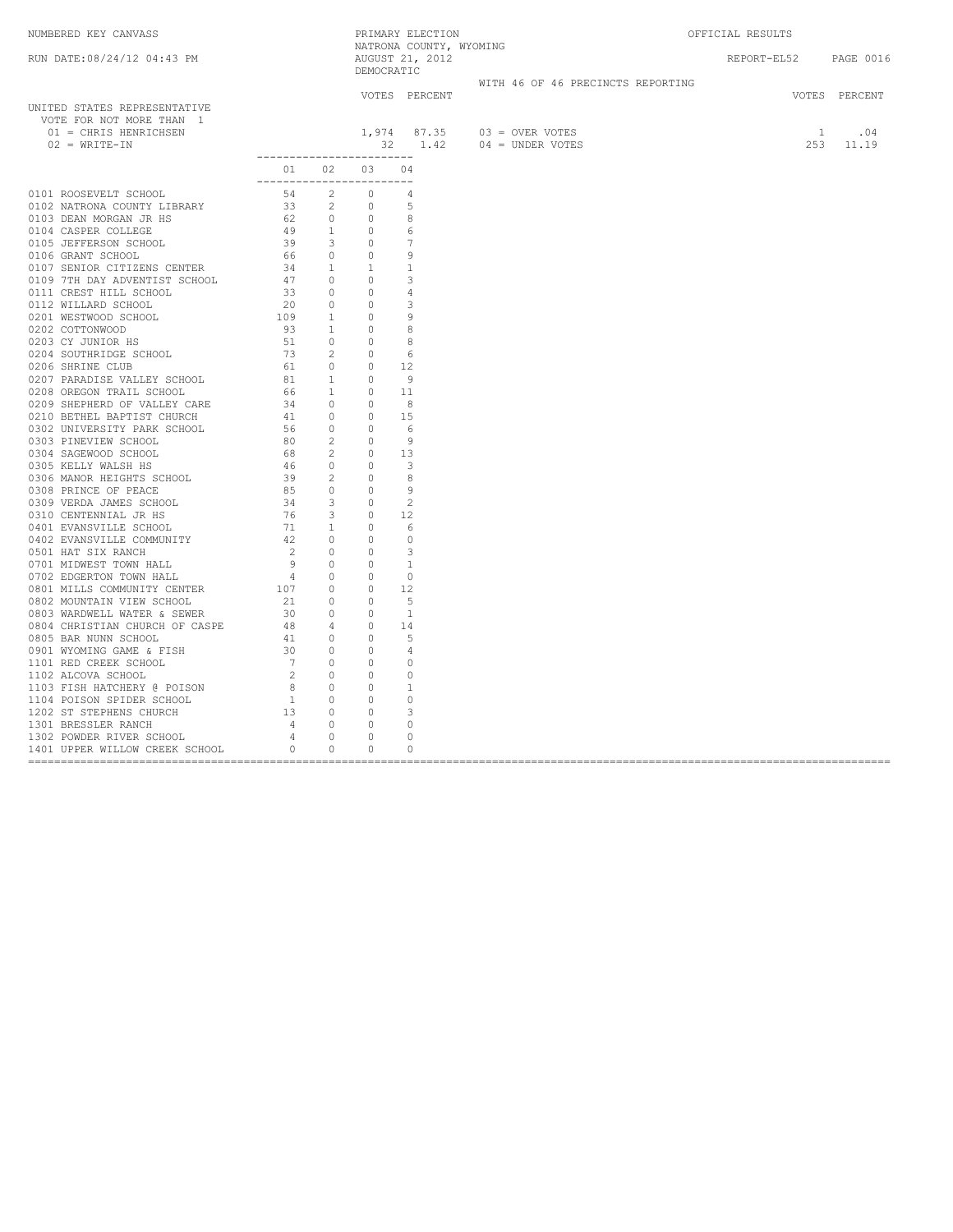| NUMBERED KEY CANVASS                                             |          |                           |                         | PRIMARY ELECTION                           |                                         | OFFICIAL RESULTS |               |           |
|------------------------------------------------------------------|----------|---------------------------|-------------------------|--------------------------------------------|-----------------------------------------|------------------|---------------|-----------|
| RUN DATE: 08/24/12 04:43 PM                                      |          |                           | DEMOCRATIC              | NATRONA COUNTY, WYOMING<br>AUGUST 21, 2012 |                                         | REPORT-EL52      |               | PAGE 0017 |
| STATE SENATE DISTRICT 28                                         |          |                           |                         | VOTES PERCENT                              | WITH 10 OF 10 PRECINCTS REPORTING       |                  | VOTES         | PERCENT   |
| VOTE FOR NOT MORE THAN 1<br>01 = KIM HOLLOWAY<br>$02 = WRITE-IN$ |          |                           | 450<br>6                | 87.04<br>1.16                              | $03 =$ OVER VOTES<br>$04 = UNDER VOTES$ |                  | $\circ$<br>61 | 11.80     |
|                                                                  | 01       | 02                        | 0.3                     | 04                                         |                                         |                  |               |           |
| 0102 NATRONA COUNTY LIBRARY                                      | 33       | $\mathbf{1}$              | $\Omega$                | 6                                          |                                         |                  |               |           |
| 0103 DEAN MORGAN JR HS<br>0104 CASPER COLLEGE                    | 60<br>50 | $\mathbf{1}$<br>$\circ$   | $\circ$<br>$\circ$      | 9<br>6                                     |                                         |                  |               |           |
| 0105 JEFFERSON SCHOOL<br>0107 SENIOR CITIZENS CENTER             | 41<br>35 | $\overline{2}$<br>$\circ$ | $\mathbf 0$<br>$\circ$  | 6                                          |                                         |                  |               |           |
| 0109 7TH DAY ADVENTIST SCHOOL<br>0112 WILLARD SCHOOL             | 46<br>19 | $\circ$<br>$\circ$        | $\circ$<br>$\circ$      | $\overline{2}$                             |                                         |                  |               |           |
| 0302 UNIVERSITY PARK SCHOOL<br>0304 SAGEWOOD SCHOOL              | 15<br>65 | $\circ$<br>2              | $\circ$<br>$\mathbf{0}$ | $\overline{c}$<br>16                       |                                         |                  |               |           |
| 0308 PRINCE OF PEACE                                             | 86       | $\cap$                    | $\cap$                  | 8                                          |                                         |                  |               |           |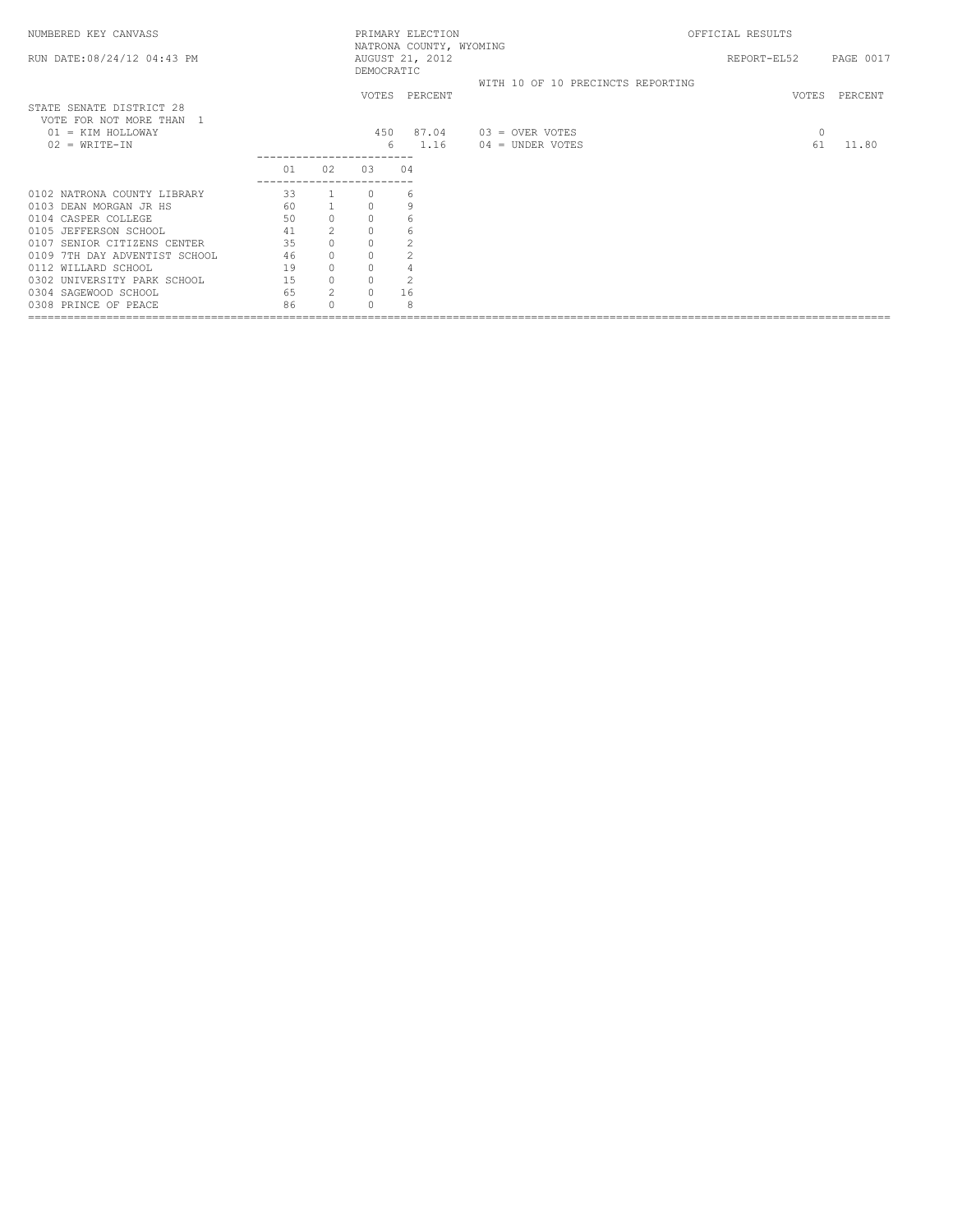| NUMBERED KEY CANVASS                                 |                           |           |            | PRIMARY ELECTION                           |                                   | OFFICIAL RESULTS |               |
|------------------------------------------------------|---------------------------|-----------|------------|--------------------------------------------|-----------------------------------|------------------|---------------|
| RUN DATE: 08/24/12 04:43 PM                          |                           |           | DEMOCRATIC | NATRONA COUNTY, WYOMING<br>AUGUST 21, 2012 |                                   | REPORT-EL52      | PAGE 0018     |
|                                                      |                           |           |            | VOTES PERCENT                              | WITH 17 OF 17 PRECINCTS REPORTING |                  | VOTES PERCENT |
| STATE SENATE DISTRICT 30<br>VOTE FOR NOT MORE THAN 1 |                           |           |            |                                            |                                   |                  |               |
| $01 = NO$ CANDIDATE FILED                            |                           |           |            | $\Omega$                                   | $03 =$ OVER VOTES                 | $\Omega$         |               |
| $02 = \text{WRTTE} - \text{IN}$                      |                           |           |            |                                            | 93  20.26  04 = UNDER VOTES       |                  | 366 79.74     |
|                                                      |                           | 01 02     | 03 04      |                                            |                                   |                  |               |
| 0101 ROOSEVELT SCHOOL                                | ------------------------- | $0 \t 19$ | $\Omega$   | 41                                         |                                   |                  |               |
|                                                      |                           |           |            |                                            |                                   |                  |               |
|                                                      |                           |           |            |                                            |                                   |                  |               |
|                                                      |                           |           |            |                                            |                                   |                  |               |
|                                                      |                           |           |            |                                            |                                   |                  |               |
|                                                      |                           |           |            |                                            |                                   |                  |               |
|                                                      |                           |           |            |                                            |                                   |                  |               |
|                                                      |                           |           |            |                                            |                                   |                  |               |
|                                                      |                           |           |            |                                            |                                   |                  |               |
|                                                      |                           |           |            |                                            |                                   |                  |               |
|                                                      |                           |           |            |                                            |                                   |                  |               |
|                                                      |                           |           |            |                                            |                                   |                  |               |
|                                                      |                           |           |            |                                            |                                   |                  |               |
|                                                      |                           |           |            |                                            |                                   |                  |               |
|                                                      |                           |           |            |                                            |                                   |                  |               |
|                                                      |                           |           |            |                                            |                                   |                  |               |
| 1401 UPPER WILLOW CREEK SCHOOL                       |                           | $\cap$    | $\Omega$   |                                            |                                   |                  |               |
|                                                      |                           |           |            |                                            |                                   |                  |               |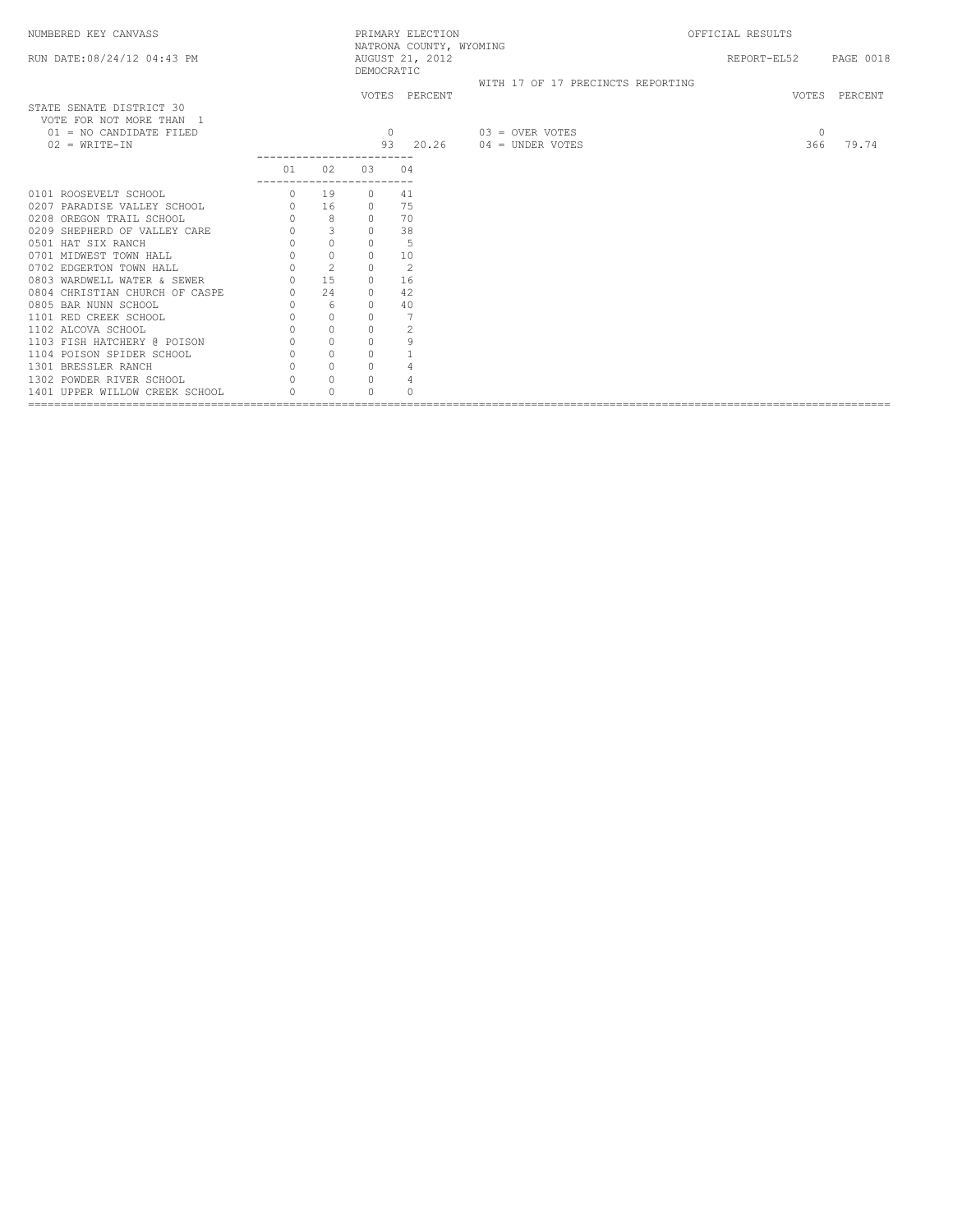| NUMBERED KEY CANVASS                                |    |                |                              | PRIMARY ELECTION<br>NATRONA COUNTY, WYOMING |                                         | OFFICIAL RESULTS |           |
|-----------------------------------------------------|----|----------------|------------------------------|---------------------------------------------|-----------------------------------------|------------------|-----------|
| RUN DATE: 08/24/12 04:43 PM                         |    |                | DEMOCRATIC                   | AUGUST 21, 2012                             |                                         | REPORT-EL52      | PAGE 0019 |
|                                                     |    |                | VOTES                        | PERCENT                                     | WITH 5 OF 5 PRECINCTS REPORTING         | VOTES            | PERCENT   |
| STATE HOUSE DISTRICT 35<br>VOTE FOR NOT MORE THAN 1 |    |                |                              |                                             |                                         |                  |           |
| $01 = NO$ CANDIDATE FILED<br>$02 = WRTTE-TN$        |    |                | 0<br>14                      | 5.45                                        | $03 =$ OVER VOTES<br>$04 =$ UNDER VOTES | 0<br>243         | 94.55     |
|                                                     | 01 | 02             | ---------------------<br>0.3 | 04                                          |                                         |                  |           |
| 0106 GRANT SCHOOL                                   |    | 4              |                              | 71                                          |                                         |                  |           |
| 0306 MANOR HEIGHTS SCHOOL                           |    | $\mathfrak{D}$ |                              | 47                                          |                                         |                  |           |
| 0310 CENTENNIAL JR HS                               |    | 3              | $\cap$                       | 88                                          |                                         |                  |           |
| 0401 EVANSVILLE SCHOOL                              |    | $\Omega$       | $\cap$                       | $\Omega$                                    |                                         |                  |           |
| 0402 EVANSVILLE COMMUNITY                           |    |                |                              | 37                                          |                                         |                  |           |
|                                                     |    |                |                              |                                             |                                         |                  |           |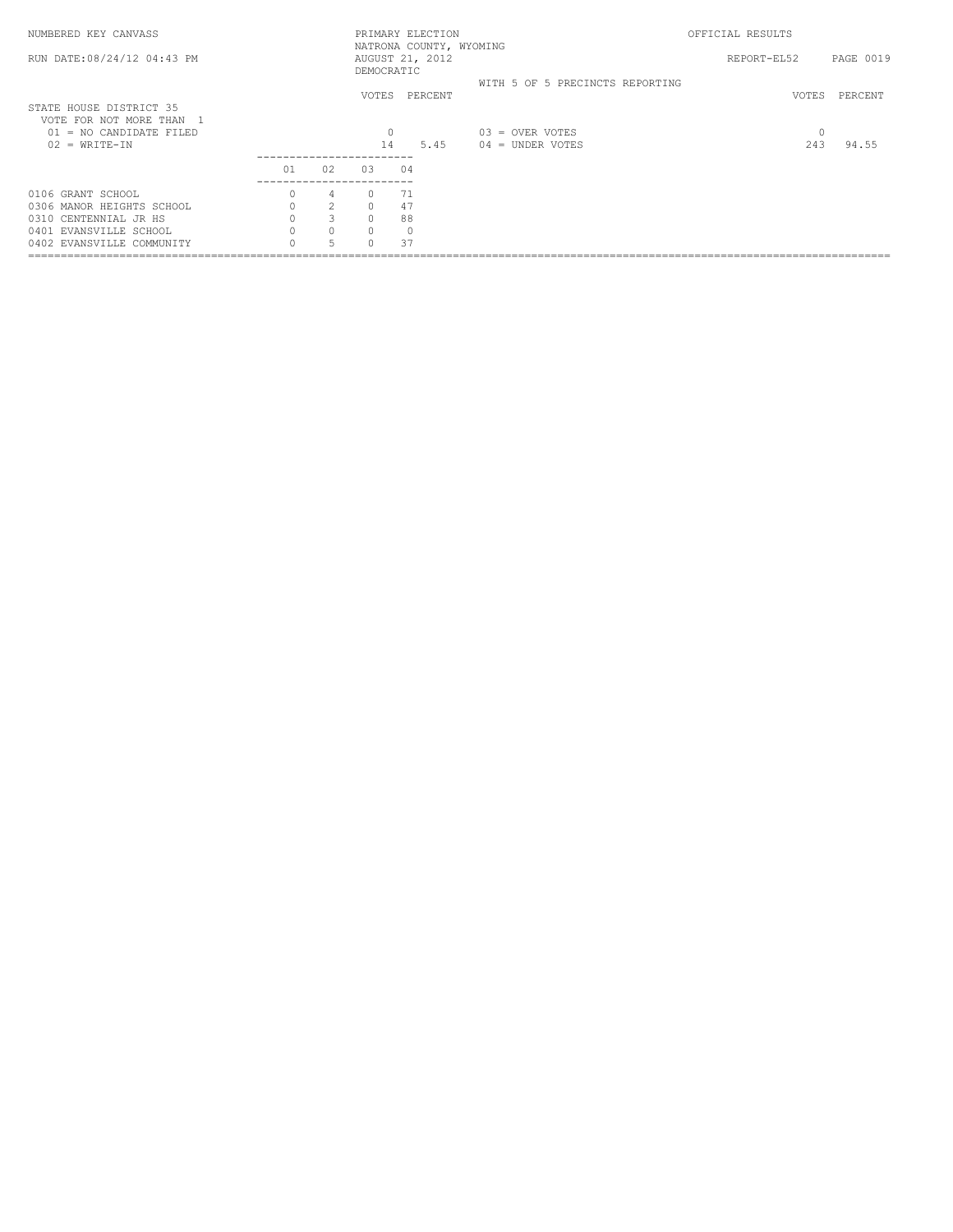| NUMBERED KEY CANVASS                                |    |               |                              | PRIMARY ELECTION<br>NATRONA COUNTY, WYOMING |                                         | OFFICIAL RESULTS |           |
|-----------------------------------------------------|----|---------------|------------------------------|---------------------------------------------|-----------------------------------------|------------------|-----------|
| RUN DATE: 08/24/12 04:43 PM                         |    |               | DEMOCRATIC                   | AUGUST 21, 2012                             |                                         | REPORT-EL52      | PAGE 0020 |
|                                                     |    |               | VOTES                        | PERCENT                                     | WITH 5 OF 5 PRECINCTS REPORTING         | VOTES            | PERCENT   |
| STATE HOUSE DISTRICT 36<br>VOTE FOR NOT MORE THAN 1 |    |               |                              |                                             |                                         |                  |           |
| $01 = NO$ CANDIDATE FILED<br>$02 = WRTTE-TN$        |    |               | $\Omega$<br>46               | 15.23                                       | $03 =$ OVER VOTES<br>$04 =$ UNDER VOTES | 0<br>256         | 84.77     |
|                                                     | 01 | 02            | ---------------------<br>0.3 | 04                                          |                                         |                  |           |
| 0302 UNIVERSITY PARK SCHOOL                         |    |               |                              | 44                                          |                                         |                  |           |
| 0303 PINEVIEW SCHOOL                                |    | 37            | $\cap$                       | 54                                          |                                         |                  |           |
| 0305 KELLY WALSH HS                                 |    |               | $\cap$                       | 48                                          |                                         |                  |           |
| 0309 VERDA JAMES SCHOOL                             |    | 4             | $\cap$                       | 35                                          |                                         |                  |           |
| 0401 EVANSVILLE SCHOOL                              |    | $\mathcal{D}$ |                              | 75                                          |                                         |                  |           |
|                                                     |    |               |                              |                                             |                                         |                  |           |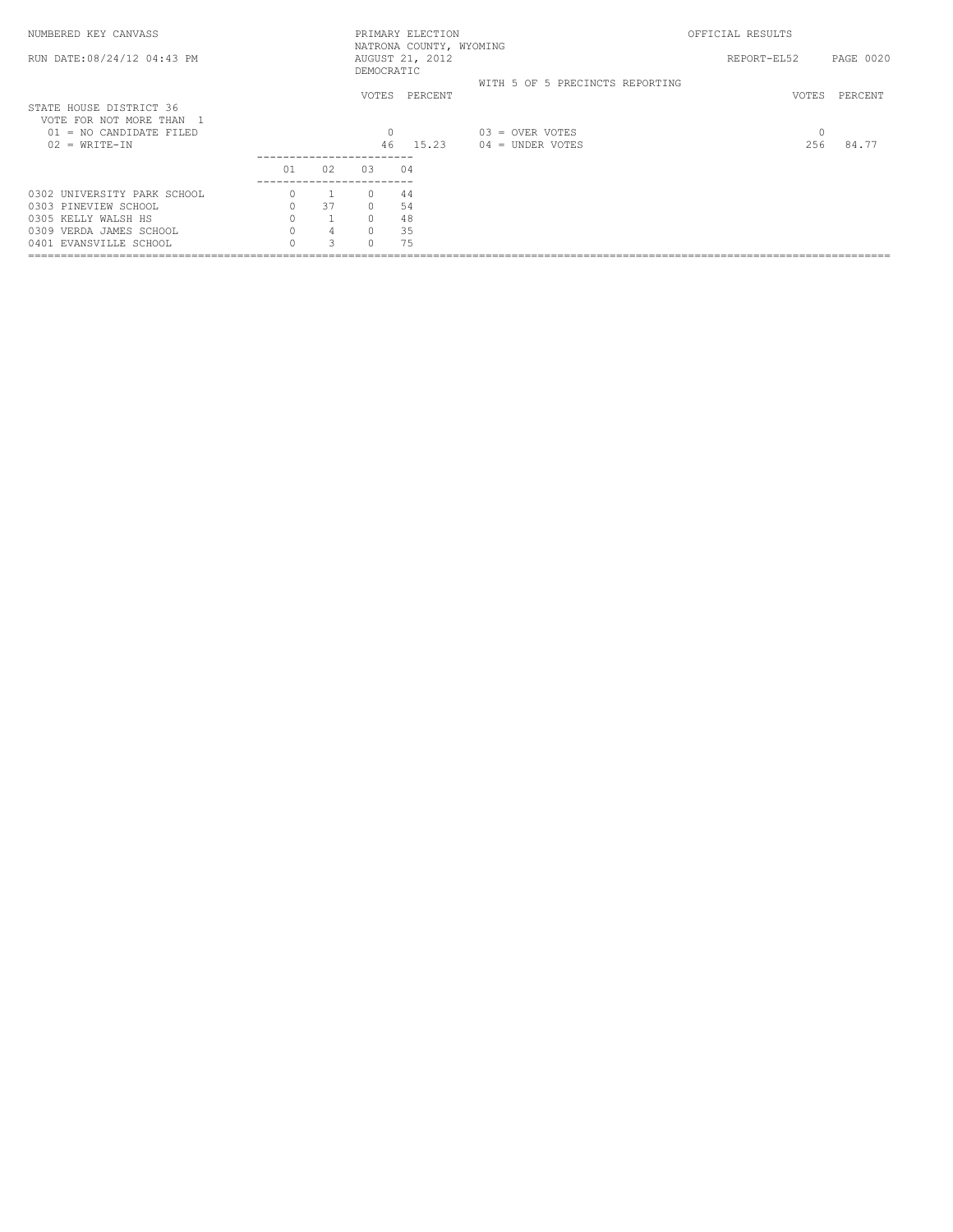| NUMBERED KEY CANVASS                                |          |                |            | PRIMARY ELECTION |                                 | OFFICIAL RESULTS |                       |
|-----------------------------------------------------|----------|----------------|------------|------------------|---------------------------------|------------------|-----------------------|
| RUN DATE: 08/24/12 04:43 PM                         |          |                | DEMOCRATIC | AUGUST 21, 2012  | NATRONA COUNTY, WYOMING         |                  | REPORT-EL52 PAGE 0021 |
|                                                     |          |                |            | VOTES PERCENT    | WITH 9 OF 9 PRECINCTS REPORTING |                  | VOTES PERCENT         |
| STATE HOUSE DISTRICT 37<br>VOTE FOR NOT MORE THAN 1 |          |                |            |                  |                                 |                  |                       |
| $01 = NO$ CANDIDATE FILED                           |          |                | $\circ$    |                  | $03 =$ OVER VOTES               |                  | $\circ$               |
| $02 = WRITE-IN$                                     |          |                | 14         | 4.70             | $04 = UNDER VOTES$              |                  | 284<br>95.30          |
|                                                     | 01       | 02             | 03         | 04               |                                 |                  |                       |
| 0109 7TH DAY ADVENTIST SCHOOL                       |          | $\circ$        |            | 2                |                                 |                  |                       |
| 0111 CREST HILL SCHOOL                              | $\circ$  | 3              | $\circ$    | 34               |                                 |                  |                       |
| 0204 SOUTHRIDGE SCHOOL                              |          | 5              | $\circ$    | 76               |                                 |                  |                       |
| 0206 SHRINE CLUB                                    |          | $\overline{4}$ | $\circ$    | 69               |                                 |                  |                       |
| 0207 PARADISE VALLEY SCHOOL                         | $\Omega$ | $\circ$        | $\circ$    | $\Omega$         |                                 |                  |                       |
| 0209 SHEPHERD OF VALLEY CARE                        |          | $\circ$        | $\circ$    |                  |                                 |                  |                       |
| 0210 BETHEL BAPTIST CHURCH                          |          |                | $\circ$    | 55               |                                 |                  |                       |
| 0901 WYOMING GAME & FISH                            |          | $\circ$        | $\circ$    | 32               |                                 |                  |                       |
| 1202 ST STEPHENS CHURCH                             |          |                | $\Omega$   | 1.5              |                                 |                  |                       |
|                                                     |          |                |            |                  |                                 |                  |                       |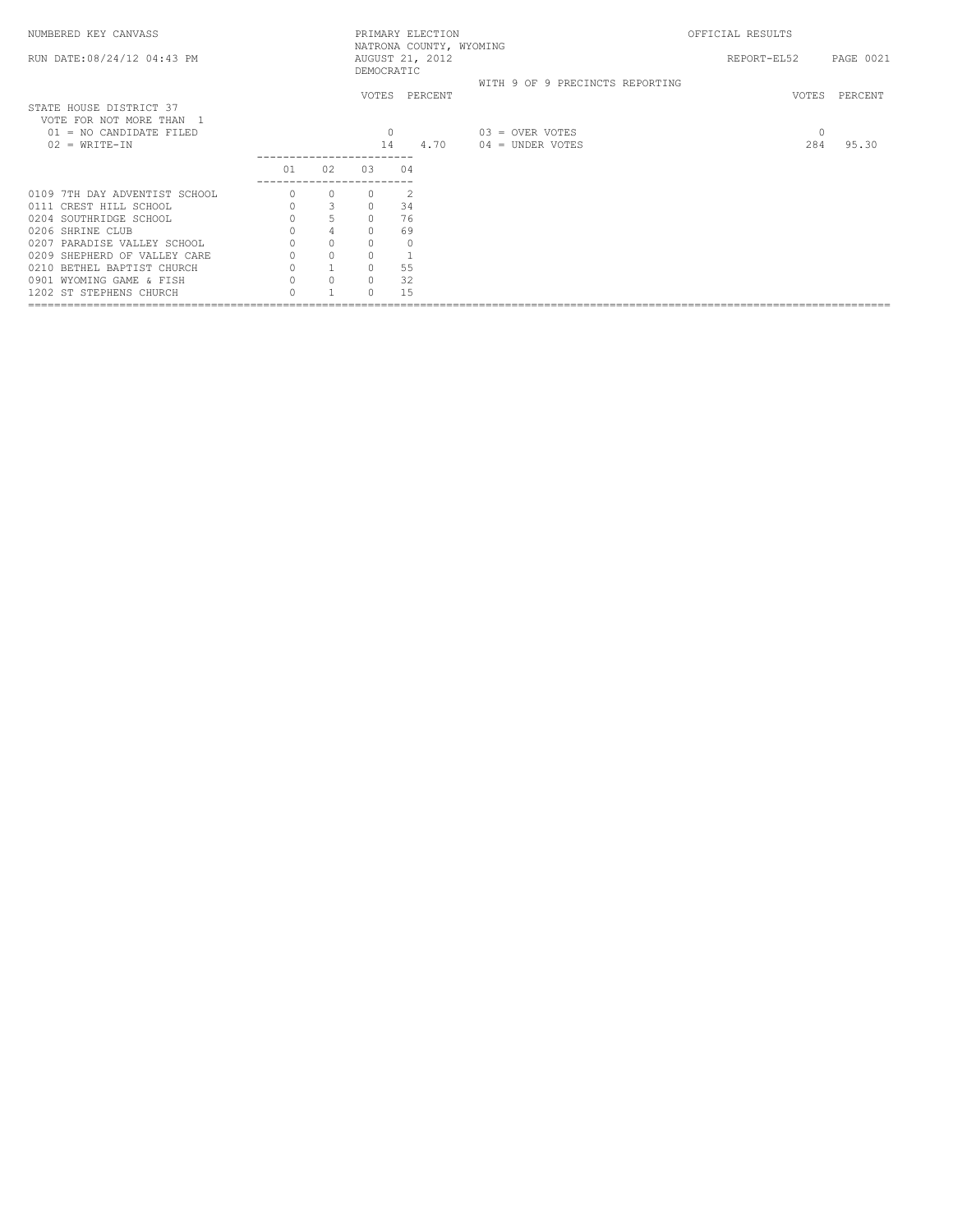| NUMBERED KEY CANVASS           |                                      |                                                |                     | PRIMARY ELECTION | NATRONA COUNTY, WYOMING |                                   | OFFICIAL RESULTS      |              |               |
|--------------------------------|--------------------------------------|------------------------------------------------|---------------------|------------------|-------------------------|-----------------------------------|-----------------------|--------------|---------------|
| RUN DATE: 08/24/12 04:43 PM    |                                      |                                                | DEMOCRATIC          | AUGUST 21, 2012  |                         |                                   | REPORT-EL52 PAGE 0022 |              |               |
|                                |                                      |                                                |                     |                  |                         | WITH 12 OF 12 PRECINCTS REPORTING |                       |              |               |
|                                |                                      |                                                |                     | VOTES PERCENT    |                         |                                   |                       |              | VOTES PERCENT |
| STATE HOUSE DISTRICT 38        |                                      |                                                |                     |                  |                         |                                   |                       |              |               |
| VOTE FOR NOT MORE THAN 1       |                                      |                                                |                     |                  |                         |                                   |                       |              |               |
| $01 = NO$ CANDIDATE FILED      |                                      |                                                |                     | $\circ$          |                         | $03 =$ OVER VOTES                 |                       | $\mathbf{0}$ |               |
| $02 = WRITE-IN$                |                                      |                                                |                     | 8<br>3.17        |                         | $04 =$ UNDER VOTES                |                       | 244          | 96.83         |
|                                |                                      |                                                |                     |                  |                         |                                   |                       |              |               |
|                                | 01                                   | 02                                             | 03                  | 04               |                         |                                   |                       |              |               |
| 0207 PARADISE VALLEY SCHOOL    |                                      | 6                                              |                     | 85               |                         |                                   |                       |              |               |
| 0208 OREGON TRAIL SCHOOL       | $\circ$                              | $\overline{\phantom{a}}$                       | $\circ$             | 77               |                         |                                   |                       |              |               |
| 0209 SHEPHERD OF VALLEY CARE   |                                      | $\,1\,$                                        | $\mathbb O$         | 40               |                         |                                   |                       |              |               |
| 0501 HAT SIX RANCH             | $\circ$                              | $\circ$                                        | $\mathbf{0}$        | 5                |                         |                                   |                       |              |               |
| 0701 MIDWEST TOWN HALL         | $\circ$                              | $\circ$                                        | $\circ$             | 10               |                         |                                   |                       |              |               |
| 1101 RED CREEK SCHOOL          | $\begin{matrix} 0 \\ 0 \end{matrix}$ |                                                | $\circ$             |                  |                         |                                   |                       |              |               |
| 1102 ALCOVA SCHOOL             |                                      | $\begin{matrix} 0 \\ 0 \\ 0 \\ 0 \end{matrix}$ | $\mathbb O$         |                  |                         |                                   |                       |              |               |
| 1103 FISH HATCHERY @ POISON    | $\circ$                              |                                                | $\circ$             | 9                |                         |                                   |                       |              |               |
| 1104 POISON SPIDER SCHOOL      | $\circ$                              |                                                | $\circ$             |                  |                         |                                   |                       |              |               |
| 1301 BRESSLER RANCH            | $\circ$                              | $\circ$                                        | $\mathsf{O}\xspace$ |                  |                         |                                   |                       |              |               |
| 1302 POWDER RIVER SCHOOL       |                                      | $\circ$                                        | $\circ$             |                  |                         |                                   |                       |              |               |
| 1401 UPPER WILLOW CREEK SCHOOL |                                      | $\Omega$                                       | $\Omega$            |                  |                         |                                   |                       |              |               |
|                                |                                      |                                                |                     |                  |                         |                                   |                       |              |               |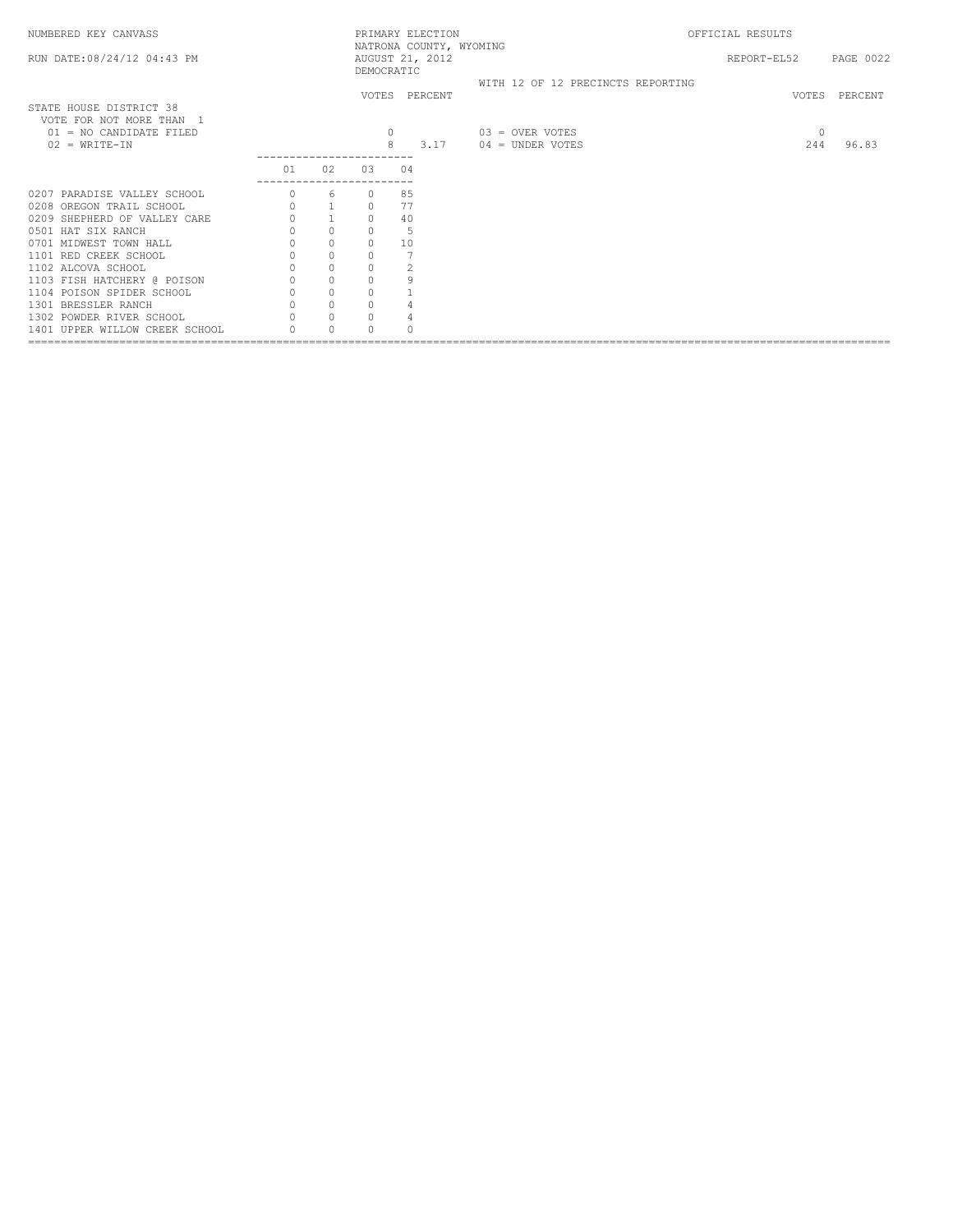| NUMBERED KEY CANVASS                              |    |                |                                      | PRIMARY ELECTION                           |                                         | OFFICIAL RESULTS |           |
|---------------------------------------------------|----|----------------|--------------------------------------|--------------------------------------------|-----------------------------------------|------------------|-----------|
| RUN DATE: 08/24/12 04:43 PM                       |    |                | DEMOCRATIC                           | NATRONA COUNTY, WYOMING<br>AUGUST 21, 2012 |                                         | REPORT-EL52      | PAGE 0023 |
| STATE HOUSE DISTRICT 56<br>VOTE FOR NOT MORE THAN |    |                |                                      | VOTES PERCENT                              | WITH 6 OF 6 PRECINCTS REPORTING         | VOTES            | PERCENT   |
| $01 = NO$ CANDIDATE FILED<br>$02 = WRTTE-TN$      |    |                | $12 \overline{ }$<br>--------------- | 4.72                                       | $03 =$ OVER VOTES<br>$04 =$ UNDER VOTES | $\circ$<br>242   | 95.28     |
|                                                   | 01 | 02             | 0.3                                  | 04                                         |                                         |                  |           |
| 0102 NATRONA COUNTY LIBRARY                       |    | 2              |                                      | 38                                         |                                         |                  |           |
| 0103 DEAN MORGAN JR HS                            |    | 5              | $\circ$                              | 65                                         |                                         |                  |           |
| 0104 CASPER COLLEGE                               |    | $\overline{4}$ | $\Omega$                             | 52                                         |                                         |                  |           |
| 0109 7TH DAY ADVENTIST SCHOOL                     |    |                | $\Omega$                             | 47                                         |                                         |                  |           |
| 0112 WILLARD SCHOOL                               |    | $\circ$        | $\circ$                              | 23                                         |                                         |                  |           |
| 0302 UNIVERSITY PARK SCHOOL                       |    |                |                                      |                                            |                                         |                  |           |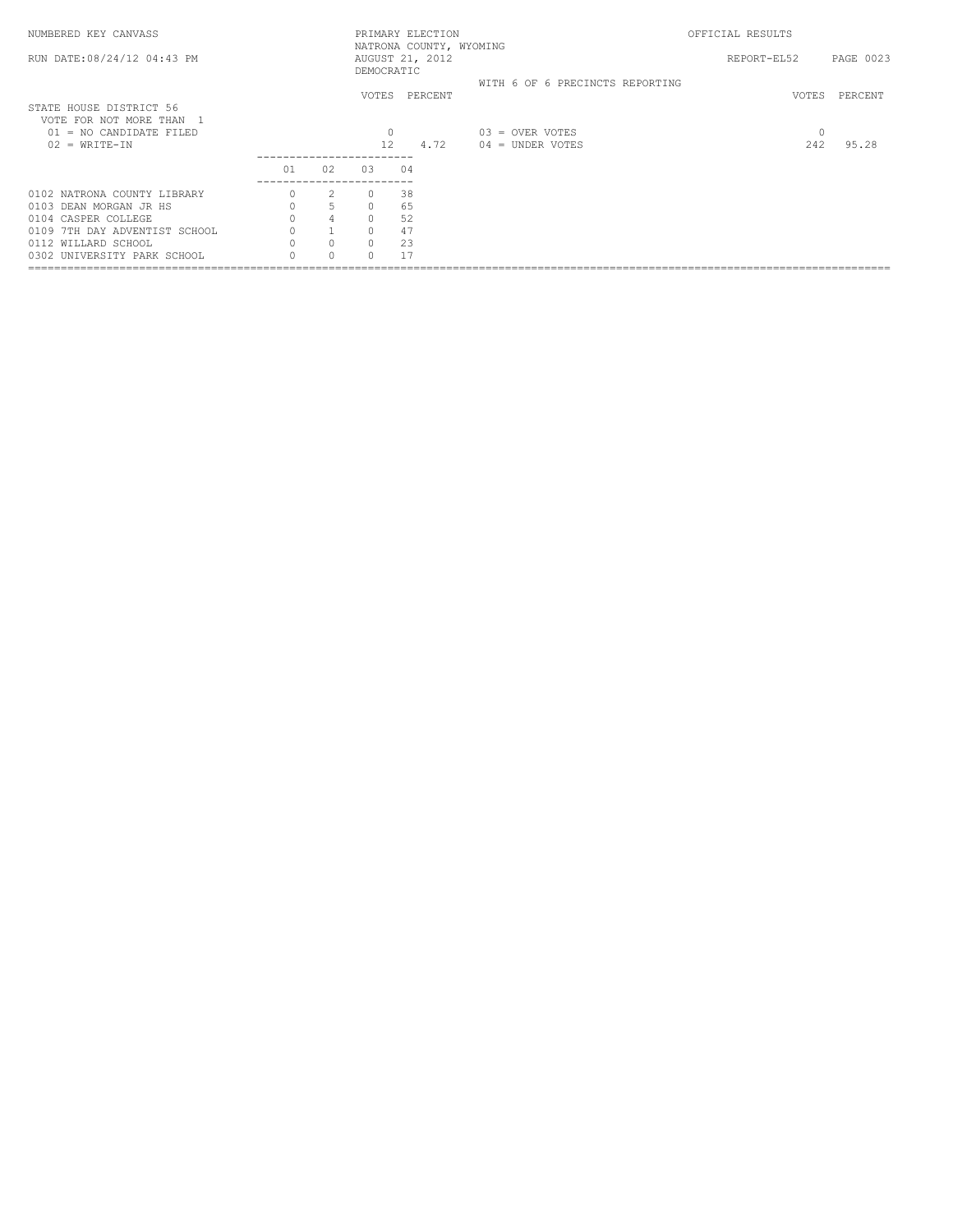| NUMBERED KEY CANVASS                                |    |                |            | PRIMARY ELECTION                           |                                 | OFFICIAL RESULTS |           |
|-----------------------------------------------------|----|----------------|------------|--------------------------------------------|---------------------------------|------------------|-----------|
| RUN DATE:08/24/12 04:43 PM                          |    |                | DEMOCRATIC | NATRONA COUNTY, WYOMING<br>AUGUST 21, 2012 |                                 | REPORT-EL52      | PAGE 0024 |
|                                                     |    |                | VOTES      | PERCENT                                    | WITH 4 OF 4 PRECINCTS REPORTING | VOTES            | PERCENT   |
| STATE HOUSE DISTRICT 57<br>VOTE FOR NOT MORE THAN 1 |    |                |            |                                            |                                 |                  |           |
| $01 = NO$ CANDIDATE FILED                           |    |                | 0          |                                            | $03 =$ OVER VOTES               | 0                |           |
| $02 = WRTTE-TN$                                     |    |                | 9          | 3.42                                       | $04 =$ UNDER VOTES              | 254              | 96.58     |
|                                                     | 01 | 02             | 0.3        | 04                                         |                                 |                  |           |
| 0105 JEFFERSON SCHOOL                               |    |                | $\Omega$   | 48                                         |                                 |                  |           |
| 0107 SENIOR CITIZENS CENTER                         |    | 3              | $\Omega$   | 34                                         |                                 |                  |           |
| 0304 SAGEWOOD SCHOOL                                |    | $\overline{4}$ | $\Omega$   | 79                                         |                                 |                  |           |
| 0308 PRINCE OF PEACE                                |    |                | $\Omega$   | 93                                         |                                 |                  |           |
|                                                     |    |                |            |                                            |                                 |                  |           |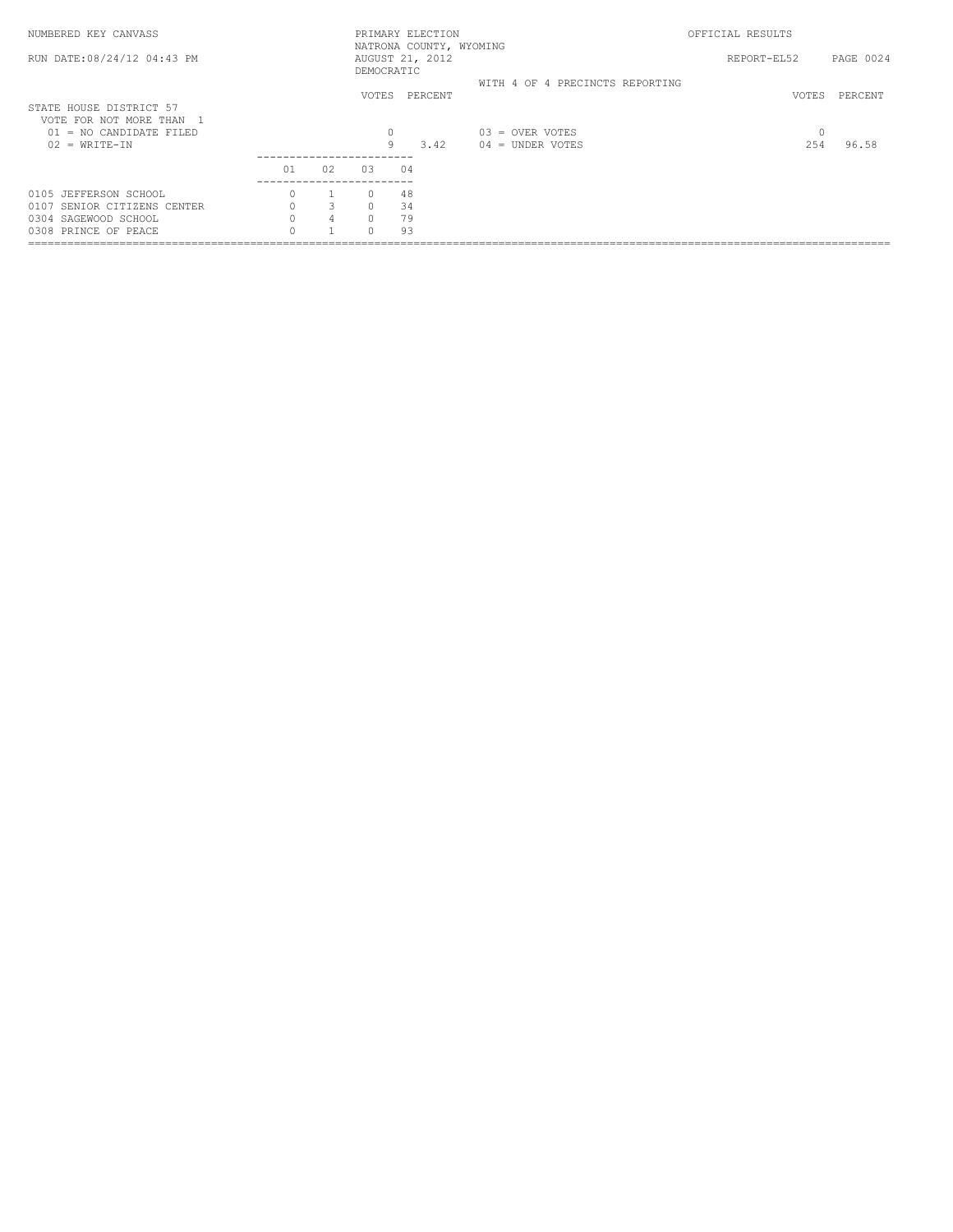| NUMBERED KEY CANVASS                              |               |      |                             | PRIMARY ELECTION                           |                                 | OFFICIAL RESULTS |           |
|---------------------------------------------------|---------------|------|-----------------------------|--------------------------------------------|---------------------------------|------------------|-----------|
| RUN DATE: 08/24/12 04:43 PM                       |               |      | DEMOCRATIC                  | NATRONA COUNTY, WYOMING<br>AUGUST 21, 2012 |                                 | REPORT-EL52      | PAGE 0025 |
|                                                   |               |      | <b>VOTES</b>                | PERCENT                                    | WITH 5 OF 5 PRECINCTS REPORTING | VOTES            | PERCENT   |
| STATE HOUSE DISTRICT 58<br>VOTE FOR NOT MORE THAN |               |      |                             |                                            |                                 |                  |           |
| $01 = JENNIFER ZERBA$                             |               |      | 79                          | 38.16                                      | $03 =$ OVER VOTES               |                  | .48       |
| $02 = WRTTE-TN$                                   |               |      | 50<br>--------------------- | 24.15                                      | $04 =$ UNDER VOTES              |                  | 37.20     |
|                                                   | 01            | 02   | 0.3                         | 04                                         |                                 |                  |           |
| 0101 ROOSEVELT SCHOOL                             | 34            | 12   |                             | 14                                         |                                 |                  |           |
| 0702 EDGERTON TOWN HALL                           | $\mathcal{D}$ |      |                             |                                            |                                 |                  |           |
| 0803 WARDWELL WATER & SEWER                       | 10            |      |                             | q                                          |                                 |                  |           |
| 0804 CHRISTIAN CHURCH OF CASPE                    | 14            | 22.2 | $\cap$                      | 30                                         |                                 |                  |           |
| 0805 BAR NUNN SCHOOL                              | 19            | 4    |                             | 23                                         |                                 |                  |           |
|                                                   |               |      |                             |                                            |                                 |                  |           |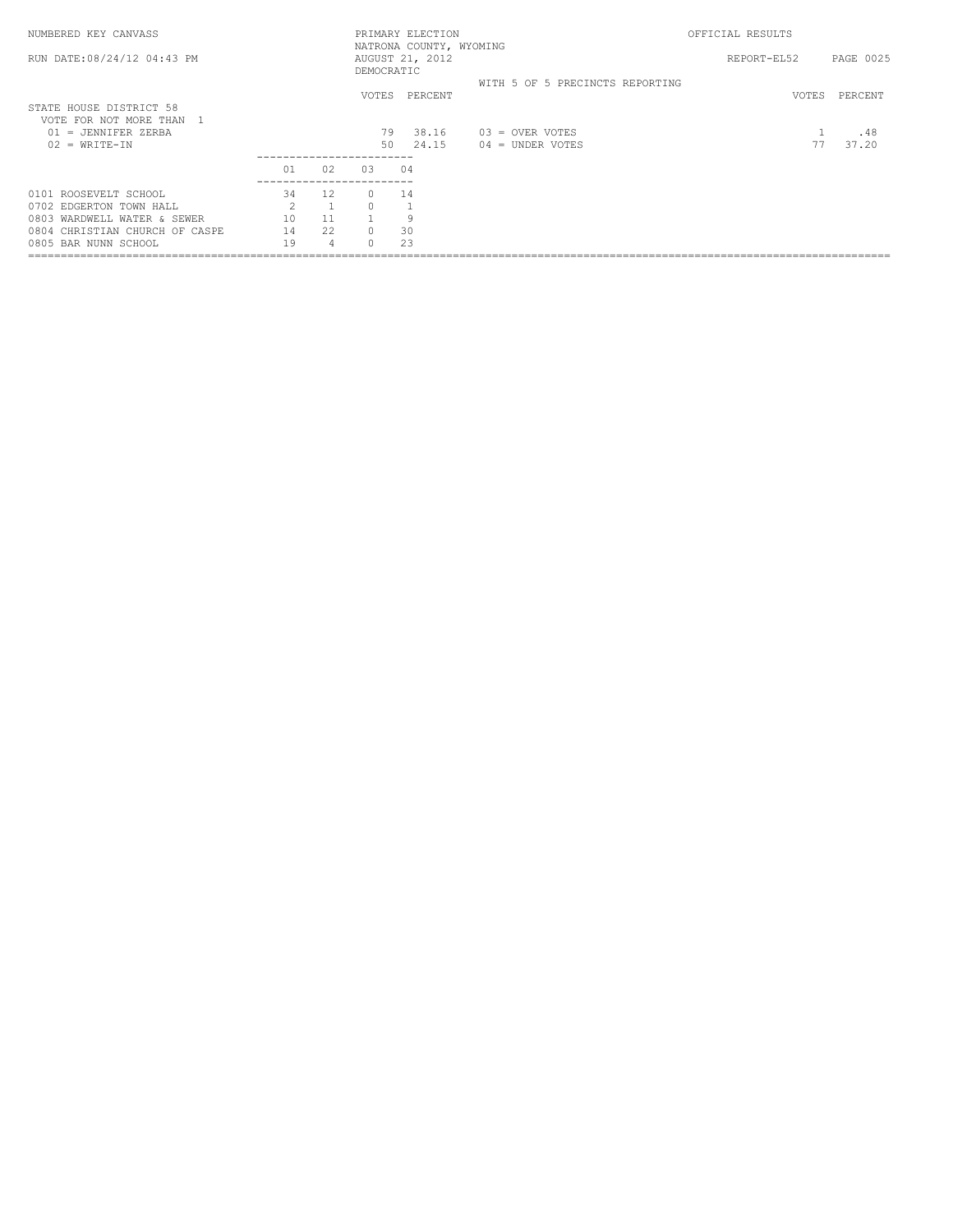| NUMBERED KEY CANVASS                                                                      |                |                |            | PRIMARY ELECTION                           |                                       | OFFICIAL RESULTS |           |
|-------------------------------------------------------------------------------------------|----------------|----------------|------------|--------------------------------------------|---------------------------------------|------------------|-----------|
| RUN DATE: 08/24/12 04:43 PM                                                               |                |                | DEMOCRATIC | NATRONA COUNTY, WYOMING<br>AUGUST 21, 2012 |                                       | REPORT-EL52      | PAGE 0026 |
|                                                                                           |                |                |            | VOTES PERCENT                              | WITH 6 OF 6 PRECINCTS REPORTING       | VOTES            | PERCENT   |
| STATE HOUSE DISTRICT 59<br>VOTE FOR NOT MORE THAN<br>01 = MIKE GILMORE<br>$02 = WRTTE-IN$ |                |                | 398        | 93.21<br>$\mathfrak{D}$<br>.47             | 03 = OVER VOTES<br>$04 =$ UNDER VOTES | $\circ$<br>27    | 6.32      |
|                                                                                           | 01             | 02             | 03         | 04                                         |                                       |                  |           |
| 0201 WESTWOOD SCHOOL                                                                      | 113            | $\overline{2}$ | $\Omega$   | 4                                          |                                       |                  |           |
| 0202 COTTONWOOD                                                                           | 93             | $\Omega$       | $\cap$     | 9                                          |                                       |                  |           |
| 0203 CY JUNIOR HS                                                                         | 53             | $\circ$        | $\Omega$   | 6                                          |                                       |                  |           |
| 0801 MILLS COMMUNITY CENTER                                                               | 111            | $\circ$        | $\Omega$   | 8                                          |                                       |                  |           |
| 0802 MOUNTAIN VIEW SCHOOL                                                                 | 26             | $\circ$        | $\Omega$   |                                            |                                       |                  |           |
| 0901 WYOMING GAME & FISH                                                                  | $\mathfrak{D}$ | $\Omega$       |            |                                            |                                       |                  |           |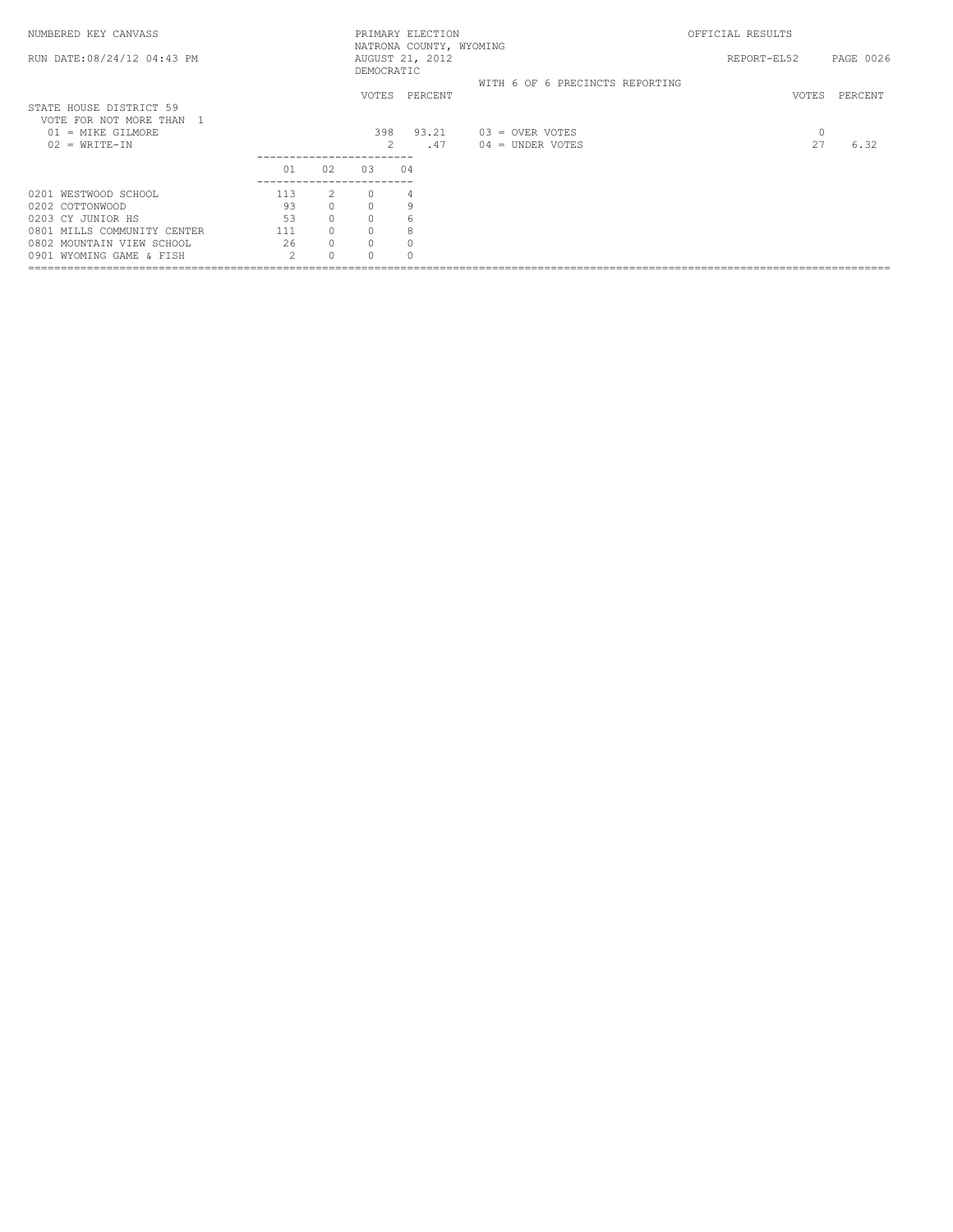| NUMBERED KEY CANVASS<br>RUN DATE:08/24/12 04:43 PM                                                                                                                                                                                                                                                                                                              |                                           |  |                                        |                                                         | PRIMARY ELECTION<br>NATRONA COUNTY, WYOMING | OFFICIAL RESULTS                           |               |
|-----------------------------------------------------------------------------------------------------------------------------------------------------------------------------------------------------------------------------------------------------------------------------------------------------------------------------------------------------------------|-------------------------------------------|--|----------------------------------------|---------------------------------------------------------|---------------------------------------------|--------------------------------------------|---------------|
|                                                                                                                                                                                                                                                                                                                                                                 |                                           |  | NIIII<br>AUGUST 21, 2012<br>DEMOCRATIC |                                                         |                                             | REPORT-EL52 PAGE 0027                      |               |
|                                                                                                                                                                                                                                                                                                                                                                 |                                           |  |                                        |                                                         | WITH 46 OF 46 PRECINCTS REPORTING           |                                            |               |
|                                                                                                                                                                                                                                                                                                                                                                 |                                           |  | VOTES PERCENT                          |                                                         |                                             |                                            | VOTES PERCENT |
| NATRONA COUNTY COMMISSIONER<br>VOTE FOR NOT MORE THAN 2                                                                                                                                                                                                                                                                                                         |                                           |  |                                        |                                                         |                                             |                                            |               |
| 01 = GINO CERULLO<br>$02 = WRITE-IN$                                                                                                                                                                                                                                                                                                                            |                                           |  |                                        | 1,958 43.32 03 = OVER VOTES<br>79 1.75 04 = UNDER VOTES |                                             | $\begin{matrix}0\\2,483\end{matrix}$ 54.93 |               |
| $\begin{tabular}{cccc} 0111 & \text{ROOSVELT E-GNOOL} & 011 & 02 & 03 & 04 \\ 0102 & \text{MATEWAC GOWI LIBARRY} & 56 & 6 & 98 \\ 0103 & \text{MATEWAC GOWI LIBARRY} & 56 & 6 & 98 \\ 0104 & \text{CASEPE SCOM LCR} & 54 & 3 & 0 & 45 \\ 0106 & \text{CASEPE SCOM LCR} & 54 & 2 & 0 & 55 \\ 0106 & \text{CAARY T SCHOMC} & 54 & 2 & 0 & 55 \\ 0107 & \text{SEW$ | __________________________<br>01 02 03 04 |  |                                        |                                                         |                                             |                                            |               |
|                                                                                                                                                                                                                                                                                                                                                                 | ___________________________               |  |                                        |                                                         |                                             |                                            |               |
|                                                                                                                                                                                                                                                                                                                                                                 |                                           |  |                                        |                                                         |                                             |                                            |               |
|                                                                                                                                                                                                                                                                                                                                                                 |                                           |  |                                        |                                                         |                                             |                                            |               |
|                                                                                                                                                                                                                                                                                                                                                                 |                                           |  |                                        |                                                         |                                             |                                            |               |
|                                                                                                                                                                                                                                                                                                                                                                 |                                           |  |                                        |                                                         |                                             |                                            |               |
|                                                                                                                                                                                                                                                                                                                                                                 |                                           |  |                                        |                                                         |                                             |                                            |               |
|                                                                                                                                                                                                                                                                                                                                                                 |                                           |  |                                        |                                                         |                                             |                                            |               |
|                                                                                                                                                                                                                                                                                                                                                                 |                                           |  |                                        |                                                         |                                             |                                            |               |
|                                                                                                                                                                                                                                                                                                                                                                 |                                           |  |                                        |                                                         |                                             |                                            |               |
|                                                                                                                                                                                                                                                                                                                                                                 |                                           |  |                                        |                                                         |                                             |                                            |               |
|                                                                                                                                                                                                                                                                                                                                                                 |                                           |  |                                        |                                                         |                                             |                                            |               |
|                                                                                                                                                                                                                                                                                                                                                                 |                                           |  |                                        |                                                         |                                             |                                            |               |
|                                                                                                                                                                                                                                                                                                                                                                 |                                           |  |                                        |                                                         |                                             |                                            |               |
|                                                                                                                                                                                                                                                                                                                                                                 |                                           |  |                                        |                                                         |                                             |                                            |               |
|                                                                                                                                                                                                                                                                                                                                                                 |                                           |  |                                        |                                                         |                                             |                                            |               |
|                                                                                                                                                                                                                                                                                                                                                                 |                                           |  |                                        |                                                         |                                             |                                            |               |
|                                                                                                                                                                                                                                                                                                                                                                 |                                           |  |                                        |                                                         |                                             |                                            |               |
|                                                                                                                                                                                                                                                                                                                                                                 |                                           |  |                                        |                                                         |                                             |                                            |               |
|                                                                                                                                                                                                                                                                                                                                                                 |                                           |  |                                        |                                                         |                                             |                                            |               |
|                                                                                                                                                                                                                                                                                                                                                                 |                                           |  |                                        |                                                         |                                             |                                            |               |
|                                                                                                                                                                                                                                                                                                                                                                 |                                           |  |                                        |                                                         |                                             |                                            |               |
|                                                                                                                                                                                                                                                                                                                                                                 |                                           |  |                                        |                                                         |                                             |                                            |               |
|                                                                                                                                                                                                                                                                                                                                                                 |                                           |  |                                        |                                                         |                                             |                                            |               |
|                                                                                                                                                                                                                                                                                                                                                                 |                                           |  |                                        |                                                         |                                             |                                            |               |
|                                                                                                                                                                                                                                                                                                                                                                 |                                           |  |                                        |                                                         |                                             |                                            |               |
|                                                                                                                                                                                                                                                                                                                                                                 |                                           |  |                                        |                                                         |                                             |                                            |               |
|                                                                                                                                                                                                                                                                                                                                                                 |                                           |  |                                        |                                                         |                                             |                                            |               |
|                                                                                                                                                                                                                                                                                                                                                                 |                                           |  |                                        |                                                         |                                             |                                            |               |
|                                                                                                                                                                                                                                                                                                                                                                 |                                           |  |                                        |                                                         |                                             |                                            |               |
|                                                                                                                                                                                                                                                                                                                                                                 |                                           |  |                                        |                                                         |                                             |                                            |               |
|                                                                                                                                                                                                                                                                                                                                                                 |                                           |  |                                        |                                                         |                                             |                                            |               |
|                                                                                                                                                                                                                                                                                                                                                                 |                                           |  |                                        |                                                         |                                             |                                            |               |
|                                                                                                                                                                                                                                                                                                                                                                 |                                           |  |                                        |                                                         |                                             |                                            |               |
|                                                                                                                                                                                                                                                                                                                                                                 |                                           |  |                                        |                                                         |                                             |                                            |               |
|                                                                                                                                                                                                                                                                                                                                                                 |                                           |  |                                        |                                                         |                                             |                                            |               |
|                                                                                                                                                                                                                                                                                                                                                                 |                                           |  |                                        |                                                         |                                             |                                            |               |
|                                                                                                                                                                                                                                                                                                                                                                 |                                           |  |                                        |                                                         |                                             |                                            |               |
|                                                                                                                                                                                                                                                                                                                                                                 |                                           |  |                                        |                                                         |                                             |                                            |               |
|                                                                                                                                                                                                                                                                                                                                                                 |                                           |  |                                        |                                                         |                                             |                                            |               |
|                                                                                                                                                                                                                                                                                                                                                                 |                                           |  |                                        |                                                         |                                             |                                            |               |
|                                                                                                                                                                                                                                                                                                                                                                 |                                           |  |                                        |                                                         |                                             |                                            |               |
|                                                                                                                                                                                                                                                                                                                                                                 |                                           |  |                                        |                                                         |                                             |                                            |               |
|                                                                                                                                                                                                                                                                                                                                                                 |                                           |  |                                        |                                                         |                                             |                                            |               |
|                                                                                                                                                                                                                                                                                                                                                                 |                                           |  |                                        |                                                         |                                             |                                            |               |
|                                                                                                                                                                                                                                                                                                                                                                 |                                           |  |                                        |                                                         |                                             |                                            |               |
|                                                                                                                                                                                                                                                                                                                                                                 |                                           |  |                                        |                                                         |                                             |                                            |               |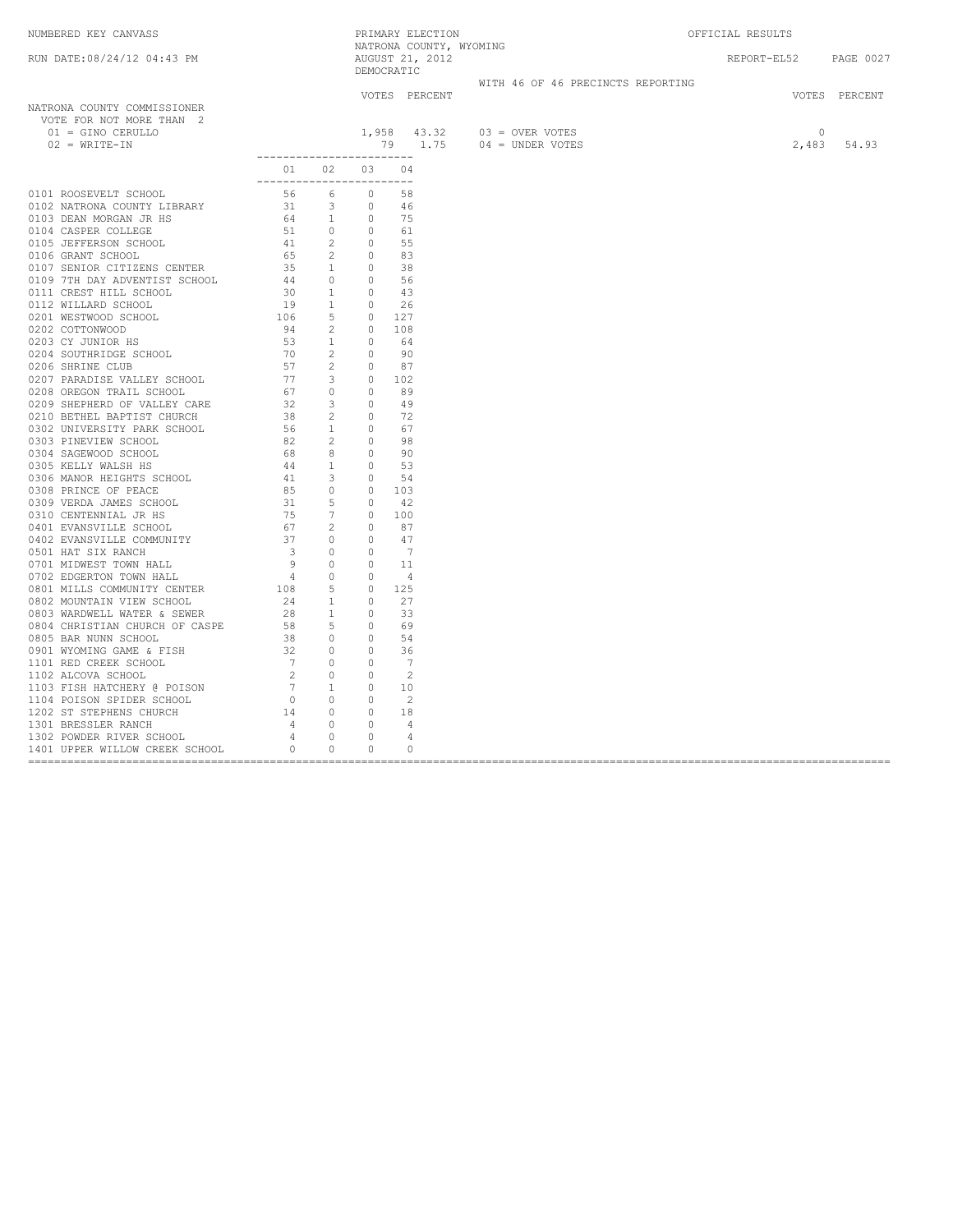| NUMBERED KEY CANVASS                                                       |    |    |              | PRIMARY ELECTION<br>NATRONA COUNTY, WYOMING |                                 | OFFICIAL RESULTS |           |
|----------------------------------------------------------------------------|----|----|--------------|---------------------------------------------|---------------------------------|------------------|-----------|
| RUN DATE: 08/24/12 04:43 PM                                                |    |    | DEMOCRATIC   | AUGUST 21, 2012                             |                                 | REPORT-EL52      | PAGE 0028 |
|                                                                            |    |    | <b>VOTES</b> | PERCENT                                     | WITH 1 OF 1 PRECINCTS REPORTING | <b>VOTES</b>     | PERCENT   |
| PRECINCT COMMITTEEMAN 7TH DAY ADVENTIST SCHOOL<br>VOTE FOR NOT MORE THAN 1 |    |    |              |                                             |                                 |                  |           |
| = NO CANDIDATE FILED<br>01                                                 |    |    | 0            |                                             | $0.3$ = OVER VOTES              |                  |           |
| $02 = WRTT E - TN$                                                         |    |    |              | 2.00                                        | $04 =$ UNDER VOTES              | 49               | 98.00     |
|                                                                            |    |    | --------     |                                             |                                 |                  |           |
|                                                                            | 01 | 02 | 0.3          | 04                                          |                                 |                  |           |
| 0109 7TH DAY ADVENTIST SCHOOL                                              |    |    | $\cap$       | 49                                          |                                 |                  |           |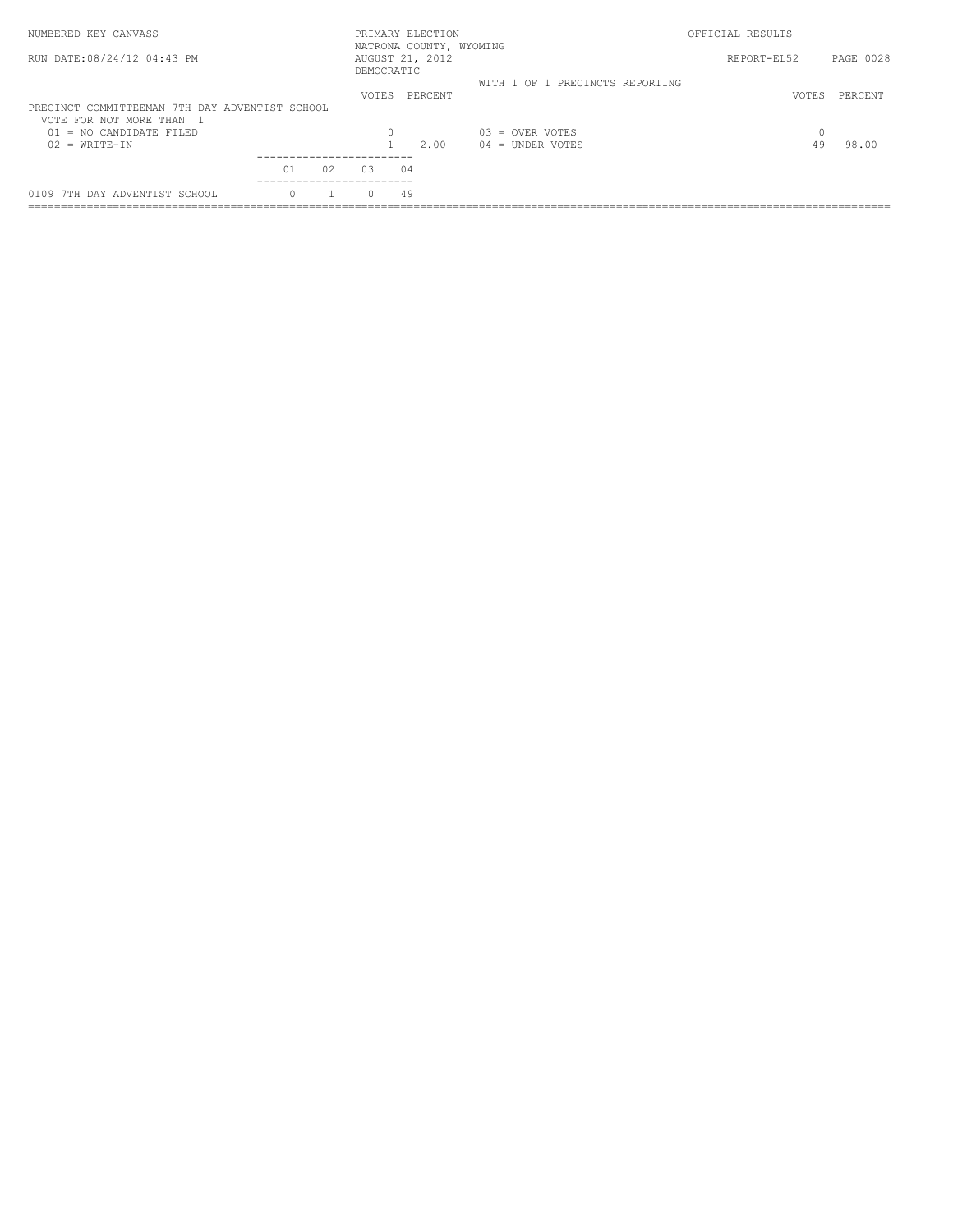| NUMBERED KEY CANVASS                         |    |    |              | PRIMARY ELECTION                           |                                 | OFFICIAL RESULTS |           |  |
|----------------------------------------------|----|----|--------------|--------------------------------------------|---------------------------------|------------------|-----------|--|
| RUN DATE: 08/24/12 04:43 PM                  |    |    | DEMOCRATIC   | NATRONA COUNTY, WYOMING<br>AUGUST 21, 2012 |                                 | REPORT-EL52      | PAGE 0029 |  |
|                                              |    |    |              |                                            | WITH 1 OF 1 PRECINCTS REPORTING |                  |           |  |
|                                              |    |    | <b>VOTES</b> | PERCENT                                    |                                 | VOTES            | PERCENT   |  |
| PRECINCT COMMITTEEMAN PARADISE VALLEY SCHOOL |    |    |              |                                            |                                 |                  |           |  |
| VOTE FOR NOT MORE THAN 1                     |    |    |              |                                            |                                 |                  |           |  |
| $01 =$ DENNIS BANGEN                         |    |    | 77           | 84.62                                      | $03 =$ OVER VOTES               |                  | 1.10      |  |
| $02 = WRTT E - TN$                           |    |    |              | 1.10                                       | $04 =$ UNDER VOTES              | 12               | 13.19     |  |
|                                              |    |    |              |                                            |                                 |                  |           |  |
|                                              | 01 | 02 | 0.3          | 04                                         |                                 |                  |           |  |
|                                              |    |    |              |                                            |                                 |                  |           |  |
| 0207 PARADISE VALLEY SCHOOL                  |    |    |              |                                            |                                 |                  |           |  |
|                                              |    |    |              |                                            |                                 |                  |           |  |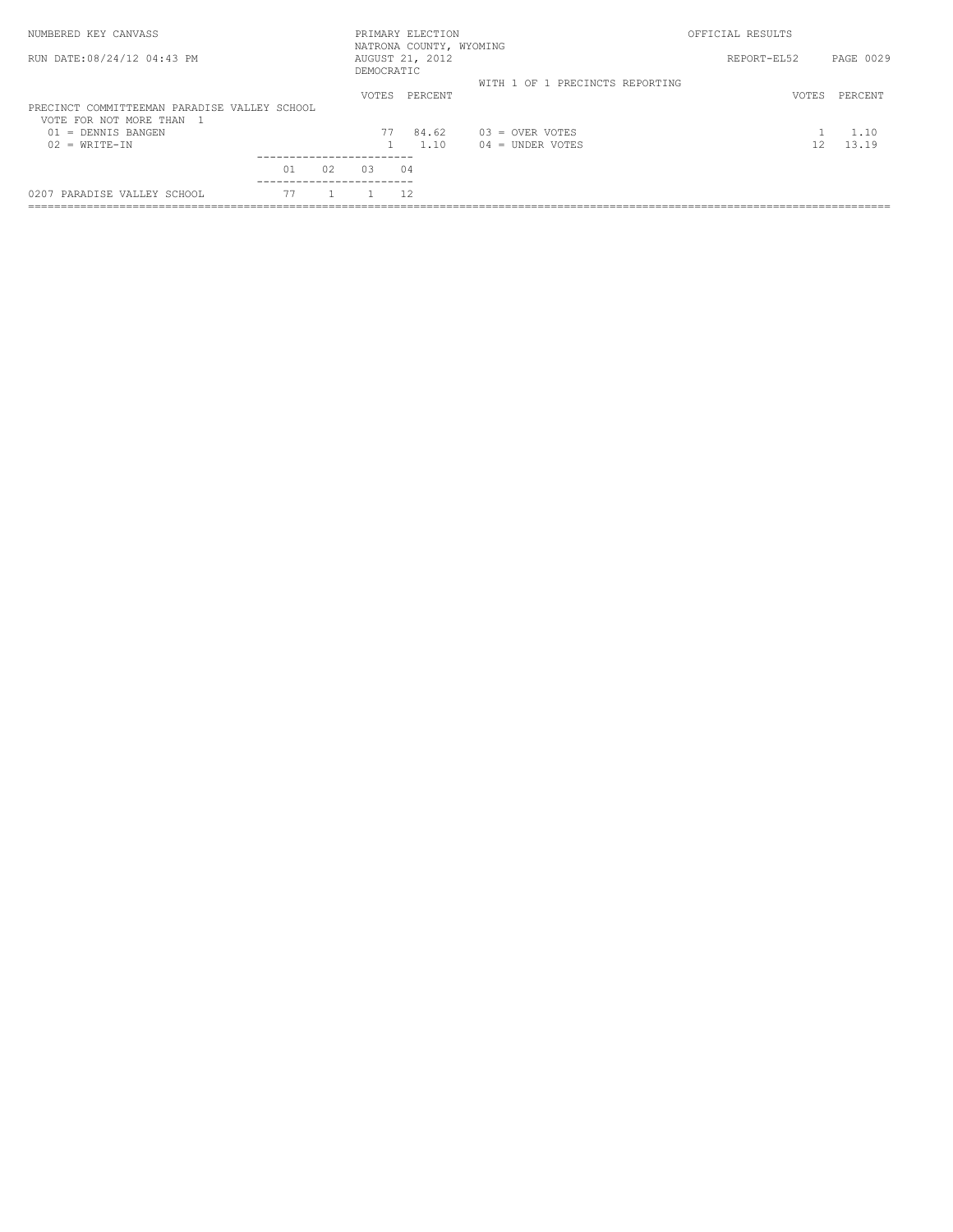| NUMBERED KEY CANVASS                                                             |    |            | PRIMARY ELECTION<br>NATRONA COUNTY, WYOMING |                                 | OFFICIAL RESULTS |           |
|----------------------------------------------------------------------------------|----|------------|---------------------------------------------|---------------------------------|------------------|-----------|
| RUN DATE:08/24/12 04:43 PM                                                       |    | DEMOCRATIC | AUGUST 21, 2012                             |                                 | REPORT-EL52      | PAGE 0030 |
|                                                                                  |    |            |                                             | WITH 1 OF 1 PRECINCTS REPORTING |                  |           |
| PRECINCT COMMITTEEMAN SHEPHERD OF VALLEY CARE CENTER<br>VOTE FOR NOT MORE THAN 1 |    | VOTES      | PERCENT                                     |                                 | <b>VOTES</b>     | PERCENT   |
| $01 = NO$ CANDIDATE FILED                                                        |    |            |                                             | $03 =$ OVER VOTES               | 0                |           |
| $02 = WRTTE-TN$                                                                  |    |            | 2.38                                        | $04 =$ UNDER VOTES              | 41               | 97.62     |
|                                                                                  |    |            |                                             |                                 |                  |           |
| 01                                                                               | 02 | 0.3        | 04                                          |                                 |                  |           |
|                                                                                  |    |            |                                             |                                 |                  |           |
| 0209 SHEPHERD OF VALLEY CARE                                                     |    | $\cap$     | 41                                          |                                 |                  |           |
|                                                                                  |    |            |                                             |                                 |                  |           |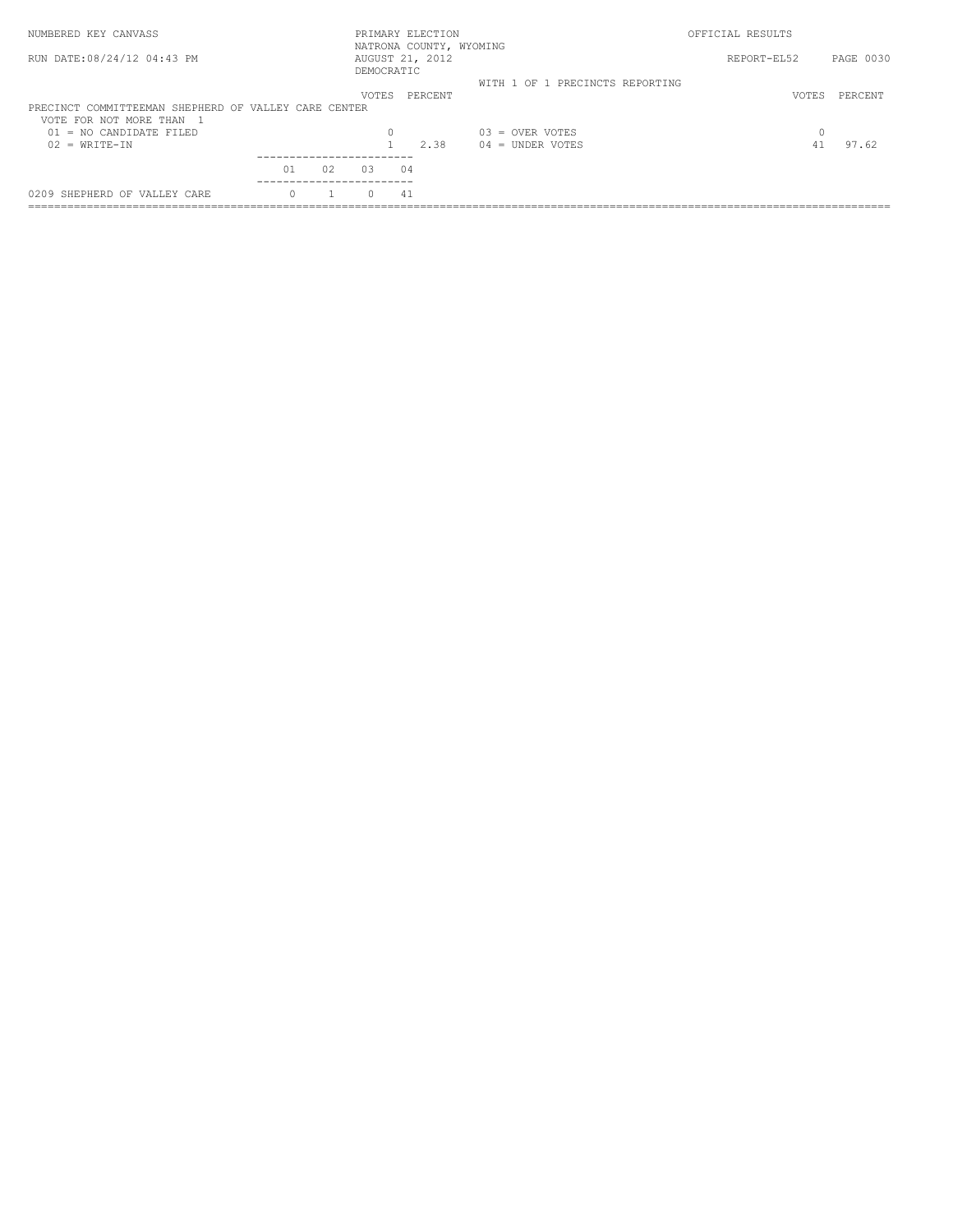| NUMBERED KEY CANVASS                                                   |    |        |            | PRIMARY ELECTION<br>NATRONA COUNTY, WYOMING |                                 | OFFICIAL RESULTS |                  |
|------------------------------------------------------------------------|----|--------|------------|---------------------------------------------|---------------------------------|------------------|------------------|
| RUN DATE: 08/24/12 04:43 PM                                            |    |        | DEMOCRATIC | AUGUST 21, 2012                             |                                 | REPORT-EL52      | <b>PAGE 0031</b> |
|                                                                        |    |        | VOTES      | PERCENT                                     | WITH 1 OF 1 PRECINCTS REPORTING |                  | PERCENT          |
| PRECINCT COMMITTEEMAN UNIVERSITY PARK SCHOOL<br>VOTE FOR NOT MORE THAN |    |        |            |                                             |                                 | VOTES            |                  |
| $01 = NO CANDIDATE FILED$                                              |    |        |            |                                             | $0.3$ = OVER VOTES              | $\Omega$         |                  |
| $02 = WRTTE-TN$                                                        |    |        |            |                                             | $04 =$ UNDER VOTES              | 62               | 100.00           |
|                                                                        |    |        |            |                                             |                                 |                  |                  |
|                                                                        | 01 | 02     | 03         | 04                                          |                                 |                  |                  |
| 0302 UNIVERSITY PARK SCHOOL                                            |    | $\cap$ |            | 62                                          |                                 |                  |                  |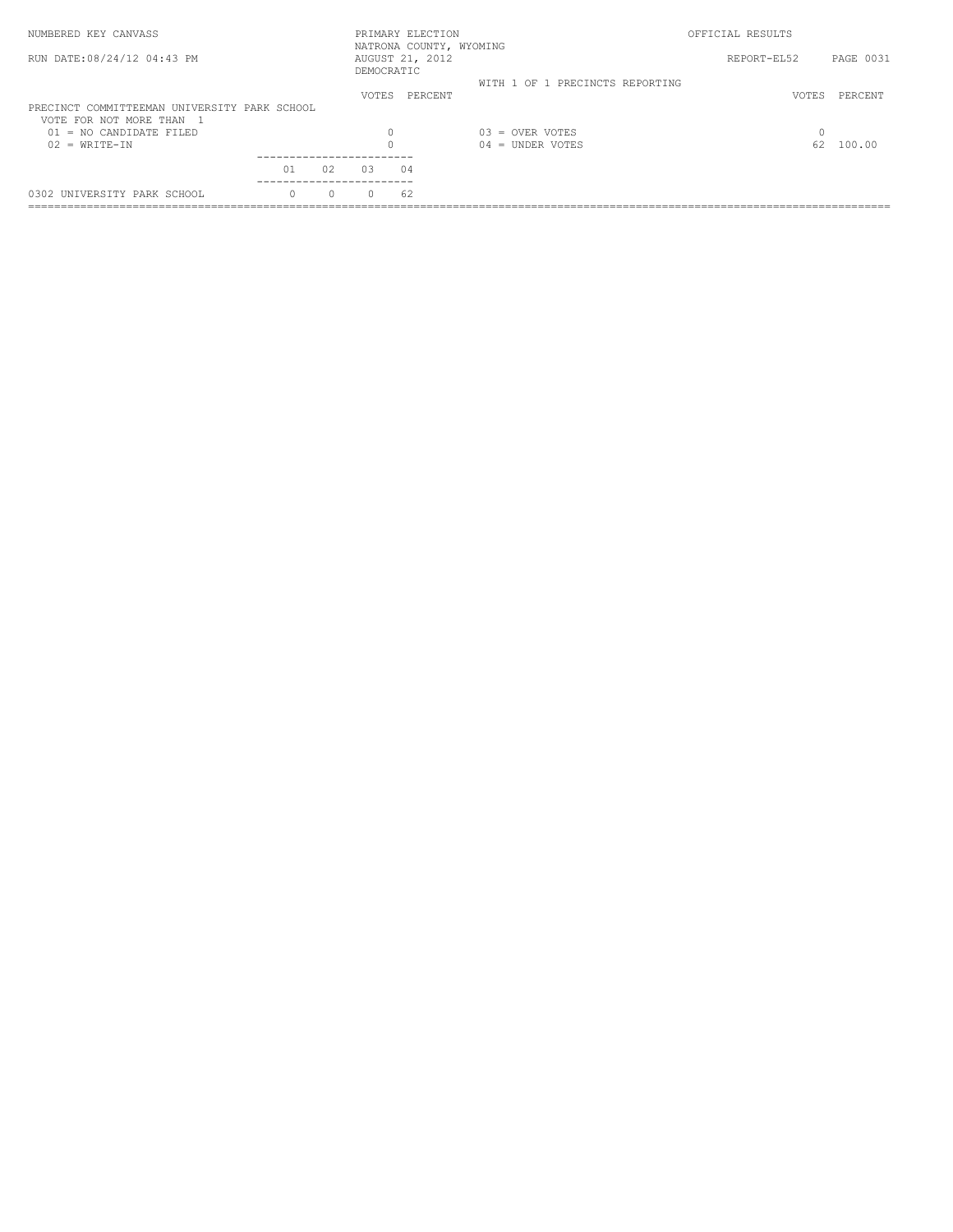| NUMBERED KEY CANVASS                             |          |              | PRIMARY ELECTION<br>NATRONA COUNTY, WYOMING |                                 | OFFICIAL RESULTS |           |
|--------------------------------------------------|----------|--------------|---------------------------------------------|---------------------------------|------------------|-----------|
| RUN DATE: 08/24/12 04:43 PM                      |          | DEMOCRATIC   | AUGUST 21, 2012                             |                                 | REPORT-EL52      | PAGE 0032 |
|                                                  |          |              |                                             | WITH 1 OF 1 PRECINCTS REPORTING |                  |           |
|                                                  |          | <b>VOTES</b> | PERCENT                                     |                                 | <b>VOTES</b>     | PERCENT   |
| PRECINCT COMMITTEEWOMAN 7TH DAY ADVENTIST SCHOOL |          |              |                                             |                                 |                  |           |
| VOTE FOR NOT MORE THAN 1                         |          |              |                                             |                                 |                  |           |
| $01 = NO$ CANDIDATE FILED                        |          |              |                                             | $03 =$ OVER VOTES               |                  |           |
| $02 = WRTT E - TN$                               |          |              |                                             | $04 =$ UNDER VOTES              | 50.              | 100.00    |
|                                                  |          |              |                                             |                                 |                  |           |
|                                                  | 01<br>02 | 0.3          | 04                                          |                                 |                  |           |
| 0109 7TH DAY ADVENTIST SCHOOL                    |          | $\Omega$     | .50                                         |                                 |                  |           |
|                                                  |          |              |                                             |                                 |                  |           |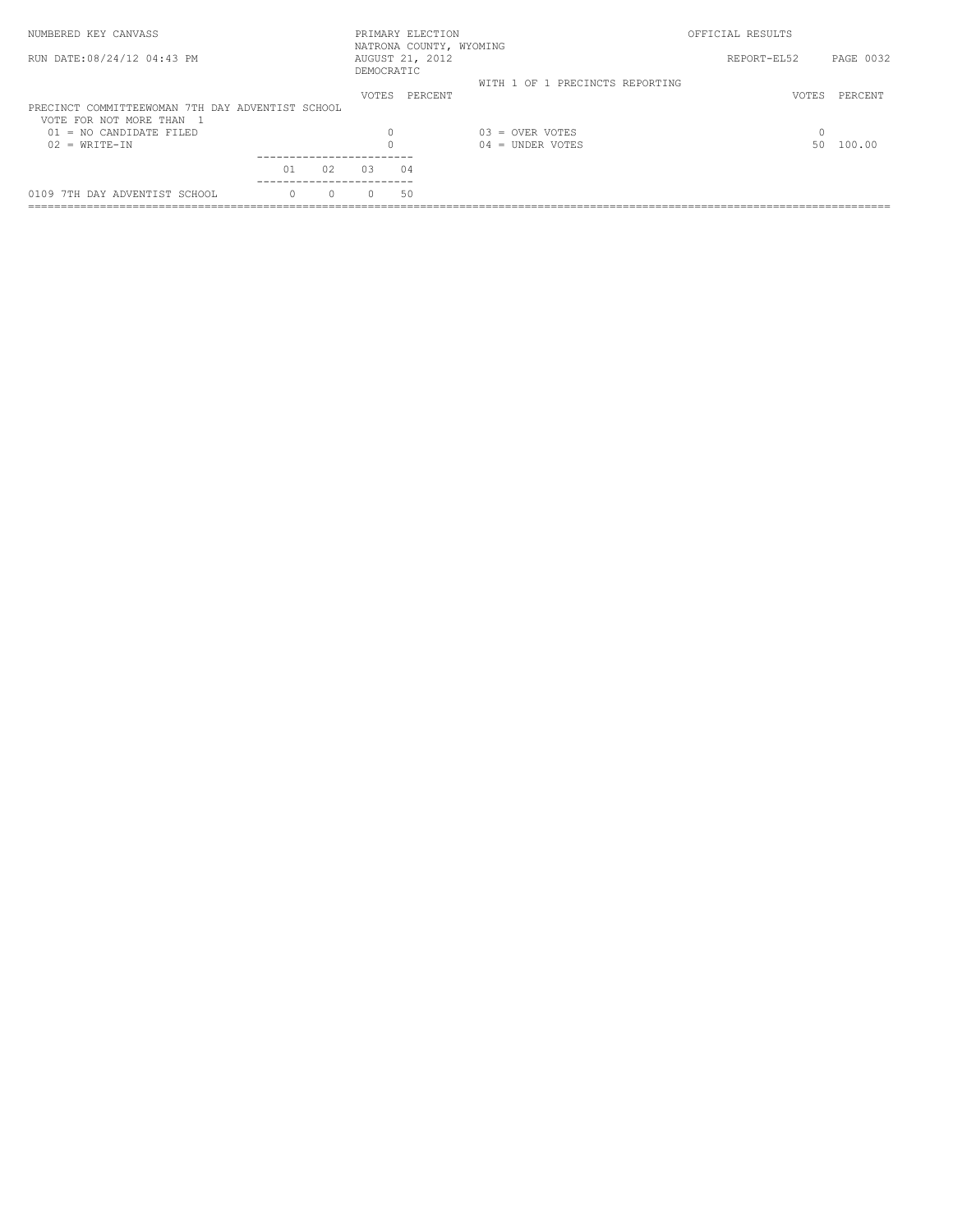| NUMBERED KEY CANVASS                           |            | PRIMARY ELECTION<br>NATRONA COUNTY, WYOMING |                                 | OFFICIAL RESULTS |           |
|------------------------------------------------|------------|---------------------------------------------|---------------------------------|------------------|-----------|
| RUN DATE: 08/24/12 04:43 PM                    | DEMOCRATIC | AUGUST 21, 2012                             |                                 | REPORT-EL52      | PAGE 0033 |
|                                                |            |                                             | WITH 1 OF 1 PRECINCTS REPORTING |                  |           |
|                                                | VOTES      | PERCENT                                     |                                 | <b>VOTES</b>     | PERCENT   |
| PRECINCT COMMITTEEWOMAN PARADISE VALLEY SCHOOL |            |                                             |                                 |                  |           |
| VOTE FOR NOT MORE THAN 1                       |            |                                             |                                 |                  |           |
| $01$ = F. EARLINE HITTEL                       | 79         | 86.81                                       | $03 =$ OVER VOTES               | $\Omega$         |           |
| $02 = WRTT E - TN$                             |            | 1.10                                        | $04 =$ UNDER VOTES              |                  | 12.09     |
|                                                |            |                                             |                                 |                  |           |
| 01<br>02                                       | 0.3        | 04                                          |                                 |                  |           |
|                                                |            |                                             |                                 |                  |           |
| 79<br>0207 PARADISE VALLEY SCHOOL              | $\cap$     | 11                                          |                                 |                  |           |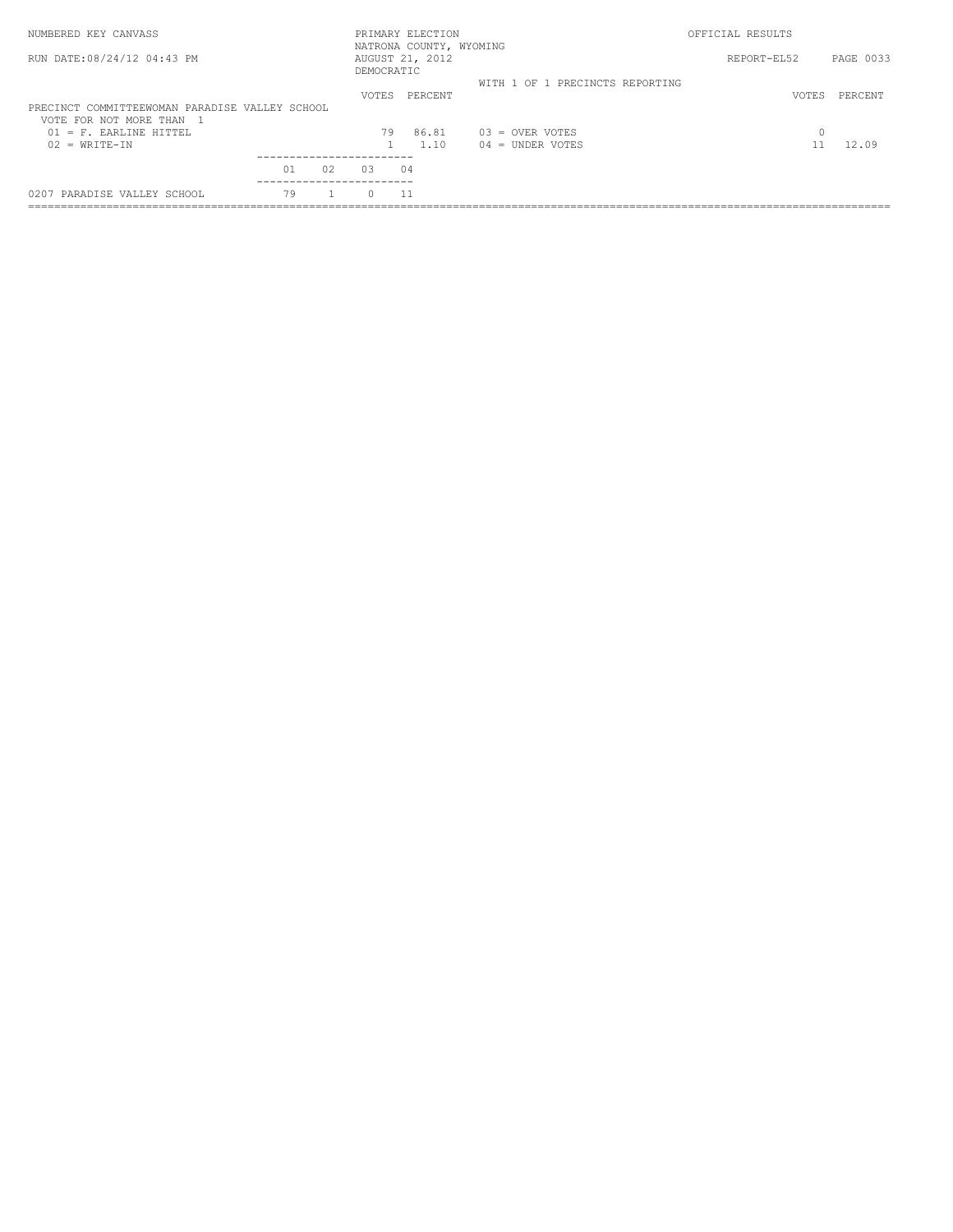| PAGE 0034 |
|-----------|
|           |
| PERCENT   |
|           |
|           |
|           |
| 16.67     |
|           |
|           |
|           |
|           |
| VOTES     |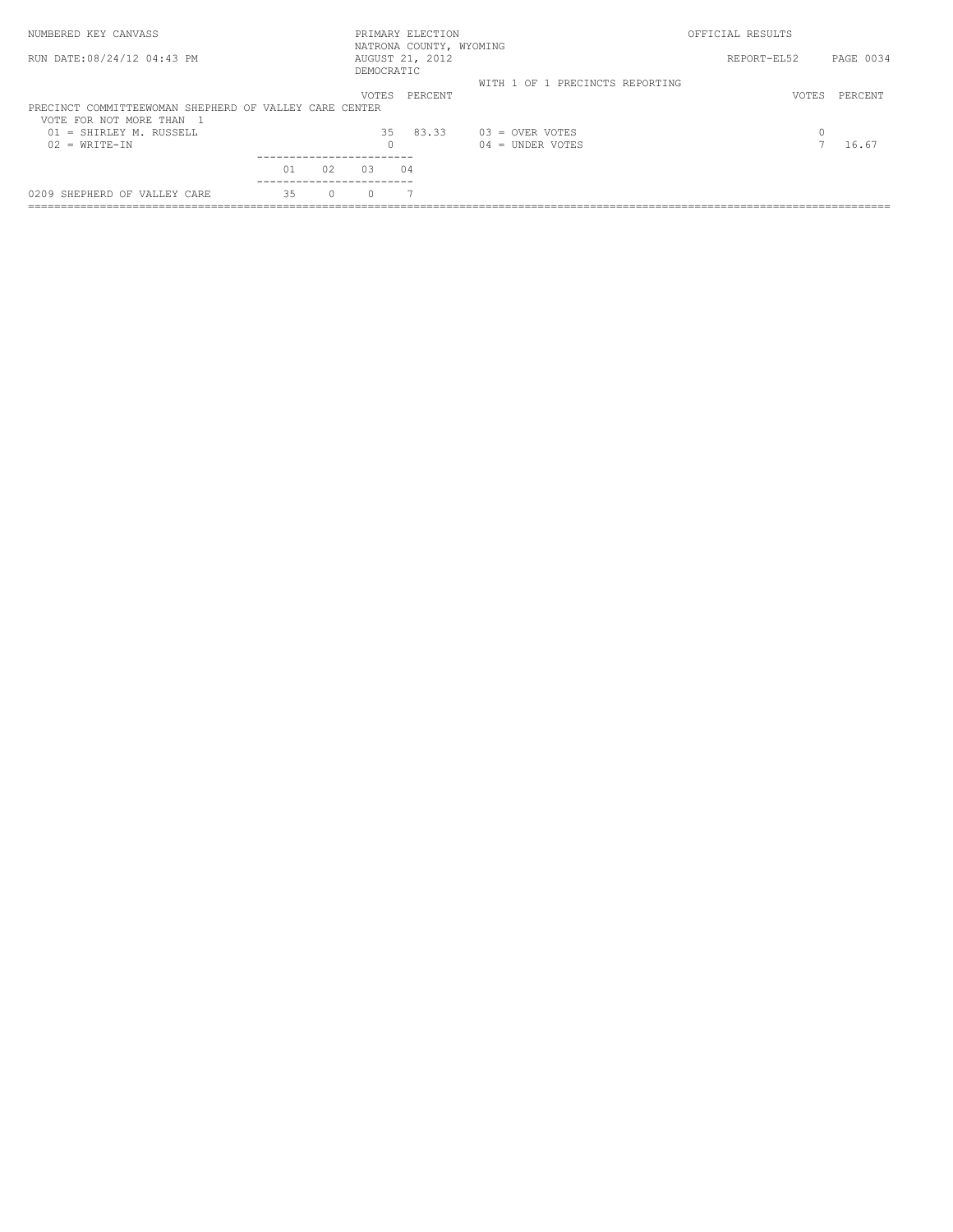| NUMBERED KEY CANVASS                           |    |    |              | PRIMARY ELECTION<br>NATRONA COUNTY, WYOMING |                                 | OFFICIAL RESULTS |           |
|------------------------------------------------|----|----|--------------|---------------------------------------------|---------------------------------|------------------|-----------|
| RUN DATE: 08/24/12 04:43 PM                    |    |    | DEMOCRATIC   | AUGUST 21, 2012                             |                                 | REPORT-EL52      | PAGE 0035 |
|                                                |    |    |              |                                             | WITH 1 OF 1 PRECINCTS REPORTING |                  |           |
|                                                |    |    | <b>VOTES</b> | PERCENT                                     |                                 | VOTES            | PERCENT   |
| PRECINCT COMMITTEEWOMAN UNIVERSITY PARK SCHOOL |    |    |              |                                             |                                 |                  |           |
| VOTE FOR NOT MORE THAN 1                       |    |    |              |                                             |                                 |                  |           |
| $01 = NO$ CANDIDATE FILED                      |    |    | $\Omega$     |                                             | $0.3$ = OVER VOTES              |                  |           |
| $02 = WRTTE-TN$                                |    |    |              |                                             | = UNDER VOTES<br>04             | 62               | 100.00    |
|                                                |    |    |              |                                             |                                 |                  |           |
|                                                | 01 | 02 | 0.3          | 04                                          |                                 |                  |           |
| 0302 UNIVERSITY PARK SCHOOL                    |    |    | $\Omega$     | 62                                          |                                 |                  |           |
|                                                |    |    |              |                                             |                                 |                  |           |
|                                                |    |    |              |                                             |                                 |                  |           |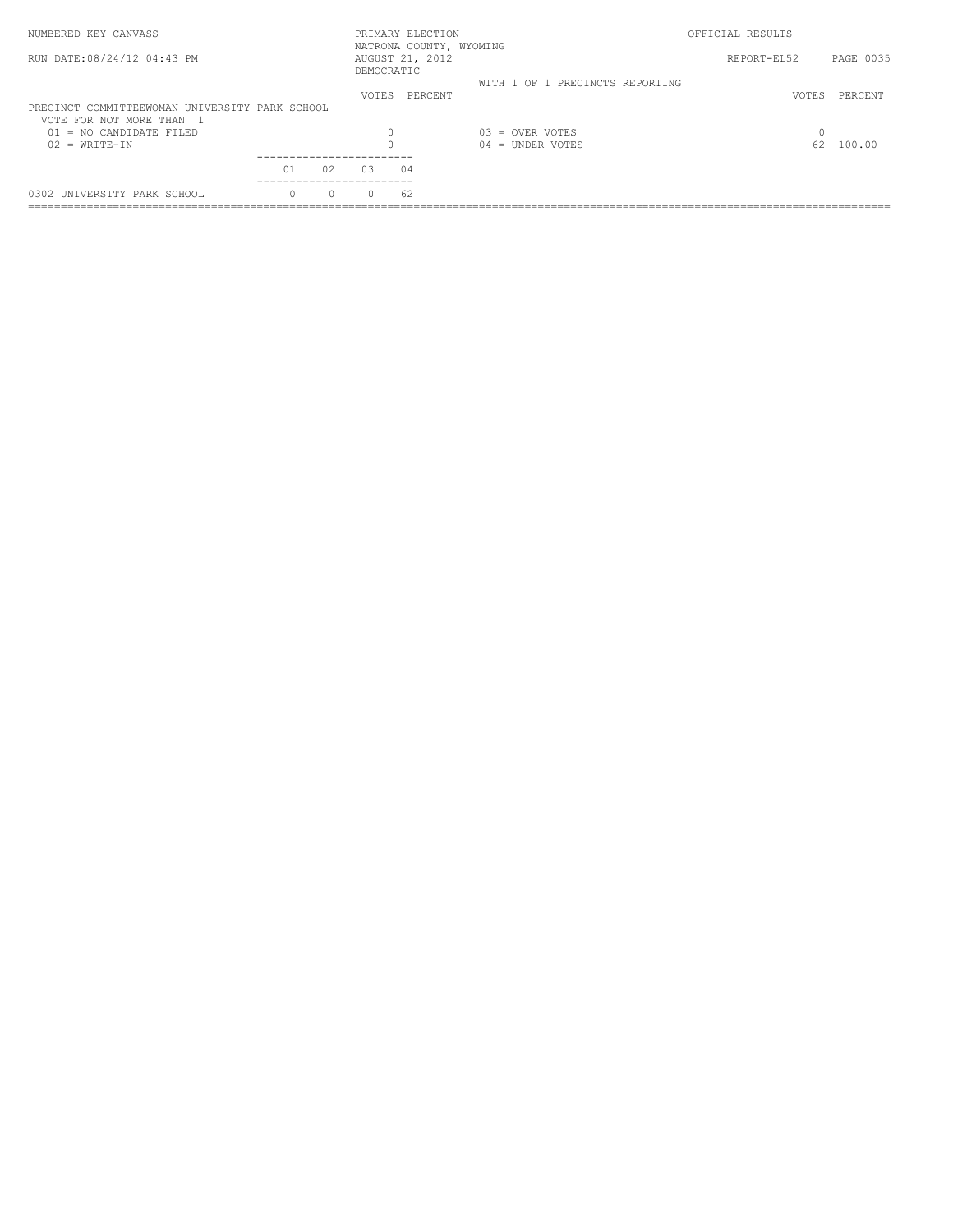| NUMBERED KEY CANVASS          |    |     |       |     | PRIMARY ELECTION<br>NATRONA COUNTY, WYOMING |                |                          |                  |                                   | OFFICIAL RESULTS |           |
|-------------------------------|----|-----|-------|-----|---------------------------------------------|----------------|--------------------------|------------------|-----------------------------------|------------------|-----------|
| RUN DATE:08/24/12 04:43 PM    |    |     |       |     | AUGUST 21, 2012                             |                |                          |                  |                                   | REPORT-EL52      | PAGE 0036 |
|                               |    |     |       |     |                                             |                |                          |                  | WITH 10 OF 10 PRECINCTS REPORTING |                  |           |
| CASPER CITY COUNCIL WARD 1    |    |     |       |     | VOTES PERCENT                               |                |                          |                  |                                   | VOTES            | PERCENT   |
| VOTE FOR NOT MORE THAN 2      |    |     |       |     |                                             |                |                          |                  |                                   |                  |           |
| $01$ = ERIK J. AUNE           |    |     | 496   |     | 9.98                                        |                | $05 = \text{GARRY YAKE}$ |                  |                                   | 519              | 10.44     |
| $02 = TIM HAMRE$              |    |     | 844   |     | 16.98                                       |                | $06 = WRTTE-IN$          |                  |                                   | 21               | .42       |
| $03 = BOB HOPKINS$            |    |     | 1,111 |     | 22.35                                       |                | 07 = OVER VOTES          |                  |                                   | 14               | .28       |
| $04 =$ DANIEL SANDOVAL        |    |     | 753   |     | 15.15                                       |                |                          | 08 = UNDER VOTES |                                   | 1,212            | 24.39     |
|                               | 01 | 02  | 03    | 04  | 05                                          | 06             | 07                       | 08               |                                   |                  |           |
| 0101 ROOSEVELT SCHOOL         | 29 | 55  | 71    | 66  | 49                                          |                | 4                        | 69               |                                   |                  |           |
| 0102 NATRONA COUNTY LIBRARY   | 24 | 48  | 53    | 53  | 37                                          | $\Omega$       | $\mathcal{L}$            | 65               |                                   |                  |           |
| 0103 DEAN MORGAN JR HS        | 58 | 110 | 149   | 88  | 66                                          | 6              | $\mathcal{L}$            | 135              |                                   |                  |           |
| 0104 CASPER COLLEGE           | 79 | 90  | 180   | 91  | 66                                          | $\overline{2}$ | $\mathcal{L}$            | 142              |                                   |                  |           |
| 0105 JEFFERSON SCHOOL         | 44 | 62  | 130   | 41  | 54                                          | 3              | $\Omega$                 | 102              |                                   |                  |           |
| 0106 GRANT SCHOOL             | 60 | 133 | 143   | 148 | 80                                          | 6              | $\Omega$                 | 160              |                                   |                  |           |
| 0107 SENIOR CITIZENS CENTER   | 32 | 56  | 56    | 68  | 31                                          | $\mathcal{L}$  |                          | 65               |                                   |                  |           |
| 0109 7TH DAY ADVENTIST SCHOOL | 85 | 144 | 172   | 100 | 57                                          | $\Omega$       |                          | 242              |                                   |                  |           |
| 0111 CREST HILL SCHOOL        | 67 | 98  | 122   | 57  | 43                                          |                | $\Omega$                 | 178              |                                   |                  |           |
| 0112 WILLARD SCHOOL           | 18 | 48  | 35    | 41  | 36                                          | $\cap$         | $\Omega$                 | 54               |                                   |                  |           |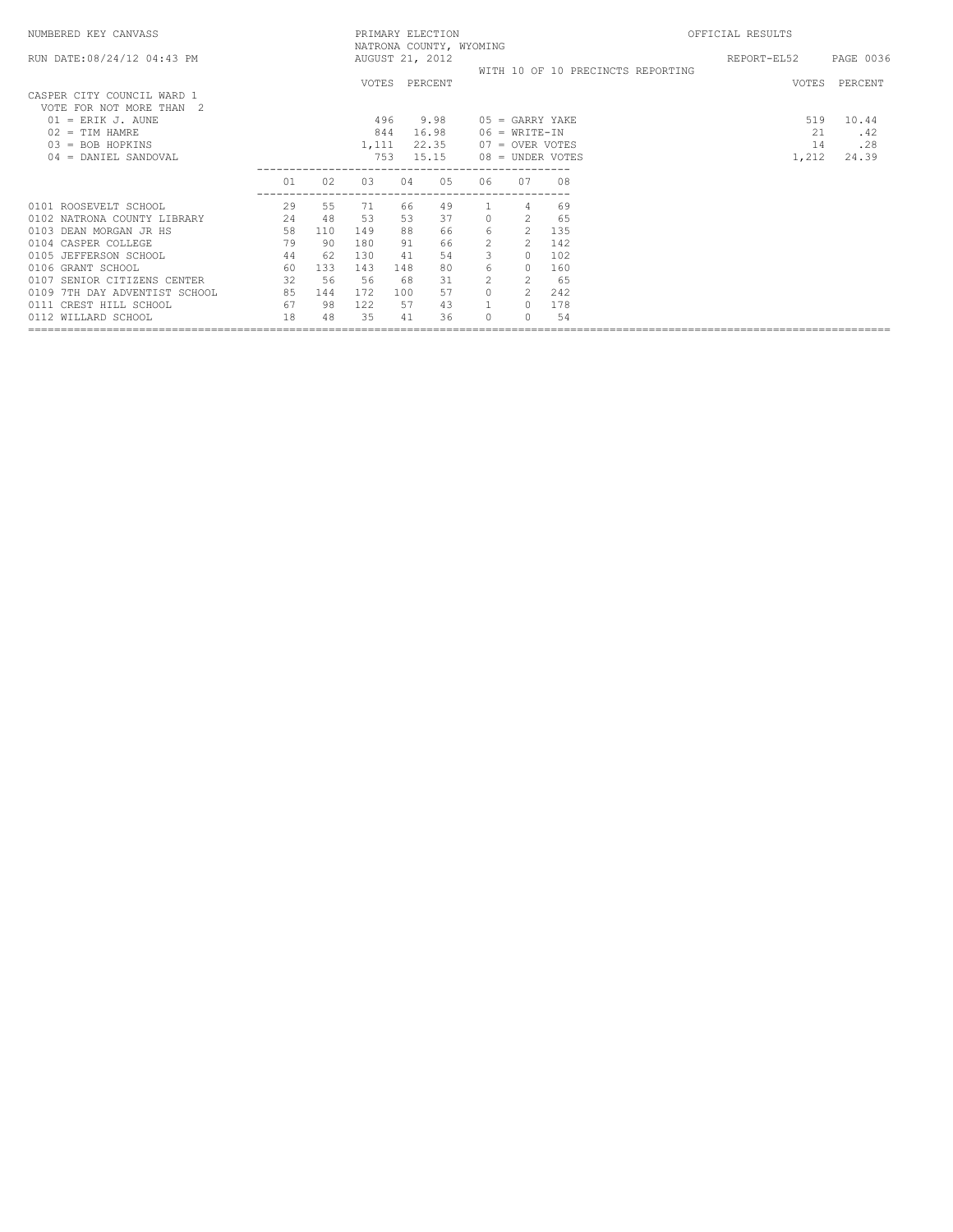| NUMBERED KEY CANVASS                                                            |           |          |                     |            | PRIMARY ELECTION<br>NATRONA COUNTY, WYOMING |           |                                          |               |           |                                 | OFFICIAL RESULTS |              |
|---------------------------------------------------------------------------------|-----------|----------|---------------------|------------|---------------------------------------------|-----------|------------------------------------------|---------------|-----------|---------------------------------|------------------|--------------|
| RUN DATE: 08/24/12 04:43 PM                                                     |           |          |                     |            | AUGUST 21, 2012                             |           |                                          |               |           | WITH 9 OF 9 PRECINCTS REPORTING | REPORT-EL52      | PAGE 0037    |
| CASPER CITY COUNCIL WARD 2<br>VOTE FOR NOT MORE THAN 2                          |           |          |                     |            | VOTES PERCENT                               |           |                                          |               |           |                                 | <b>VOTES</b>     | PERCENT      |
| $01 = \text{BILL}$ BRAUER<br>02 = SHEILA (SHEY) CHARTER<br>03 = GREGORY FLESVIG |           |          | 1,217<br>491<br>268 |            | 18.33<br>7.39<br>4.04                       |           | $06 =$ CHARLIE POWELL<br>$07 = WRTTE-IN$ |               |           |                                 | 1,094<br>9       | 16.48<br>.14 |
| 04 = CRAIG P. HEDQUIST<br>$05 = JANEL MOORE$                                    |           |          | 1,420<br>1,073      |            | 21.39<br>16.16                              |           | 08 = OVER VOTES<br>09 = UNDER VOTES      |               |           |                                 | 22<br>1,046      | .33<br>15.75 |
|                                                                                 | 01        | 02       | 03                  | 04         | 05                                          | 06        | 07                                       | 08            | 09        |                                 |                  |              |
| 0201 WESTWOOD SCHOOL<br>0202 COTTONWOOD                                         | 131<br>78 | 73<br>63 | 28<br>23            | 132<br>111 | 135<br>95                                   | 85<br>67  |                                          | 2<br>$\circ$  | 81<br>76  |                                 |                  |              |
| 0203 CY JUNIOR HS<br>0204 SOUTHRIDGE SCHOOL                                     | 99<br>96  | 30<br>41 | 30<br>23            | 114<br>104 | 83<br>84                                    | 68<br>-64 |                                          | $\circ$<br>2  | 59<br>81  |                                 |                  |              |
| 0206 SHRINE CLUB                                                                | 203       | 49       | 36                  | 240        | 137                                         | 214       | 3                                        | 10            | 192       |                                 |                  |              |
| 0207 PARADISE VALLEY SCHOOL                                                     | 182       | 76       | 47                  | 237        | 196                                         | 201       |                                          | 4             | 171       |                                 |                  |              |
| 0208 OREGON TRAIL SCHOOL                                                        | 128       | 67       | 22                  | 180        | 126                                         | 169       |                                          | 2             | 126       |                                 |                  |              |
| 0209 SHEPHERD OF VALLEY CARE<br>0210 BETHEL BAPTIST CHURCH                      | 73<br>227 | 49<br>43 | 21<br>38            | 109<br>193 | 86<br>131                                   | 75<br>151 |                                          | 2<br>$\Omega$ | 77<br>183 |                                 |                  |              |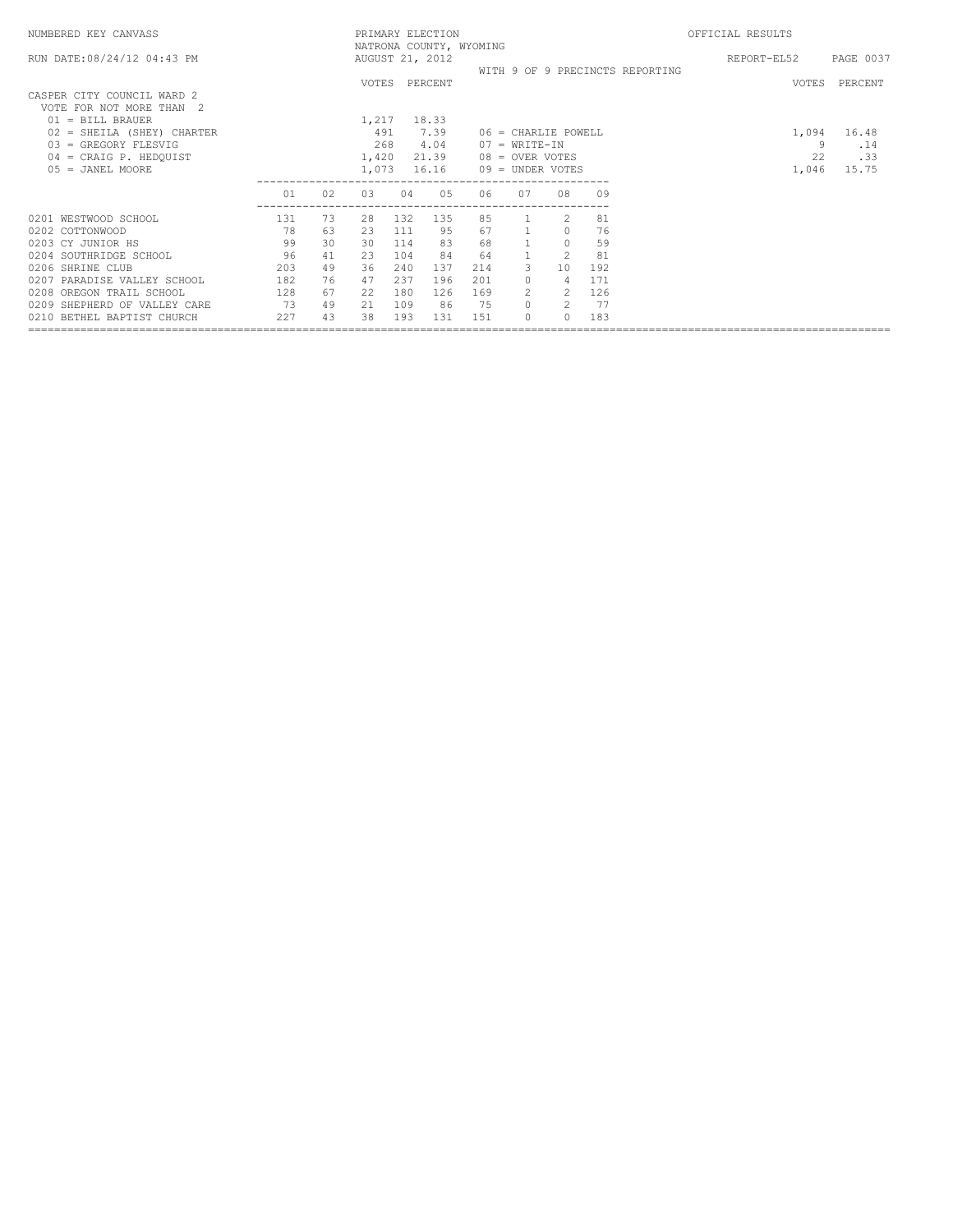| NATRONA COUNTY, WYOMING<br>RUN DATE: 08/24/12 04:43 PM<br>AUGUST 21, 2012<br>REPORT-EL52<br>WITH 8 OF 8 PRECINCTS REPORTING | PAGE 0038 |
|-----------------------------------------------------------------------------------------------------------------------------|-----------|
|                                                                                                                             |           |
| VOTES PERCENT<br>VOTES PERCENT                                                                                              |           |
| CASPER CITY COUNCIL WARD 3<br>VOTE FOR NOT MORE THAN 1                                                                      |           |
| 32.72<br>17<br>$01 =$ STEPHEN CATHEY<br>1,092<br>$04 = \text{WRTTE} - \text{IN}$                                            | .51       |
| 23<br>813<br>24.36<br>$02$ = FRANK ROBINSON<br>$05 =$ OVER VOTES                                                            | .69       |
| 353<br>03 = CORDELL WISTISEN<br>1,039<br>31.14<br>06 = UNDER VOTES                                                          | 10.58     |
| 01<br>02<br>03<br>04<br>05<br>06                                                                                            |           |
| 78<br>86<br>24<br>0302 UNIVERSITY PARK SCHOOL<br>-78                                                                        |           |
| 0303 PINEVIEW SCHOOL<br>123<br>112<br>103<br>44                                                                             |           |
| $\mathbf{1}$<br>32<br>$\mathcal{L}$<br>110<br>0304 SAGEWOOD SCHOOL<br>114<br>151                                            |           |
| 3<br>23<br>95<br>0305 KELLY WALSH HS<br>55<br>104                                                                           |           |
| 3<br>43<br>151<br>75<br>0306 MANOR HEIGHTS SCHOOL<br>129                                                                    |           |
| 3<br>$\mathcal{P}$<br>51<br>150<br>163<br>0308 PRINCE OF PEACE<br>130                                                       |           |
| $\overline{2}$<br>75<br>22<br>56<br>0309 VERDA JAMES SCHOOL<br>-68                                                          |           |
| 306<br>9<br>0310 CENTENNIAL JR HS<br>148<br>284<br>114                                                                      |           |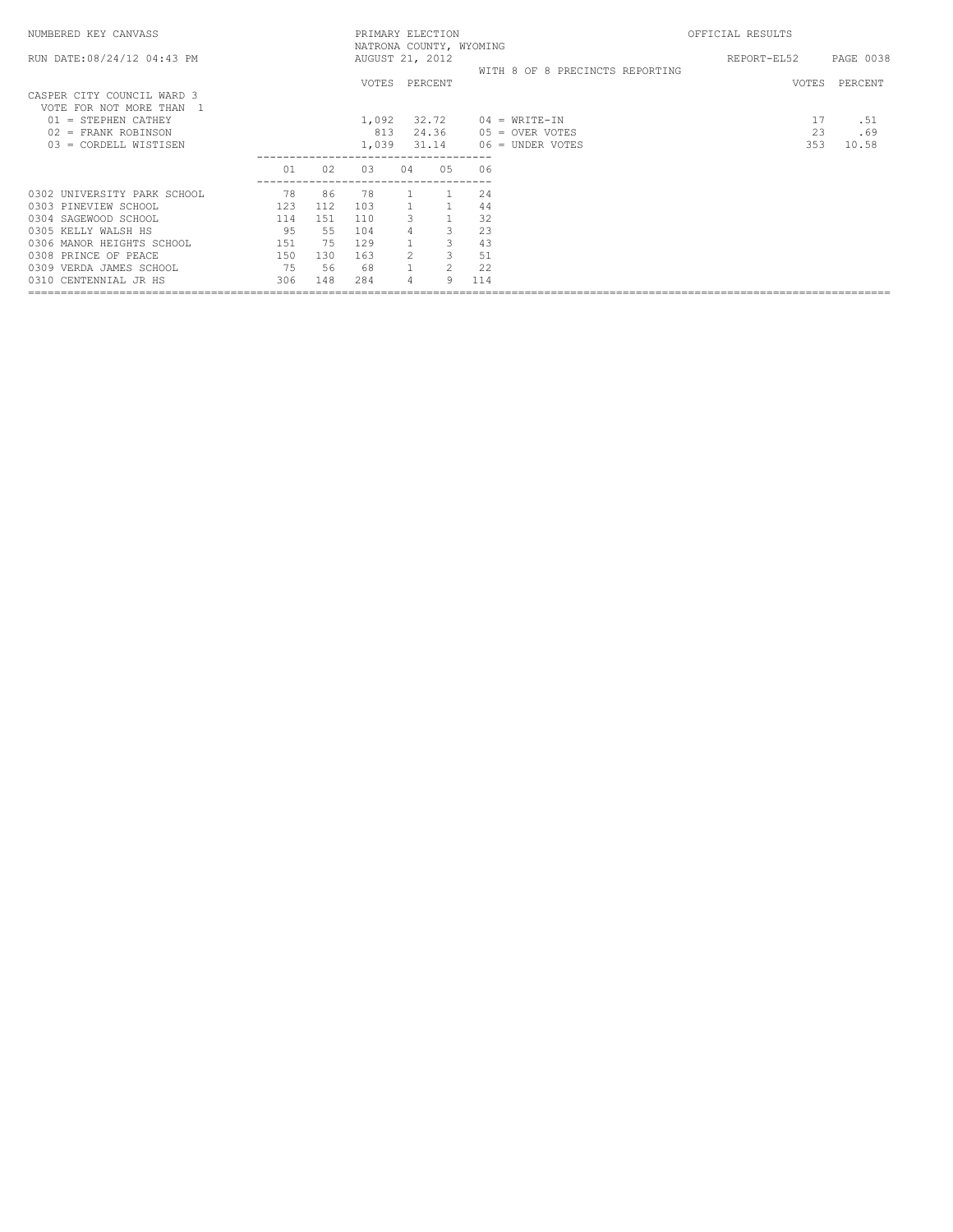| NUMBERED KEY CANVASS                              |     |    |              | PRIMARY ELECTION<br>NATRONA COUNTY, WYOMING |                                 | OFFICIAL RESULTS |           |
|---------------------------------------------------|-----|----|--------------|---------------------------------------------|---------------------------------|------------------|-----------|
| RUN DATE: 08/24/12 04:43 PM                       |     |    |              | AUGUST 21, 2012                             | WITH 1 OF 1 PRECINCTS REPORTING | REPORT-EL52      | PAGE 0039 |
|                                                   |     |    | <b>VOTES</b> | PERCENT                                     |                                 | VOTES            | PERCENT   |
| BAR NUNN CONCIL-UNEXP<br>VOTE FOR NOT MORE THAN 1 |     |    |              |                                             |                                 |                  |           |
| = BOBBY MARTIN<br>01                              |     |    | 247          | 75.30                                       | $0.3$ = OVER VOTES              |                  | .30       |
| $02 = WRTTE-TN$                                   |     |    |              | 3.35                                        | $04 =$ UNDER VOTES              | 69               | 21.04     |
|                                                   | 01  | 02 | 0.3          | 04                                          |                                 |                  |           |
| 0805 BAR NUNN SCHOOL                              | 247 |    |              | 69                                          |                                 |                  |           |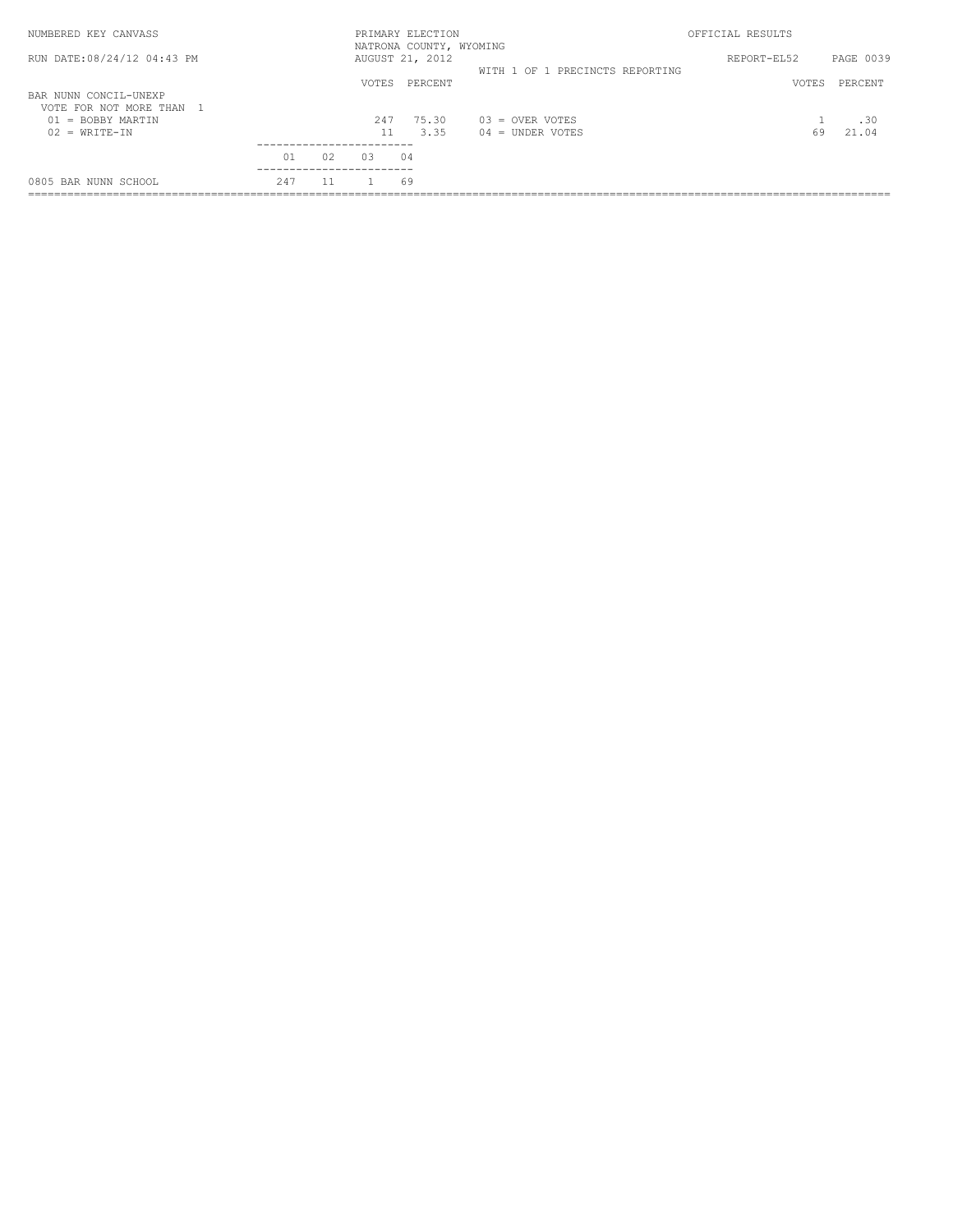| NUMBERED KEY CANVASS                                  |     |     | PRIMARY ELECTION<br>NATRONA COUNTY, WYOMING |    |                |        |                    |                                 | OFFICIAL RESULTS |          |           |
|-------------------------------------------------------|-----|-----|---------------------------------------------|----|----------------|--------|--------------------|---------------------------------|------------------|----------|-----------|
| RUN DATE: 08/24/12 04:43 PM                           |     |     | AUGUST 21, 2012                             |    |                |        |                    | WITH 1 OF 1 PRECINCTS REPORTING | REPORT-EL52      |          | PAGE 0040 |
|                                                       |     |     | <b>VOTES</b>                                |    | PERCENT        |        |                    |                                 |                  | VOTES    | PERCENT   |
| BAR NUNN TOWN COUNCIL<br>-2<br>VOTE FOR NOT MORE THAN |     |     |                                             |    |                |        |                    |                                 |                  |          |           |
| JAKE BIGELOW<br>01<br>$=$<br>JOSH BROWN<br>02.<br>$=$ |     |     | 120<br>158                                  |    | 18.29<br>24.09 |        | $05 = WRTTE-TN$    |                                 |                  | 21       | 3.20      |
| LANCE LYON<br>03<br>$=$                               |     |     | 101                                         |    | 15.40          |        | $06 =$ OVER VOTES  |                                 |                  | $\Omega$ |           |
| 04 = VANCE J. MOCKENSTURM                             |     |     | 60                                          |    | 9.15           |        | $07 =$ UNDER VOTES |                                 |                  | 196      | 29.88     |
|                                                       | 01  | 02  | 0.3                                         | 04 | 0.5            | 06     | 07                 |                                 |                  |          |           |
| 0805 BAR NUNN SCHOOL                                  | 120 | 158 | 1 0 1                                       | 60 | 21             | $\cap$ | 196                |                                 |                  |          |           |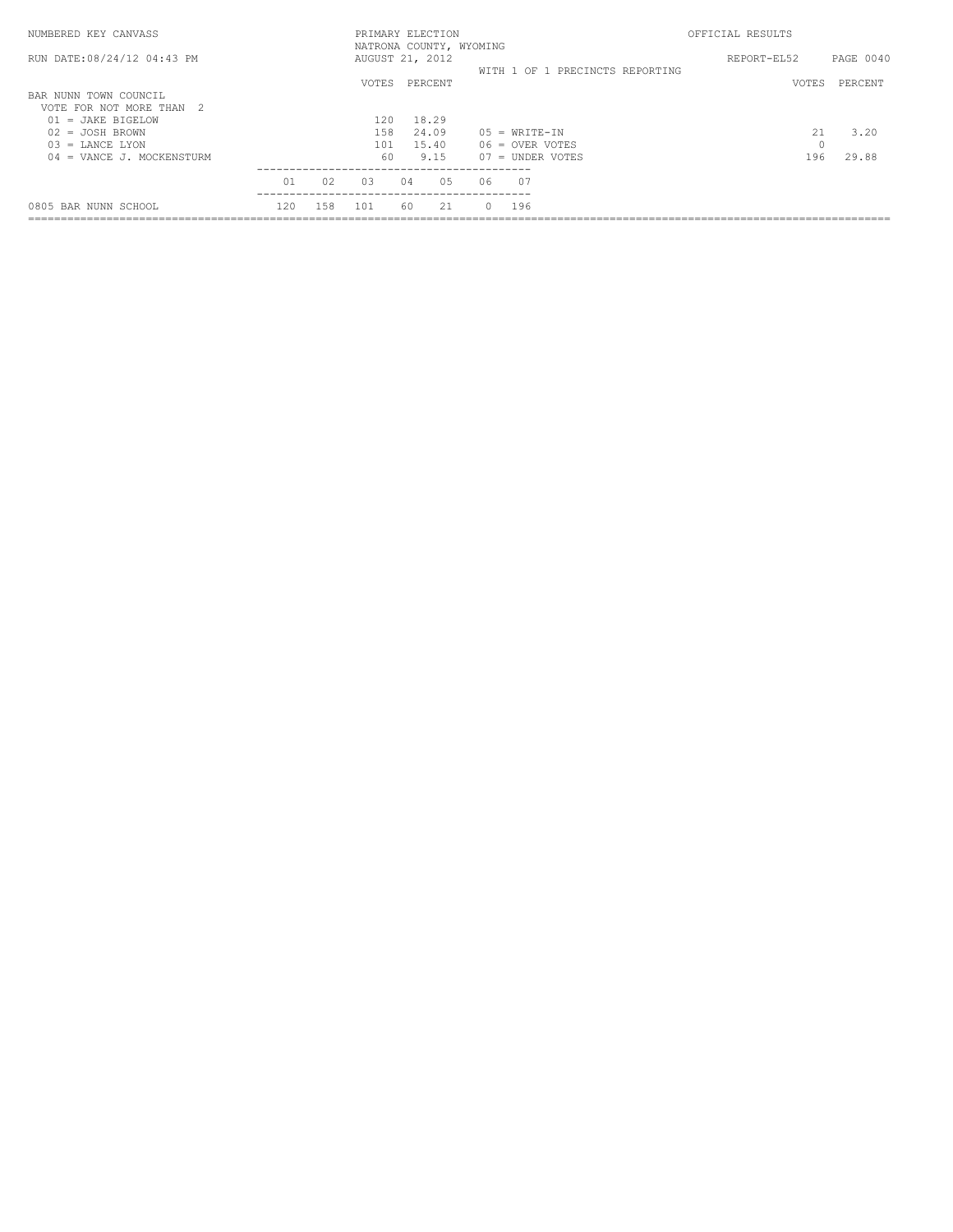| NUMBERED KEY CANVASS                                                |                     |    |              | PRIMARY ELECTION<br>NATRONA COUNTY, WYOMING |     |                                  |                                         | OFFICIAL RESULTS |         |               |
|---------------------------------------------------------------------|---------------------|----|--------------|---------------------------------------------|-----|----------------------------------|-----------------------------------------|------------------|---------|---------------|
| RUN DATE: 08/24/12 04:43 PM                                         |                     |    |              | AUGUST 21, 2012                             |     |                                  | WITH 1 OF 1 PRECINCTS REPORTING         | REPORT-EL52      |         | PAGE 0041     |
| EVANSVILLE TOWN COUNCIL                                             |                     |    | <b>VOTES</b> | PERCENT                                     |     |                                  |                                         |                  | VOTES   | PERCENT       |
| VOTE FOR NOT MORE THAN<br>ERNEST R. BLACKFORD<br>01<br>$\alpha = 1$ |                     |    | 78           | 19.70                                       |     |                                  |                                         |                  |         |               |
| $02 = LYNDOM J. LACH$                                               |                     |    | 38           | 9.60                                        |     |                                  | $05 = WRTTE-TN$                         |                  |         | .25           |
| $03 = TIFFANY RAYNER$<br>DOUG WHITE<br>$04 =$                       |                     |    | 106          | 28.28<br>26.77                              |     |                                  | $06 =$ OVER VOTES<br>$07 =$ UNDER VOTES |                  | 4<br>57 | 1.01<br>14.39 |
|                                                                     | _____________<br>01 | 02 | 0.3          | 04                                          | 0.5 | --------------------------<br>06 |                                         |                  |         |               |
| 0401 EVANSVILLE SCHOOL                                              | 78                  | 38 |              | 106                                         |     |                                  | 57                                      |                  |         |               |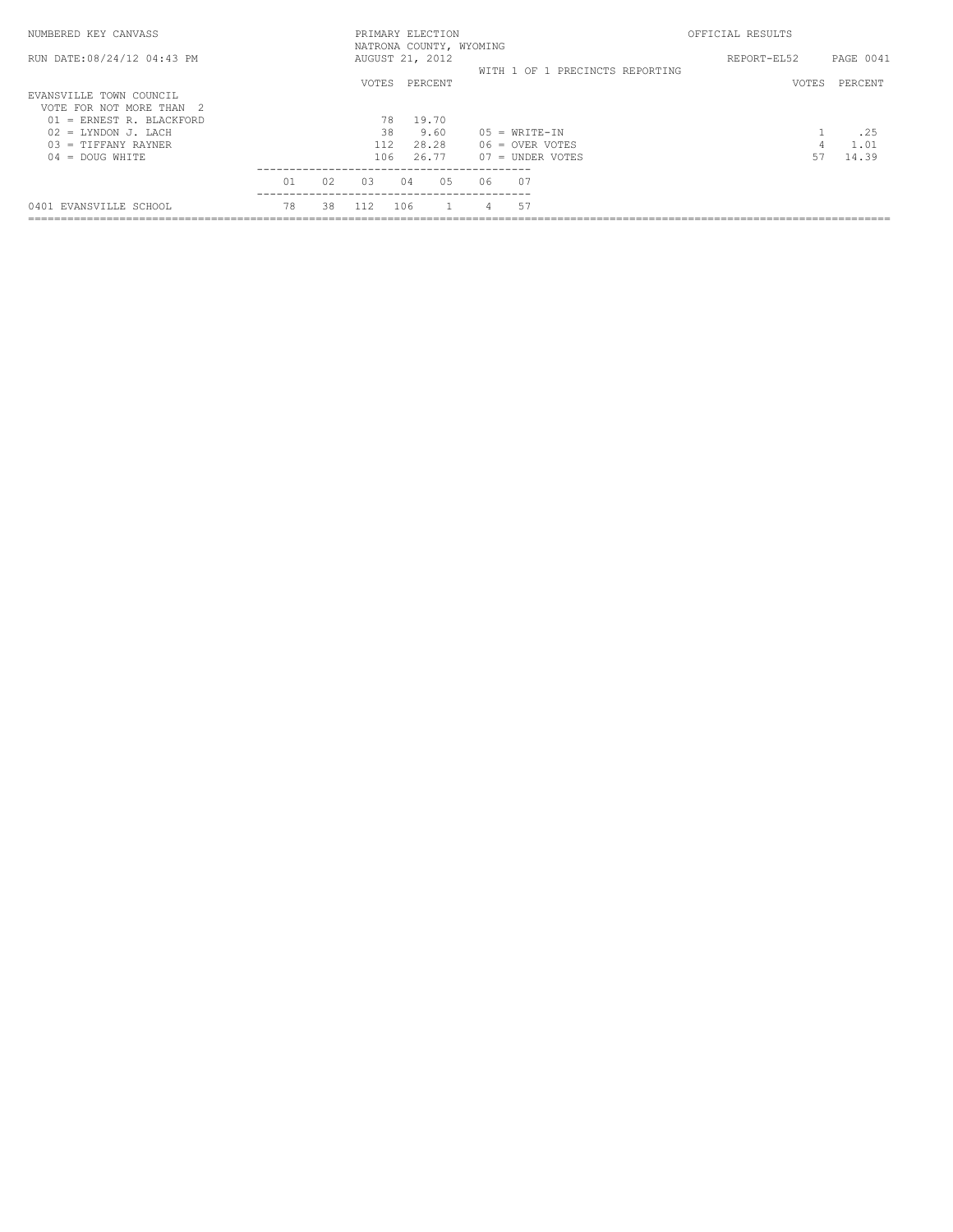| NUMBERED KEY CANVASS                                                                                             |     |     |                    |    | PRIMARY ELECTION<br>NATRONA COUNTY, WYOMING |                                         | OFFICIAL RESULTS |           |
|------------------------------------------------------------------------------------------------------------------|-----|-----|--------------------|----|---------------------------------------------|-----------------------------------------|------------------|-----------|
| RUN DATE:08/24/12 04:43 PM                                                                                       |     |     |                    |    | AUGUST 21, 2012                             | WITH 1 OF 1 PRECINCTS REPORTING         | REPORT-EL52      | PAGE 0042 |
|                                                                                                                  |     |     | VOTES.             |    | PERCENT                                     |                                         | VOTES            | PERCENT   |
| MILLS MAYOR UNXP<br>VOTE FOR NOT MORE THAN 1<br>$01 = JUDIE A. HERZ$<br>02 = MARROLYCE WILSON<br>$03 = WRITE-TN$ |     |     | 125<br>2.02.<br>42 |    | 31.81<br>51.40<br>10.69                     | $04 =$ OVER VOTES<br>$05 =$ UNDER VOTES | 0<br>2.4         | 6.11      |
|                                                                                                                  | 01  | 02  | 0.3                | 04 | 0.5                                         |                                         |                  |           |
| 0801 MILLS COMMUNITY CENTER                                                                                      | 125 | 202 | 42                 |    | 24                                          |                                         |                  |           |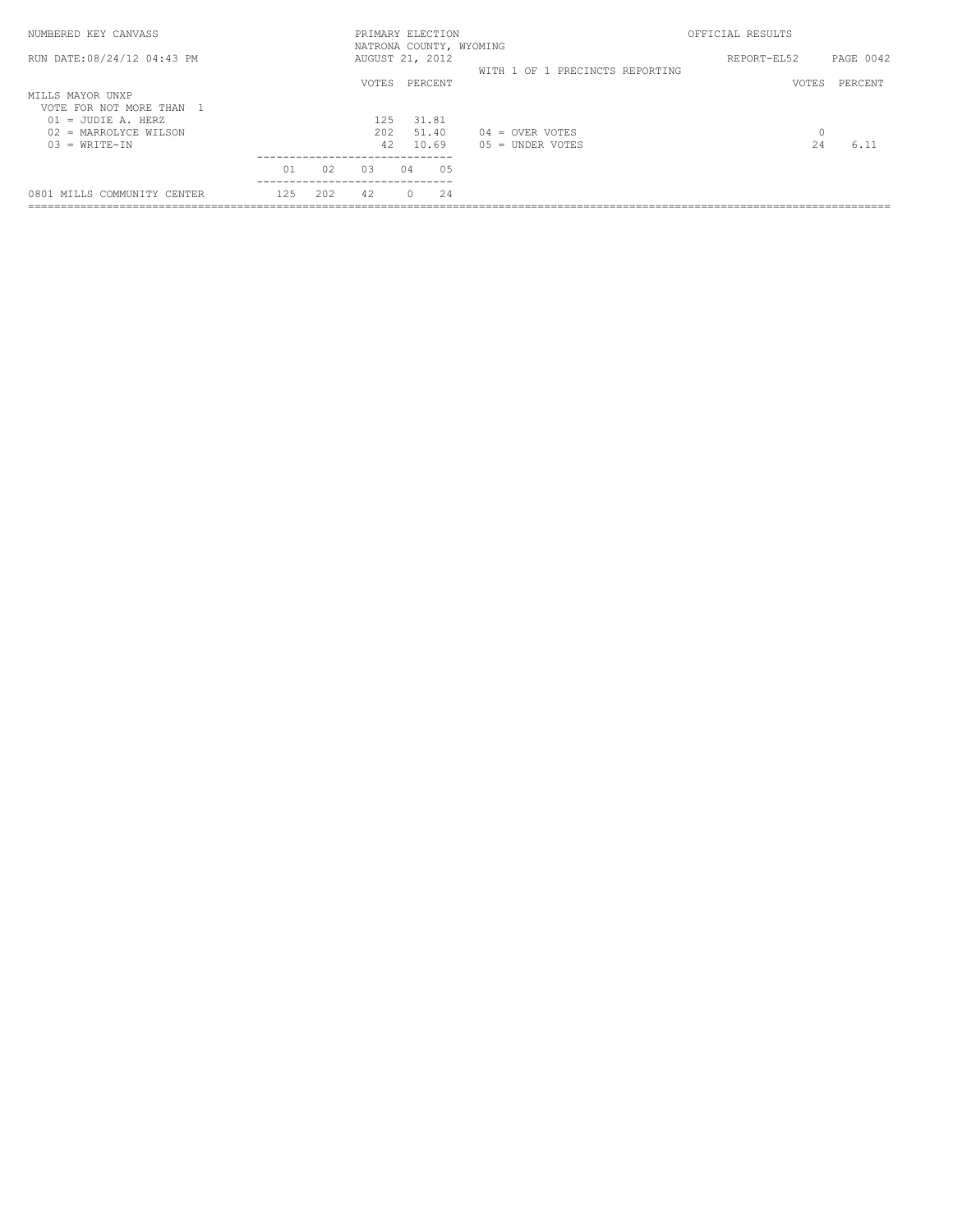| NUMBERED KEY CANVASS          |     |     | PRIMARY ELECTION                           |    |         |     |                                 | OFFICIAL RESULTS |           |
|-------------------------------|-----|-----|--------------------------------------------|----|---------|-----|---------------------------------|------------------|-----------|
| RUN DATE: 08/24/12 04:43 PM   |     |     | NATRONA COUNTY, WYOMING<br>AUGUST 21, 2012 |    |         |     | WITH 1 OF 1 PRECINCTS REPORTING | REPORT-EL52      | PAGE 0043 |
| MILLS TOWN COUNCIL            |     |     | VOTES.                                     |    | PERCENT |     |                                 | VOTES            | PERCENT   |
| VOTE FOR NOT MORE THAN<br>- 2 |     |     |                                            |    |         |     |                                 |                  |           |
| $01$ = ROSALIE COLEMAN        |     |     | 226                                        |    | 28.75   |     | $04 = WRTT F - TN$              | 43               | 5.47      |
| $02$ = CECIL T. ENGELS        |     |     | 216                                        |    | 27.48   |     | $05 =$ OVER VOTES               | $\Omega$         |           |
| $03$ = ELSIE J. HERBORT       |     |     | 159                                        |    | 20.23   |     | $06 =$ UNDER VOTES              | 142              | 18.07     |
|                               | 01  | 02  | 03                                         | 04 | 0.5     | 06  |                                 |                  |           |
| 0801 MILLS COMMUNITY CENTER   | 226 | 216 | 159                                        | 43 | O.      | 142 |                                 |                  |           |